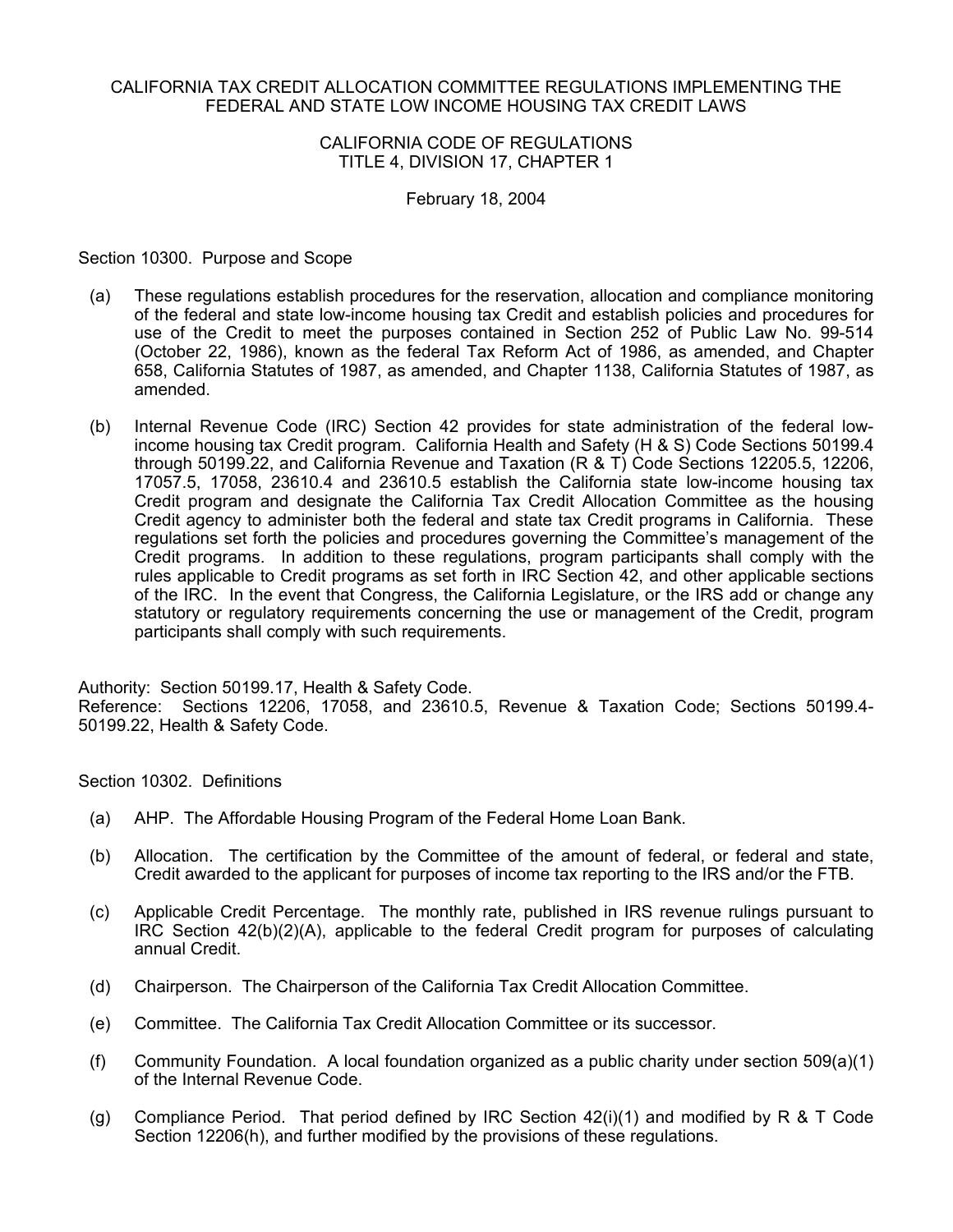- (h) Credit. Low-Income Housing Tax Credit.
- (i) Developer Fee. Amount of identified uses of project funds paid as compensation for developing the proposed project to include, all Credit consultant fees, broker fees other than real estate brokerage fees paid to an unrelated party and loan brokerage fees paid to an unrelated party, processing agent fees, developer overhead and profit, compensation for any construction management oversight provided by the developer, the cost of any personal guarantees, syndicator consulting fees, and reserves in excess of those customarily required by multi-family housing lenders.
- (j) Executive Director. The executive director of the California Tax Credit Allocation Committee.
- (k) Federal Housing Credit ceiling. The amount specified in Title 26, IRC Section 42(h)(3)(C).
- (l) Federally Subsidized. As defined by IRC Section 42(i)(2).
- (m) Federal Credit. The tax Credit for low-income rental housing provided under IRC Section 42 and implemented in California by the Committee.
- (n) Financial Feasibility. As required by Title 26, IRC Section 42(m)(2)(A), and further defined by these regulations in Section 10327.
- (o) FTB. State of California Franchise Tax Board.
- (p) Hard construction costs. The amount of the construction contract, excluding contractor profit, general requirements and contractor overhead.
- (q) Housing And Community Development Funds. As used in these regulations, commitment of funds shall mean, in the case of federal HOME and/or CDBG funds administered by the state Department of Housing and Community Development, funds for which the Department has made a funding reservation
- (r) IRS. United States Internal Revenue Service.
- (s) Local Development Impact Fees. The amount of impact fees, mitigation fees, or capital facilities fees imposed by municipalities, county agencies, or other jurisdictions such as public utility districts, school districts, water agencies, resource conservation districts, etc.
- (t) Local Reviewing Agency. An agency, so designated by the local government having jurisdiction, that will perform evaluations of proposed projects in its locale according to criteria set forth by the Committee.
- (u) Low-Income Unit. As defined by IRC Section 42(i)(3).
- (v) Market-Rate Unit. A unit other than a low-income unit as defined by these regulations.
- (w) MHP. Multifamily Housing Program of California's Department of Housing and Community Development.
- (x) Neighborhood Revitalization Area. An area, other than one in the Rural set-aside, that is part of a neighborhood revitalization strategy area designated by the U.S. Department of Housing and Urban Development, an Empowerment Zone, Enterprise Community, Renewal Community, or an area that has been designated by a local agency to be the focus of revitalization or similar efforts.
- (y) Net tax credit factor. The quotient of the estimated or actual equity amount raised or to be raised from a credit syndication or other instrument, not including syndication related expenses, divided by the total amount of federal and state credit reserved or allocated to a project. The calculation must include the full ten-year amount of federal credit and the total amount of state credit.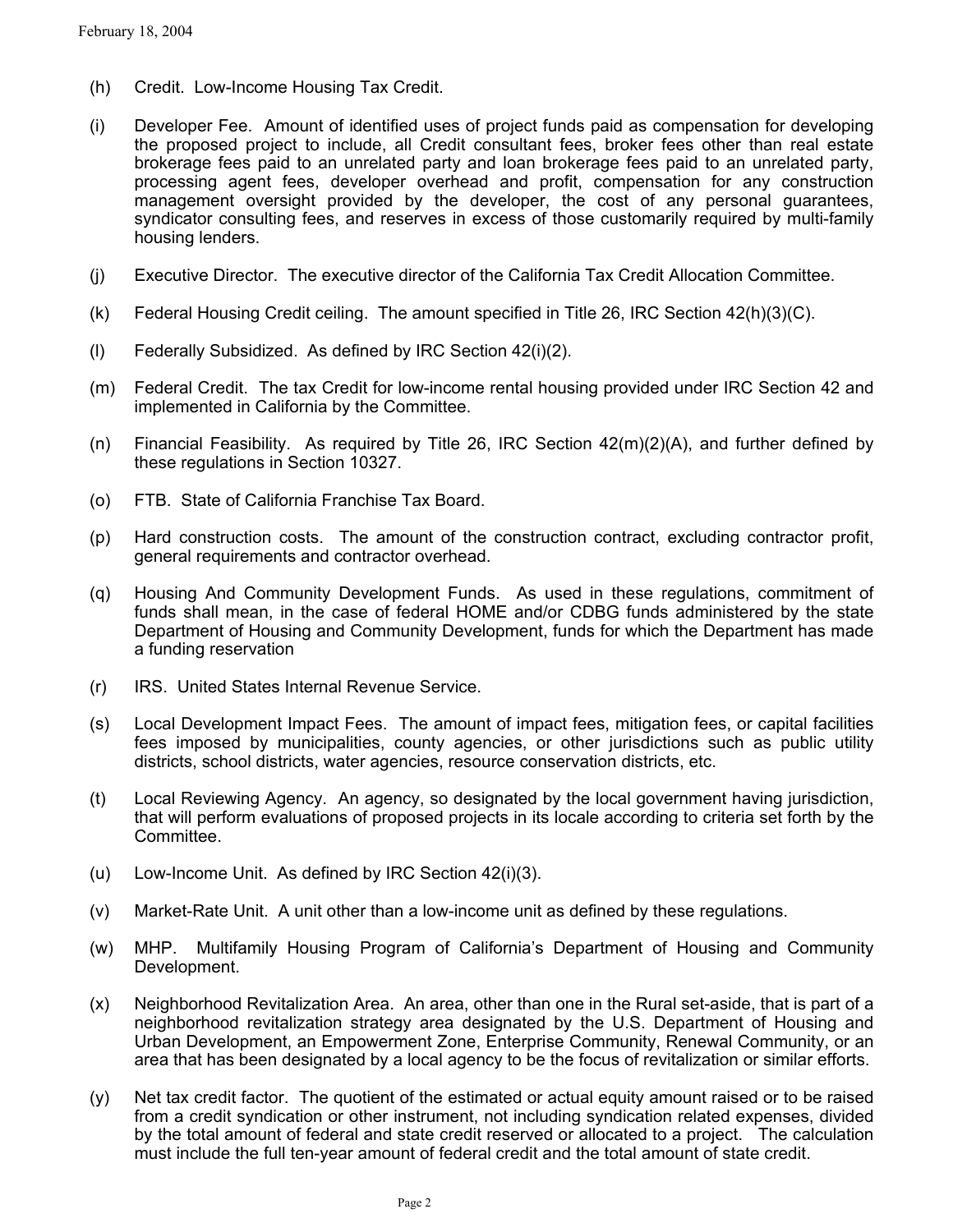- (z) QAP. The "Low Income Housing Tax Credit Programs Qualified Allocation Plan," adopted by the Committee on December 11, 1997 in accordance with the standards and procedures of IRC Section 42(m).
- (aa) Qualified Nonprofit Organization. An organization that has been designated as a tax-exempt organization under IRC Section  $501(c)(3)$  or  $501(c)(4)$ , and whose exempt purposes include the development of low-income housing as described in IRC Section 42, and, if a state Credit is requested, also qualifies under H & S Code Section 50091.
- (bb) RHS. United States Rural Housing Service, formerly Rural Housing and Community Development Service or RHCDS, formerly Farmers Home Administration or FmHA
- (cc) Related Party. Means
	- (1) the brothers, sisters, spouse, ancestors, and direct descendants of a person;
	- (2) a person and corporation where that person owns more than 50% in value of the outstanding stock of that corporation;
	- (3) two or more corporations that are connected through stock ownership with a common parent with stock possessing
		- (A) at least 50% of the total combined voting power of all classes that can vote, or
		- (B) at least 50% of the total value of shares of all classes of stock of each of the corporations or
		- (C) at least 50% of the total value of shares of all classes of stock of at least one of the other corporations, excluding, in computing that voting power or value, stock owned directly by that other corporation;
	- (4) a grantor and fiduciary of any trust;
	- (5) a fiduciary of one trust and a fiduciary of another trust, if the same person is a grantor of both trusts;
	- (6) a fiduciary of a trust and a beneficiary of that trust;
	- (7) a fiduciary of a trust and a corporation where more than 50% in value of the outstanding stock is owned by or for the trust or by or for a person who is a grantor of the trust;
	- (8) a person or organization and an organization that is tax-exempt under Subsection 501(a) of the IRC and that is affiliated with or controlled by that person or the person's family members or by that organization;
	- (9) a corporation and a partnership or joint venture if the same persons own more than:
		- (A) 50% in value of the outstanding stock of the corporation; and
		- (B) 50% of the capital interest, or the profits' interest, in the partnership or joint venture;
	- (10) one S corporation and another S corporation if the same persons own more than 50% in value of the outstanding stock of each corporation;
	- (11) an S corporation and a C corporation, if the same persons own more than 50% in value of the outstanding stock of each corporation;
	- (12) a partnership and a person or organization owning more than 50% of the capital interest, or the profits' interest, in that partnership; or
	- (13) two partnerships where the same person or organization owns more than 50% of the capital interests or profits' interests.

For purposes of the previous, the constructive ownership provisions of IRC Subsection 267 apply.

- (dd) Rent-Restricted Units. Units meeting the requirements of IRC Section 42(g)(2).
- (ee) Reservation. As provided for in H & S Code Section 50199.10(e)(2), the initial award of Credit to an eligible project. Reservations may be preliminary or final. Reservations may be conditional.
- (ff) Rural. An area defined in H & S Code Section 50199.21.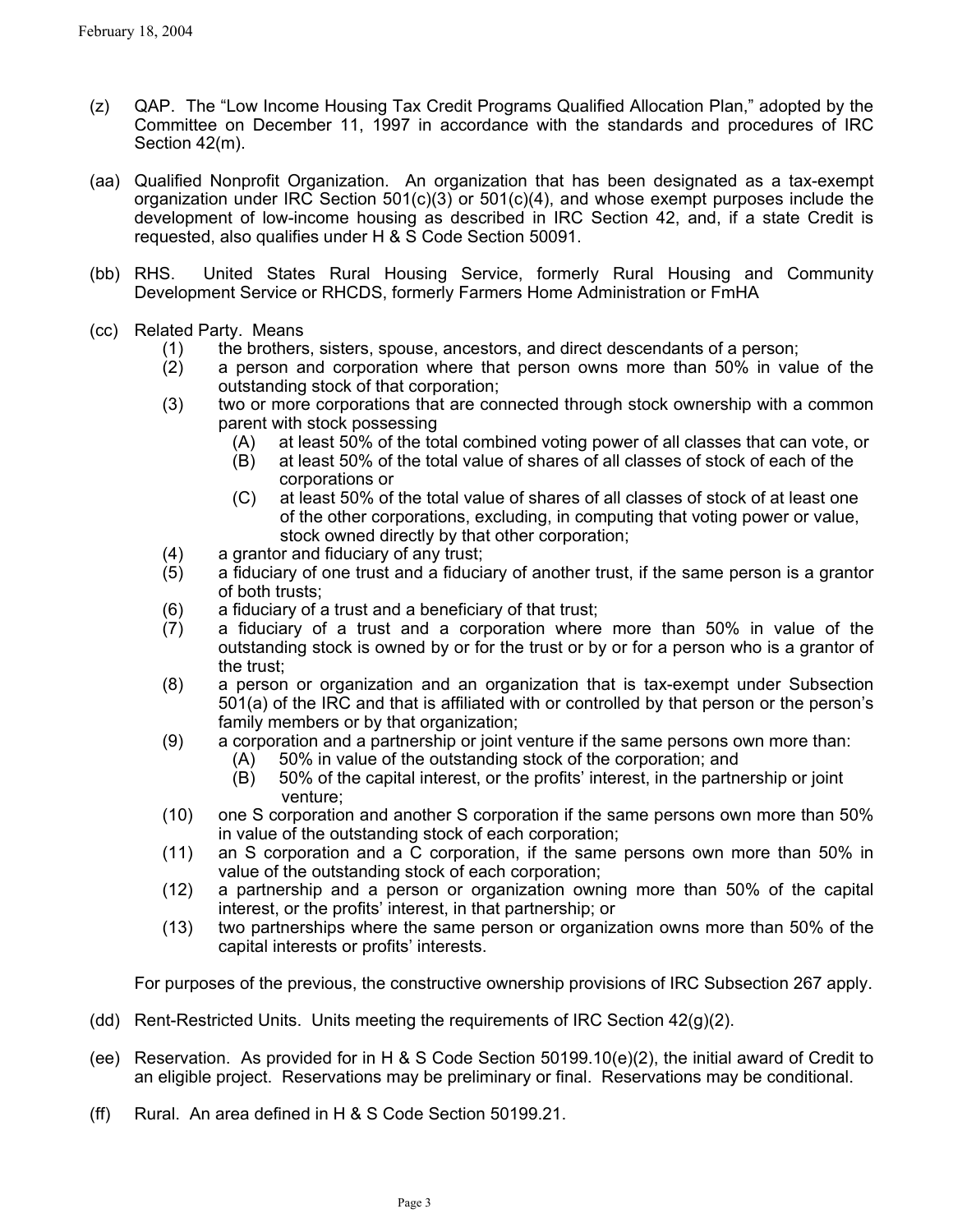- (gg) State Housing Credit Ceiling. The aggregate state housing Credit dollar amount available for annual allocation by the Committee under R & T Code, Sections 12206(g), 17058(g), and 23610.5(g).
- (hh) State Credit. The tax Credit for low-income rental housing provided by R & T Code, Sections 12206, 17058, and 23610.5.
- (ii) Tax-Exempt Bond Project. A project that meets the definition provided in IRC Section 42(h)(4).
- $(ii)$ Tax forms. Income tax forms for claiming Credit: for federal Credit, IRS Form 8609; and, for state Credit, FTB Form 3521A.
- (kk) Threshold Basis Limit. The aggregate limit for all proposed project units on amounts of unadjusted eligible basis allowed by the Committee for purposes of calculating Credit, published by the Committee in its Application Supplement by unit size and project location, based upon mortgage limits published by the U. S. Department of Housing and Urban Development for the 221(d)(3) Nonprofit program. However, local development impact fees as defined in section 10302(s) of these regulations shall be excluded from this calculation to the extent that they are documented in the application submission by the entities charging such fees.

Authority: Section 50199.17, Health & Safety Code.

Reference: Sections 12206, 17058, and 23610.5, Revenue & Taxation Code; Sections 50199.4-- 50199.22, Health & Safety Code.

Section 10305. General Provisions

- (a) Meetings. The Committee shall meet on the call of the Chairperson.
- (b) Report. At each meeting of the Committee at which Credit reservations from the housing Credit ceiling are made, the Executive Director shall make a report to the Committee on the status of the federal and state Credit reserved and allocated.
- (c) Forms. The Executive Director shall develop such forms as are necessary to administer the programs and is authorized to request such additional information from applicants as is appropriate to further the purposes of the programs. Failure to provide such additional information may cause an application to be disqualified or render a reservation null and void.
- (d) Limitations. No applicant shall be eligible to receive a Credit if, together with the amount of federal or state Credit being requested, the applicant would have, in the capacity of individual owner, corporate shareholder, general partner, sponsor, developer or housing consultant, received a reservation or allocation greater than fifteen percent (15%) of the total federal Credit ceiling for any calendar year. Further, no one project applying for 9% competitive credit may be reserved more than Two Million (\$2,000,000) Dollars in annual federal credit in any one funding round, except for projects receiving a waiver of unit size under Section 10325(f)(9)(A)(ii) of these regulations, in which case the maximum annual federal credit reserved to any one project in any one funding round shall not exceed Two Million Five Hundred Thousand (\$2,500,000) Dollars
- (e) Notification. The Committee shall notify the Chief Executive Officer (e g., city manager, county administrative officer) of the local jurisdiction within which the proposed project is located and provide such individual an opportunity to comment on the proposed project (IRC Section 42(m)(1)(ii)).
- (f) Conflicting provisions. These regulations shall take precedence with respect to any and all conflicts with provisions of the QAP or other guidance provided by the Committee. This subsection shall not be construed to limit the effect of the QAP and other guidance in cases where said documents seek to fulfill, without conflict, the requirements of federal and state statutes pertaining to the Credit programs.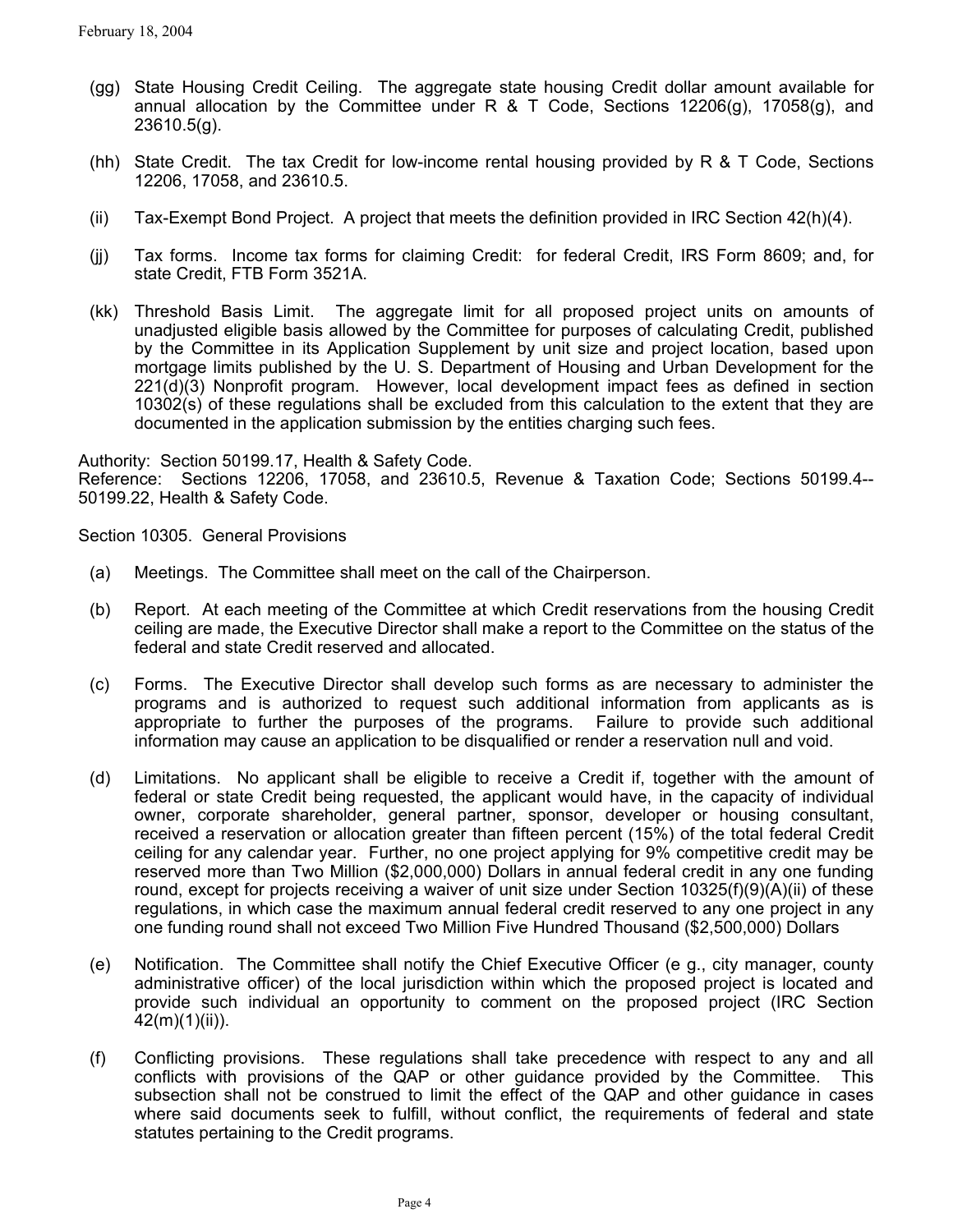Authority: Section 50199.17, Health & Safety Code.

Reference: Sections 12206, 17058, and 23610.5, Revenue & Taxation Code; Sections 50199.4- 50199.22, Health & Safety Code.

Section 10310. Reservations of Tax Credit

- (a) Reservation cycles. The Committee shall reserve Credit on a regular basis in accordance with H. & S Code Section 50199.14(a), pursuant to these regulations and the QAP, incorporated by reference in full.
- (b) Credit amounts available. The approximate amount of Credit available in each reservation cycle shall be established by the Committee at a public meeting designated for that purpose, in accordance with the following provisions:
	- (1) Amount of federal Credit. The amount of federal Credit available for reservation in a reservation cycle shall be equal to the sum of:
		- the per capita amount authorized by law for the year, plus or minus the unused, or deficit, federal Credit ceiling balance from the preceding calendar year, multiplied by a percentage amount established by the Committee for said cycle; (A)
		- (B) the amount allocated, and available, under IRC Section 42(h)(3)(D) as of the date that is thirty days following the application deadline for said cycle;
		- (C) the amount of federal Credit ceiling returned, and available, as of the date that is thirty days following the application deadline for said cycle; and,
		- (D) additional amounts of federal Credit ceiling, from the current or subsequent year, necessary to fully fund projects pursuant to the allocation procedures set forth in these regulations.
	- (2) Amount of state Credit. The amount of state Credit available for reservation in a reservation cycle shall be equal to:
		- (A) the amount authorized by law for the year, less any amount set-aside for use with certain tax-exempt bond financed projects, plus the unused, or deficit, state Credit ceiling balance from the preceding calendar year, multiplied by a percentage amount established by the Committee for said cycle;
		- (B) the amount of state Credit ceiling returned, and available, by the date that is thirty days following the application deadline for said cycle; plus,
		- (C) additional amounts of state Credit ceiling, from the current or subsequent year, necessary to fully fund projects pursuant to the allocation procedures set forth in these regulations.
	- (3) Waiting list Credit. Credit returned and Credit allocated under IRC Section 42(h)(3)(D) during any calendar year, and not made available in a reservation cycle, shall be made available to applications on Committee waiting lists, pursuant to subsection 10325(h).

Authority: Section 50199.17, Health & Safety Code.

Reference: Sections 12206, 17058, and 23610.5, Revenue & Taxation Code; Sections 50199.4-- 50199.22, Health & Safety Code.

Section 10315. Set-asides and Apportionments

(a) Nonprofit set-aside. Ten percent (10%) of the federal Credit ceiling for any calendar year shall be set-aside for projects involving, over the entire restricted use period, qualified non-profit organizations as the only general partners and developers, as defined by these regulations, and in accordance with IRC Section (42)(h)(5).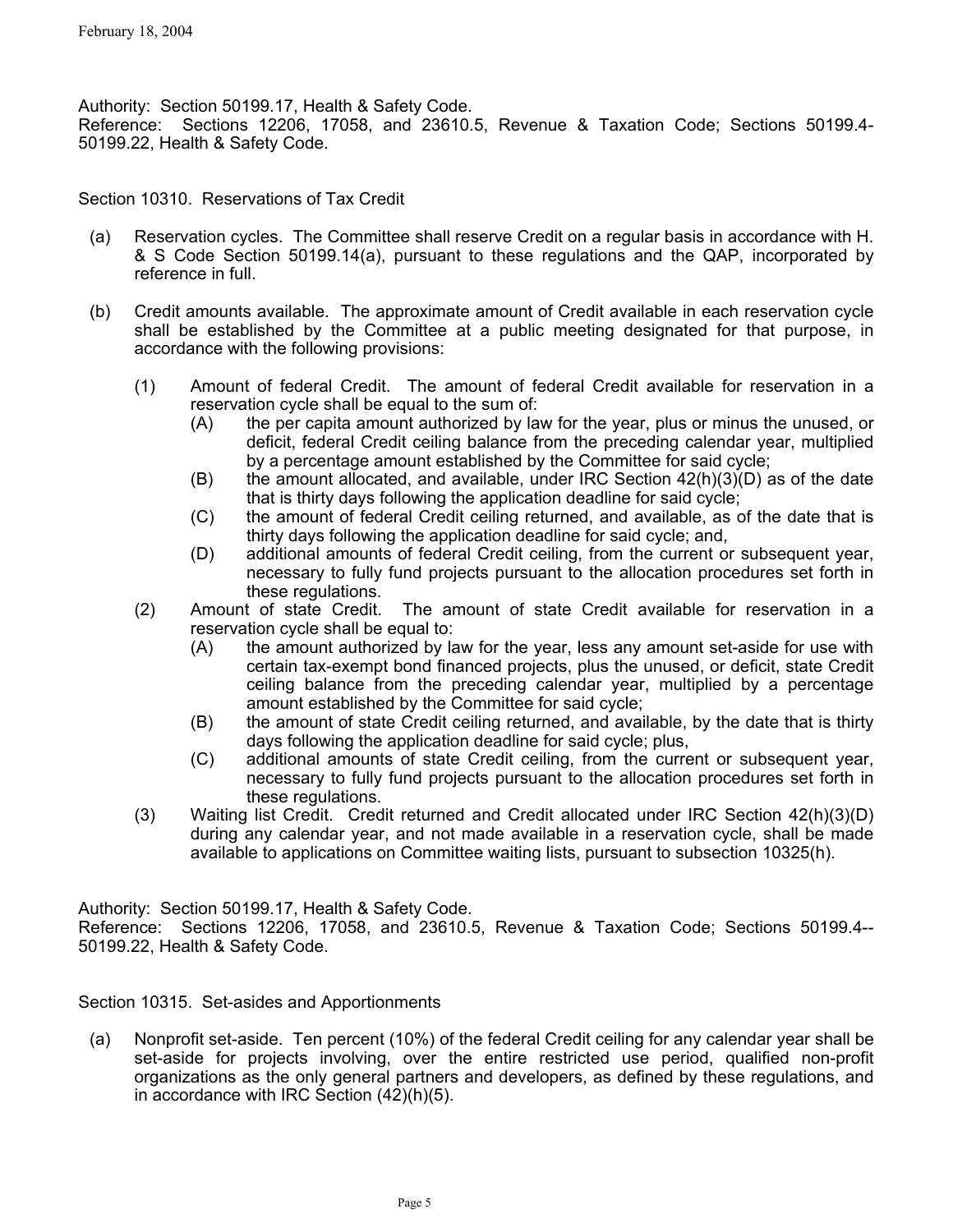- (1) Homeless assistance apportionment. In each reservation cycle, fifty percent (50%) of the Nonprofit set-aside shall be made available to projects assisted, under U.S. Code Title 42 Chapter 119 Subchapter IV Part E -- Miscellaneous Provisions, Assistance for Single Room Occupancy Dwellings or U.S. Code Title 42 Chapter 119 Subchapter IV Part F-- Shelter Plus Care Program or U.S. Code Title 42 Chapter 131--Housing Opportunities for Persons With AIDS -- or the Stewart B. McKinney Homeless Assistance Act. If rental assistance is the type of assistance provided by the above named programs, the rental assistance must be sponsor-based or project-based and the remaining term of the projectbased assistance contract shall be no less than five (5) years and shall apply to no less than thirty percent (30%) of the units in the proposed project. Any amount of Credit apportioned by this subsection and not reserved during a reservation cycle shall be available for applications qualified under the Non-profit set-side.
- (b) Rural set-aside. Twenty percent (20%) of the federal Credit ceiling for any calendar year shall be set-aside for projects in rural areas as defined in H & S Code Section 50199.21. All Projects located in rural areas must compete in the rural set-aside and will not be eligible to compete in other set-asides or in the geographic areas unless they qualify and choose to compete in the Atrisk set-aside, in which case they will be no longer be considered rural and will be evaluated as non-rural projects for purposes of these regulations.
	- (1) RHS program apportionment. In each reservation cycle, fourteen percent (14%) of the rural set-aside shall be available first to projects financed by the RHS Section 514, 515,or 538 Programs that have received an obligation of RHS funds (as that term is used by the RHS) of at least \$1,000,000 or received an obligation of RHS Section 521 Rental Assistance for at least 50% of the units plus an RHS loan obligation for at least 10% of the project's total development cost. RHS applications with funds already obligated by the RHS shall be reserved prior to those that have not yet received an RHS obligation of funds, irrespective of the relative scores of such projects. To the extent that there are funds remaining in this RHS apportionment, the next priority shall be those projects with at least \$1,000,000 in funds already set-aside (as that term is used by the RHS) from either the RHS Section 514, 515, or 538 Programs or with Section 521 Rental Assistance already set aside for at least 50% of the units plus RHS financing already set aside for at least 10% of the project's total development cost. Any amount reserved under this subsection for which RHS funding does not become available in the calendar year in which the reservation is made, or any amount of Credit apportioned by this subsection and not reserved during a reservation cycle shall be available for applications qualified under the Rural set-aside.
- (c) Small development set-aside. Two percent (2%) of the federal Credit ceiling for any calendar year shall be set aside for projects of twenty (20) or fewer units.
- (d) "At risk" set-aside. Five percent (5%) of the federal Credit ceiling for any calendar year shall be set aside for projects that qualify as "At risk" pursuant to these regulations.
- (e) Special needs/SRO set-aside. In addition to the homeless assistance apportionment in subsection (a)(1) above, two percent (2%) of the federal Credit ceiling for any calendar year shall be set-aside for projects that qualify as Special Needs or Single Room Occupancy projects pursuant to these regulations. Any project that applies and is eligible under the homeless assistance apportionment but is not funded, will be eligible to be considered under this special needs/SRO set-aside.
- (f) An amount equal to one and one-half percent (1.5%) of the federal Credit ceiling for any calendar year shall be held back to be applied in the case of any overages that occur in the second funding round set-asides, and/or in the geographic areas because of funding projects in excess of the amounts available to those areas, or the funding of large projects, such as HOPE VI projects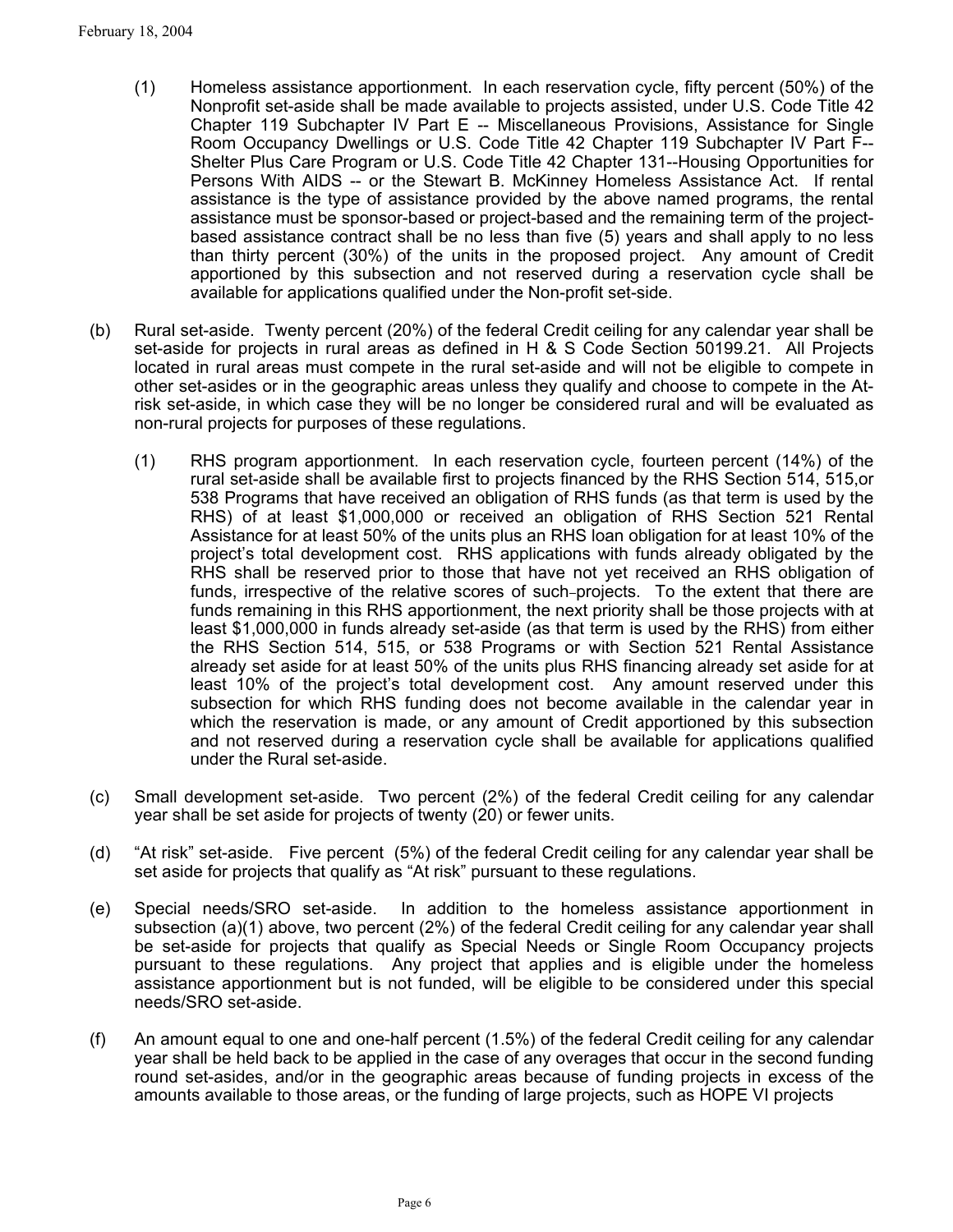(g) Housing types. To be considered eligible for Credit all proposals must select and compete in only one of the housing types listed below and must meet the "additional threshold requirements" of Section 10325(g). The Committee will attempt to achieve funding of Federal and State Credit awards in each year (as gauged in each funding round) in the approximate following percentages to the housing types below:

| <b>Housing Type</b>   | Goal |
|-----------------------|------|
| Large Family          | 65%  |
| Single Room Occupancy | 10%  |
| "At Risk"             | 5%   |
| <b>Special Needs</b>  | 5%   |
| <b>Seniors</b>        | 15%  |

(h) Geographic apportionments. Annual apportionments of the federal Credit ceiling shall be made in approximately the amounts shown below to geographic areas of the state.

| Geographic Area                                                                                      | Apportionment |
|------------------------------------------------------------------------------------------------------|---------------|
| Los Angeles County                                                                                   | 33%           |
| Central (Fresno, Kern, Kings, Madera, Merced,<br>San Joaquin, Stanislaus, Tulare Counties)           | 10%           |
| Alameda, Contra Costa, Marin, Napa, Solano,<br>Sonoma Counties                                       | 10%           |
| San Diego County                                                                                     | 10%           |
| Inland Empire (San Bernardino, Riverside Counties)                                                   | 8%            |
| <b>Orange County</b>                                                                                 | 8%            |
| San Mateo and Santa Clara Counties                                                                   | 6%            |
| Capital/Northern Area (Butte, El Dorado, Placer,<br>Sacramento, Shasta, Sutter, Yuba, Yolo Counties) | 6%            |
| Coastal California (Monterey, San Luis Obispo,<br>Santa Barbara, Santa Cruz, Ventura Counties)       | 5%            |
| San Francisco County                                                                                 | 4%            |

(i) Credit available for geographic apportionments. Geographic apportionments, as described in this Section, shall be made available during each reservation cycle in approximately the percentage amounts of the total federal and state Credit amount made available pursuant to Subsection 10310(b) after the holdback has been deducted from the annual credit ceiling and the set-aside reservations for non-profit homeless assistance, rural, and special needs/SRO have been made.

Authority: Section 50199.17, Health & Safety Code.

Reference: Sections 12206, 17058, and 23610.5, Revenue & Taxation Code; Sections 50199.4- 50199.22, Health & Safety Code.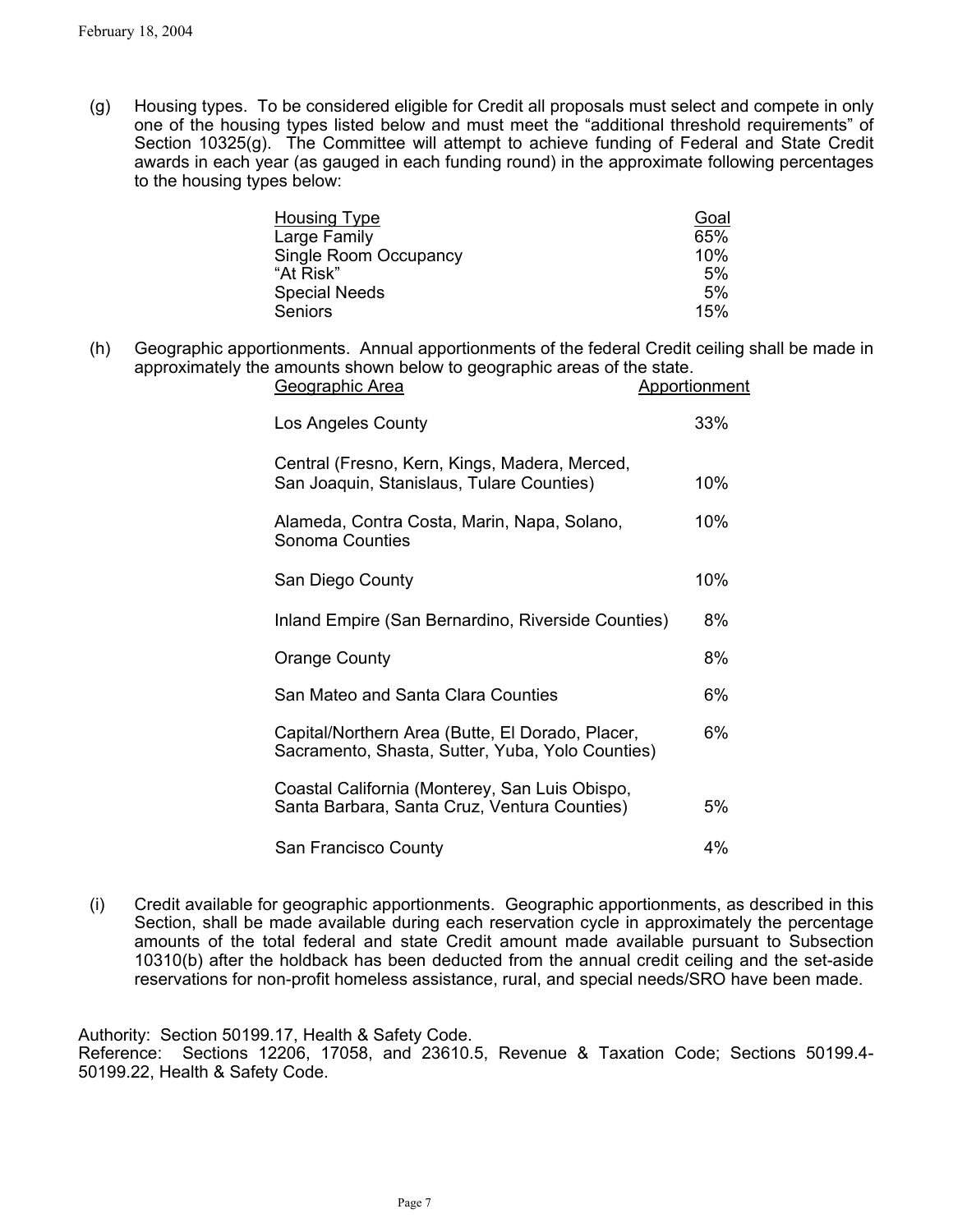# Section 10317. State Tax Credit Eligibility Requirements

- (a) General. In accordance with R & T Code Sections 12205.5, 12206, 17057.5, 17058, 23610.4 and 23610.5, there shall be allowed as a Credit against the "tax" (as defined by R & T Code Section 12201) a state Credit in an amount equal to the amount determined in R & T Code Section 12206(c), computed in accordance with IRC Section 42, except as otherwise provided in applicable sections of the R & T Code.
- (b) Allocation of federal Credit required. State Credit recipients shall have first been awarded federal Credit, or shall qualify for Credit under Section 42(h)(4)(b), as required under H & S Code Section 50199.14(e) and R & T Code Section 12206(b)(1)(A).
- (c) Limit on Credit amount. The combined amount of federal Credit and state Credit allocated to a building shall be limited to the lesser of the amount of state Credit pursuant to R & T Code Section 12206(c) plus the amount of federal Credit allocated under Section 42 computed on one hundred percent (100%) of the qualified basis of the building, or the amount sufficient for financial feasibility.
- (d) Allocation Priorities. The Committee shall give equal priority when allocating state Credit to applications proposing projects with one or more of the following characteristics:
	- (1) not eligible for the 130% basis adjustment, pursuant to IRC Section  $42(d)(5)(C)$ ;
	- (2) HUD HOME program funds are a source of funds and eligible basis is limited to the amount of unadjusted basis; or,
	- (3) HUD HOME program funds are a source of funds and state Credit is needed to satisfy HOME program fund match requirements. The local jurisdiction or Community Housing Development Organization shall provide an explanation why other sources are not available to provide matching funds.
- (e) State Credit exchange. Applications for projects not possessing one of the allocation priorities described in the previous subsection may also include a request for state Credit. During any reservation cycle and/or following any reservation or allocation of state Credit to all applications meeting the above allocation priorities, remaining balances of state Credit may be awarded to applicants having received a reservation of federal Credit during same year, in exchange for the "equivalent" amount of federal Credit. Said exchanges shall be offered at the discretion of the Executive Director, and shall be offered to applications following the order of their selection in the Credit competitions.
- (f) Acquisition Credit. State Credit for acquisition basis is allowed only for projects meeting the definition of a project "at risk of conversion," pursuant to Section 42 and R & T Code Section 17058(c)(4).
- (g) Tax-Exempt Bond Financing. Projects financed under the tax-exempt bond financing provisions of Section 42(h)(4)(b) of the IRC, and Section 10326 of these regulations that are comprised of 100% tax credit eligible units, and are not eligible for the 130% basis adjustment shall be eligible for a reservation of state credit. To be eligible for a state credit reservation, such projects must be new tax-exempt bond applications; that is, state tax credit will not be available to projects that have already received a reservation of 4% credit. An amount equal to fifteen percent (15%) of the annual state tax credit authority will be available for such projects, which can apply during the second competitive funding round and will be competitively scored. The competitive scoring system used shall be that delineated in Section  $10325(c)(2)$  through (5) and (8) through (12), except that the only tie breaker shall be the third tie-breaker enumerated at Section 10325(c)(12) of these regulations. The highest scoring applications under this scoring system will be recommended for receipt of state tax credit, without regard to any set-asides or geographic areas, provided that they meet the threshold requirements of Section 10326. Such projects should already have received a tax-exempt bond allocation or, at a minimum, have applied for such an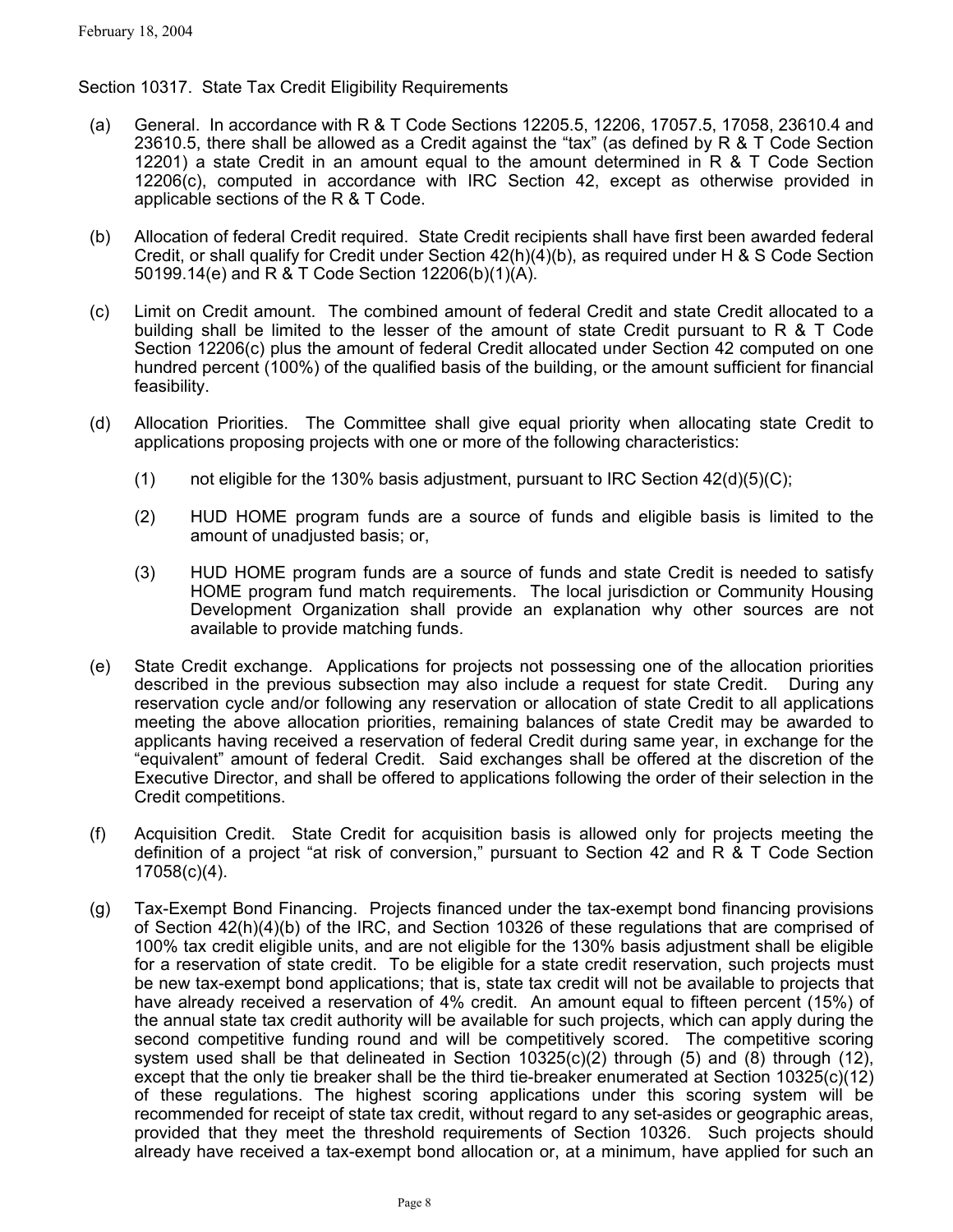allocation prior to submitting under this subsection for state tax credit. To the extent that not all of the set-aside has been reserved by October 1, it may be used in a state credit exchange for projects that have had 9% credit reserved to them during the year. The Committee may allocate an amount in excess of the 15% set-aside of state credit for tax-exempt bond financed projects to the extent that there is still available state credit after funding competitive projects in the second funding round.

Authority: Section 50199.17, Health & Safety Code. Reference: Sections 12206, 17058, and 23610.5, Revenue & Taxation Code; Sections 50199.4- 50199.22, Health & Safety Code.

Section 10320. Actions by the Committee

- (a) Meetings. Except for Reservations made pursuant to Section 10325(h) of these Regulations, Reservations of Credit shall occur only at scheduled meetings of the Committee, which shall announce application filing deadlines and the approximate dates of reservation meetings as early in the year as possible.
- (b) Credit and ownership transfers. No allocation of the federal or state housing Credit ceilings, or ownership of a Credit project, may be transferred by a housing Credit applicant unless written approval of the Executive Director is obtained prior to the proposed transfer. Said approvals shall not be unreasonably withheld.
	- (1) Any transfer of project ownership or allocation of Credit shall be evidenced by written agreement between the parties to the transfer, including agreements entered into by the transferee and the Committee.
	- (2) The entity acquiring ownership or Credit shall be subject to a "qualifications review" by the Committee to determine if sufficient project development and management experience is present for owning and operating a Credit project. Information regarding the names of the purchaser(s) or transferee(s), and detailed information describing the experience and financial capacity of said persons, shall be provided to the Committee upon request.
- (c) False information. Upon being informed, or finding, that information supplied by a Credit applicant, or any person acting on behalf of a Credit applicant, pursuant to these regulations, is false or no longer true, the Committee may take appropriate action as described in H & S Code Section 50199.22(b) and in section 10325(c)(3) of these regulations.

Authority: Section 50199.17, Health & Safety Code.

Reference: Sections 12206, 17058, and 23610.5, Revenue & Taxation Code; Sections 50199.4- 50199.22, Health & Safety Code.

Section 10322. Application Requirements

- (a) Separate Application. A separate application is required for each project.
- (b) Application forms. Applications shall be submitted on forms provided by the Committee. Applicants shall submit the most current Committee forms and supplementary materials in a manner and number prescribed by the Committee.
- (c) Late application. Applications received after an application filing deadline shall not be accepted.
- (d) Incomplete application. Applications not meeting all basic threshold requirements and application submission requirements shall be considered incomplete, and shall be disqualified from receiving a reservation of Credit during the cycle in which the application was determined incomplete. An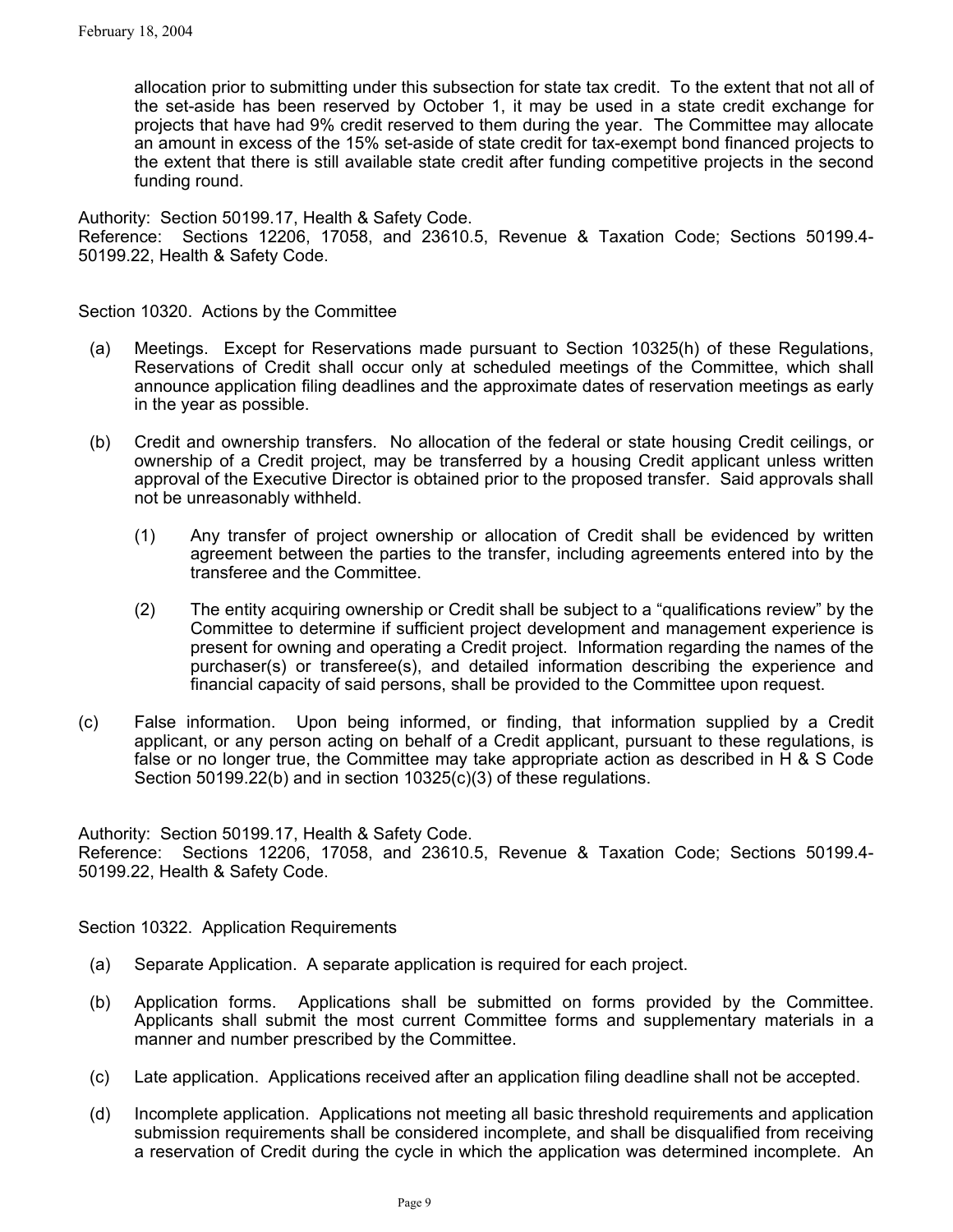applicant shall be notified by the Committee should its application be deemed incomplete and the application will not be scored.

- (e) Complete application. Determination of completeness, compliance with all basic thresholds, and the point total of the application, shall be based entirely on the documents contained in the application as of the final filing deadline. No additional documents in support of the basic thresholds or point selection categories shall be accepted beyond the application filing deadline, except that the Executive Director may request additional clarifying information from third party sources, such as local government entities. Notwithstanding the previous paragraphs of this Section, applicants submitting applications with missing documents not related to basic thresholds or point selection criteria described in Section 10325(c) shall be given five (5) business days, from the date of receipt of Committee notification, to submit said documents to complete the application. The applicant shall be required to confirm that all evidentiary documents deemed to be missing from the application were executed on, or prior to, the application filing deadline. If required documents are not submitted within the time provided, the application shall be considered incomplete.
- (f) Application changes. An application may not be changed subsequent to the application filing deadline nor may any supplemental information related to the awarding of points or meeting of basic thresholds be submitted.
- (g) Applications not fully evaluated. Applications not expected to receive a reservation of Credit, due to a relatively low point ranking, may or may not be fully evaluated by the Committee.
- (h) Standard application documents. The following documentation relevant to the proposed project is required to be submitted with all applications:
	- (1) Applicant's Statement. A signed, notarized statement signifying the responsibility of the applicant to:
		- (A) provide application related documentation to the Committee upon request;
		- (B) be familiar with and comply with Credit program statutes and regulations;
		- (C) hold the Committee and its employees harmless from program-related matters;
		- (D) acknowledge the potential for program modifications resulting from statutory or regulatory actions;
		- (E) acknowledge that Credit amounts reserved or allocated may be reduced in some cases when the terms and amounts of project sources and uses of funds are modified;
		- (F) agree to comply with laws outlawing discrimination;
		- (G) acknowledge that the Committee has recommended the applicant seek tax advice;
		- (H) acknowledge that the application will be evaluated according to Committee regulations, and that Credit is not an entitlement;
		- (I) acknowledge that continued compliance with program requirements is the responsibility of the applicant;
		- (J) acknowledge that information submitted to the Committee is subject to the Public Records Act;
		- (K) agree to enter with the Committee into a regulatory contract if Credit is allocated; and,
		- (L) acknowledge, under penalty of perjury, that all information provided to the Committee is true and correct, and that applicant has an affirmative duty to notify the Committee of changes causing information in the application or other submittals to become false.
	- (2) The Application form. Completion of all applicable parts of Committee-provided application forms which shall include, but not be limited to:
		- (A) General Application Information
			- (i) Credit amounts requested
			- (ii) minimum set-aside election
			- (iii) application stage selection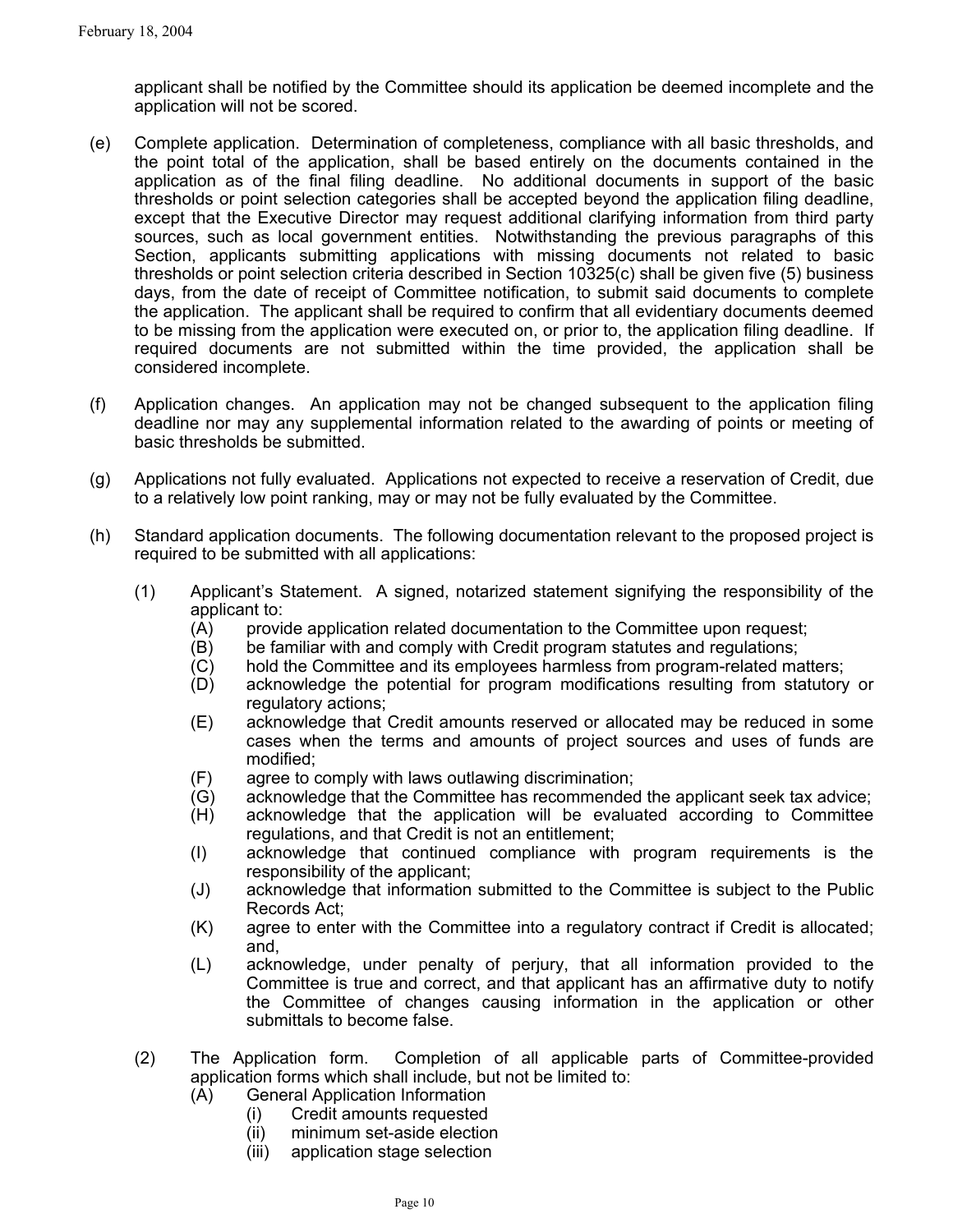- (iv) set-aside selection
- (v) housing type
- (B) Applicant Information
	- (i) applicant role in ownership
	- (ii) applicant legal status
	- (iii) developer type
	- (iv) contact person
- (C) Development Team Information
- (D) Subject Property Information
- (E) Proposed Project Information
	- (i) project type
	- (ii) Credit type
	- (iii) building and unit types
- (F) Land Use Approvals
- (G) Development Timetable
- (H) Identification and Commitment Status of Fund Sources
- (I) Identification of Fund Uses
- (J) Calculation of Eligible, Qualified and Requested Basis
- (K) Syndication Cost Description
- (L) Syndicator Contacts
- (M) Determination of Credit Need and Maximum Credit Allowable
- (N) Project Income Determination
- (O) Restricted Residential Rent and Income Proposal<br>(P) Subsidy Information
- 
- (P) Subsidy Information<br>(Q) Operating Expense I **Operating Expense Information**
- (R) Projected Cash Flow Calculation
- (S) Basic Threshold Compliance Summary
- (T) Additional Threshold Selection
- (U) Tax-exempt Financing Information
- (V) Market Study
- (3) Organizational documents. All applicable proposed or executed organizational documents of the applicant entity, including a detailed plan describing the ownership role of the applicant throughout the low-income use period of the proposed project.
- (4) Designated contact person. A contract between the applicant and the designated contact person for the applicant signifying the contact person's authority to represent and act on behalf of the applicant with respect to the Application. The Committee reserves its right to contact the applicant directly.
- (5) Identification of project participants. For all of the following project participants, if applicable, the company name and contact person, address, telephone number, and fax number:
	- (A) developer
	- (B) architect
	- (C) attorney
	- (D) tax professional
	- (E) property management company
	- (F) consultant
	- (G) market analyst
- (6) Identities of interest. Identification of any persons or entities (including affiliated entities) that plan to provide development or operational services to the proposed project in more than one capacity, and full disclosure of Related Parties, as defined.
- (7) Legal description. A legal description of the subject property.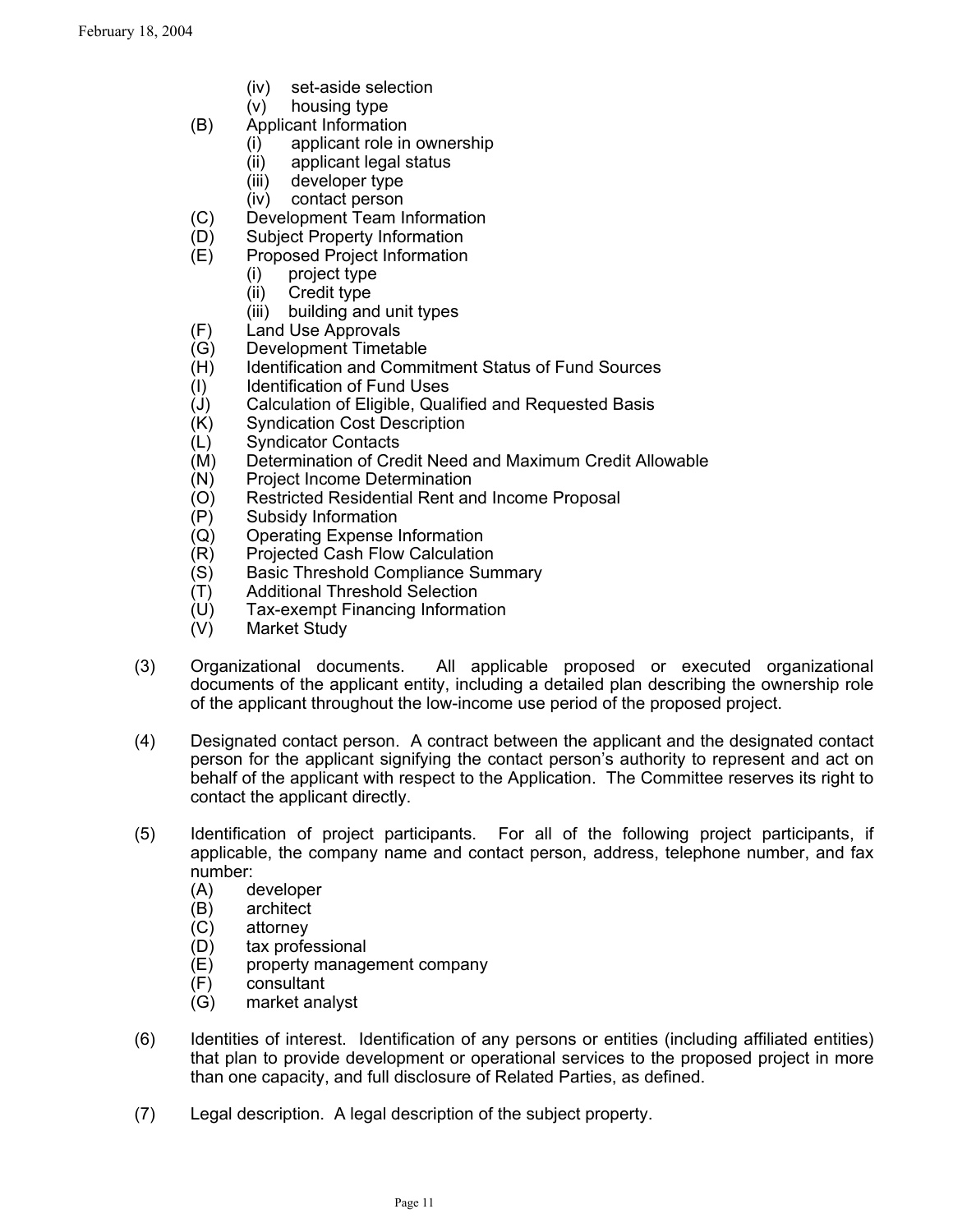- (8) Site and surrounding area description. A narrative description of the current use of the subject property, all adjacent property land uses, the surrounding neighborhood, and identification and proximity of services available to the subject property, including transportation. Provide labeled photographs or color copies of the subject property and all adjacent properties.
- (9) Site layout. A layout of the subject property, including the location and dimensions of existing buildings, utilities, and other pertinent features.
- (10) Market Studies**.** A full market study prepared within 180 days of the application filing deadline, by an independent  $3<sup>rd</sup>$  party having no identity of interest with the development's partners, intended partners, or general contractor. The study must comport with the market study guidelines distributed by the Committee, and establish both need and demand for the proposed project. Should the market study not comport with the guidelines or not support sufficient need and demand for the project, the application may be considered ineligible to receive credit. For market studies undertaken subsequent to March 31, 2004, the market study guidelines dated February 2004 shall apply.
- (11) Site location. A site or parcel map indicating the location of the subject property and showing exactly where the building(s) comprising the tax credit development will be situated. (In the case where a lot split is anticipated, the size of the parcel to be utilized for the development and the exact location of the proposed buildings must be identified in the application.)
- (12) Unique site features. A description of unique features of the subject property, estimated to result in either increased project costs or environmental mitigation.
- (13) Construction and design description. A detailed narrative description of the proposed project construction and design, including how the design will serve the targeted population.
- (14) Architectural drawings. Preliminary drawings of the proposed project, including a site plan, building elevations, and unit floor plans (designate square footage). The project architect must certify that the development will comply with the physical building requirements of all applicable fair housing laws. The site plan shall identify all areas or features proposed as project amenities, laundry facilities, recreation facilities and community space. Drawings shall be to a scale that clearly shows all requested information. Blueprints need not be submitted.
- (15) Placed-in-service schedule. A schedule of the projected placed-in-service date for each building.
- (16) Identification of local jurisdiction. The following information related to the local jurisdiction within which the proposed project is located:
	- (A) jurisdiction (e.g., City of Sacramento)
	- (B) chief executive officer and title (e.g., Susan Smith, City Manager)
	- (C) mailing address
	- (D) telephone number
	- (E) fax number
- (17) Sources and uses of funds. The sources and uses of funds description shall separately detail apportioned amounts for residential space and commercial space.
- (18) Financing plan. A detailed description of the financing plan, and proposed sources and uses of funds, to include construction, permanent, and bridge loan sources, and other fund sources, including rent or operating subsidies and reserves. The commitment status of all fund sources shall be described, and non-traditional financing arrangements shall be explained.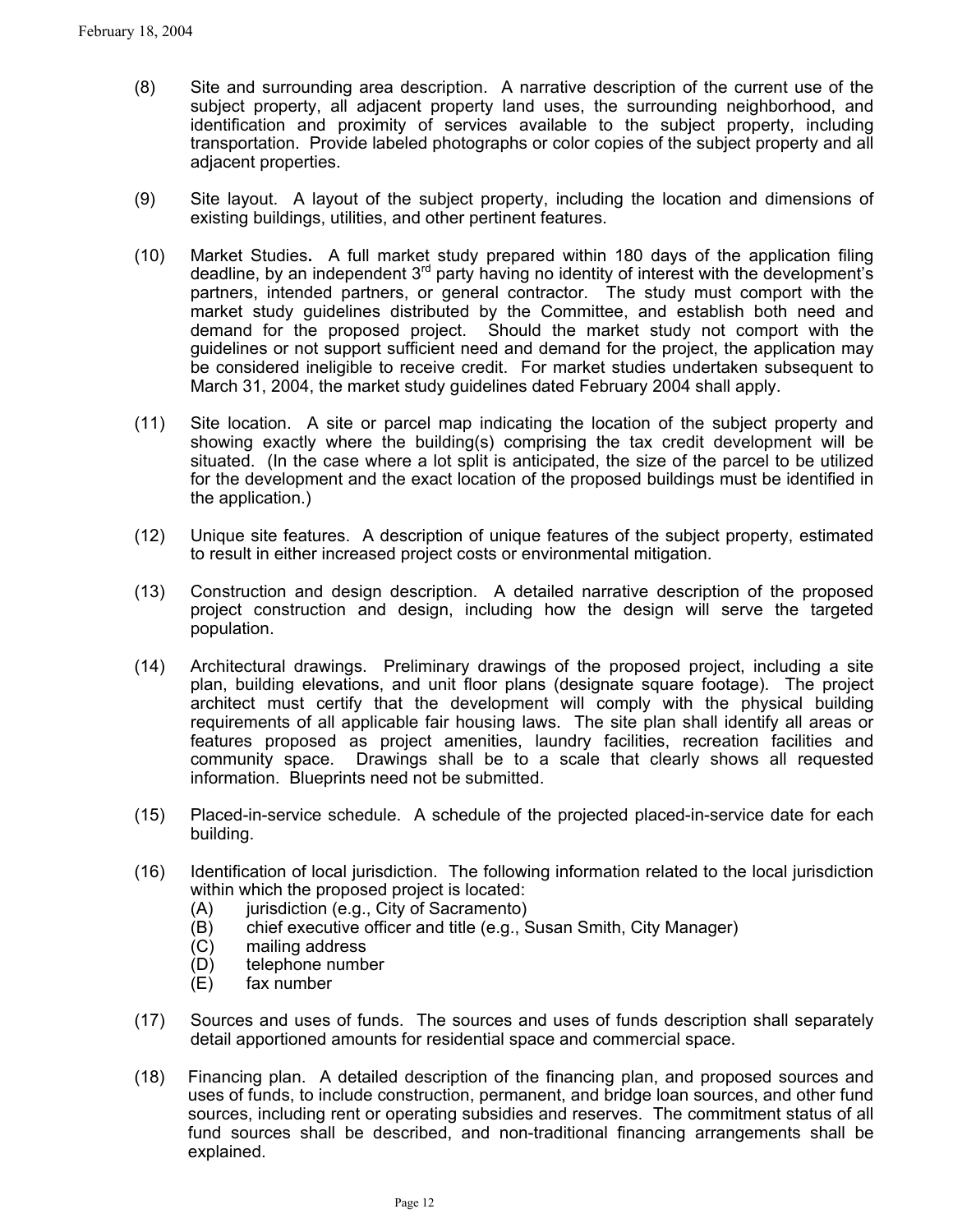- $(19)$ Eligible basis certification. A certification from a certified public accountant or tax attorney that project costs included in eligible basis are allowed by IRC Section 42, as amended, and are presented in accordance with standard accounting procedures.
- (20) Use of tax benefits description. If the Credit is not to be offered to investors, a detailed explanation of how the tax benefits will be used by the applicant.
- (21) Justification of syndication costs in basis. If including syndication costs in eligible basis, a justification from a tax attorney or tax accountant for each cost category.
- (22) Terms of syndication agreement. Written estimate(s) from syndicator(s) or financial consultant of equity dollars expected to be raised for the proposed project from the amount of Credit requested, including pay-in schedules, syndication costs (including syndicator consulting fees), and an estimated net tax Credit factor.
- (23) Tax Credit factor certification. If the Credit is not to be syndicated, a letter from a certified public accountant establishing the tax Credit factor.
- (24) Utility allowance estimates. Current utility allowance estimates from the local housing authority, in the form of a letter from the local public housing authority signifying that the proposed project is located in their jurisdiction and that the utility allowance schedule provided is current (ref: IRS Final Regulations T.D. 8520). The applicant must indicate which components of the utility allowance schedule apply to the project.
- (25) Description of subsidies. If rental assistance, operating subsidies or annuities are proposed, all related contracts and agreements that secure said funds. Identify the source, annual amount, term, number of units receiving assistance, and expiration date of contracts and agreements.
- (26) Certification of subsidies. Certification by the applicant as to the full extent of all Federal, State, and local subsidies which apply (or which the taxpayer expects to apply) with respect to the proposed project. (IRC Section 42(m)(2)(C)(ii))
- (27) Cash flow projection. A 15-year projection of project cash flow. Separate cash flow projections shall be provided for residential and commercial space. If a capitalized rent reserve is proposed to meet the underwriting requirements of Section 10327, any such capitalized rent reserve must include such annual reserve payment in its cash flow projections. Use of a capitalized rent reserve is limited to Special Needs projects, SRO projects, projects applying under the Non-profit Homeless Assistance set-aside, HOPE VI projects, and Section 8 project based projects.
- (28) Self-scoring sheet as provided in the application.
- (i) Additional application documents. In addition to all above requirements of this Section, the following documentation relevant to the proposed project is required to be submitted with applications having certain characteristics, as described below:
	- (1) Final Reservation application. Applicants proposing a final reservation application shall provide the following:
		- (A) the company name and contact person, address, telephone number, and fax number of the:
			- (i) general contractor, and
			- (ii) syndication firm or investor;
		- (B) an executed construction contract;
		- (C) recorded deeds of trust for all construction loan financing;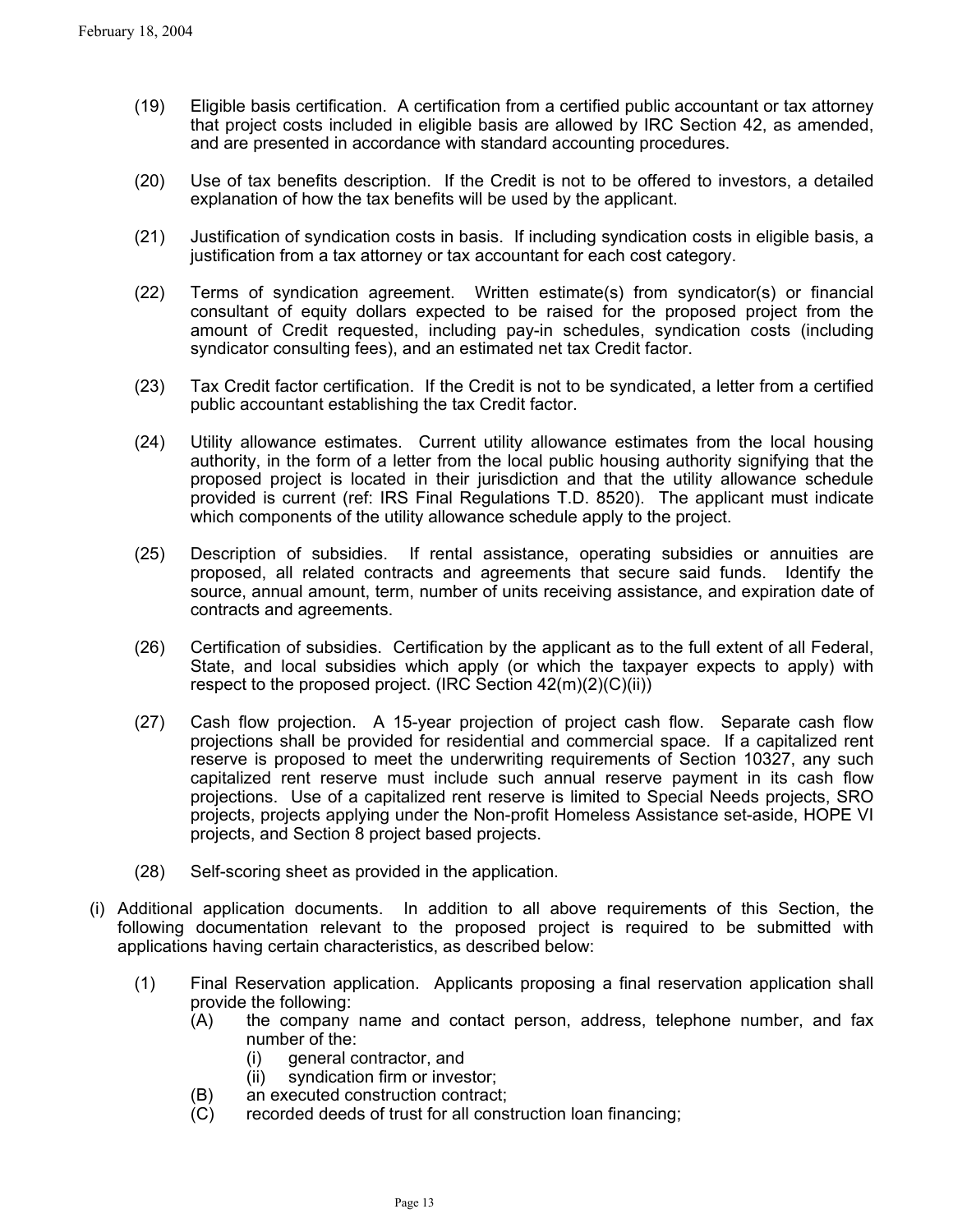- (D) a current title report (dated no later than 30 days before the application deadline or no earlier than January 1st of the year in which the building must be placed-inservice as provided in section 10328(c), whichever applies);
- (E) binding commitments for permanent financing;
- (F) binding commitments for any other financing required to complete project construction;
- (G) a construction lender trade payment breakdown of approved construction costs; and,
- (H) an executed partnership agreement, or if not yet executed, a commitment letter between the applicant and investor verifying the expected equity raise, pay-in schedule and costs of syndication;
- (I) building permits;
- (J) completed Final Reservation Status Report Form provided by the Committee;
- (K) a detailed explanation of any changes from the initial application.

The Executive Director may waive any of the above submission requirements if not applicable to the proposed project.

- (2) Placed-in-service application. Applicants proposing a placed-in-service application shall provide, in addition to the aforementioned submission requirements of a Final Reservation Application:
	- (A) certificates of occupancy for each building in the project (or a certificate of completion for rehabilitation projects). If acquisition Credit is requested, evidence of the placed-in-service date for acquisition purposes, and evidence that all rehabilitation is completed;
	- (B) a third party audited certification, on a Committee-provided form, of actual total project costs incurred;
	- (C) detailed breakdown of incurred costs and placed-in-service dates, shown separately for each building, on a Committee-provided form. If the placed-in service date(s) denoted are different from the date on the certificate of occupancy, a detailed explanation is required;
	- (D) photographs of the completed building(s);
	- (E) a request for issuance of IRS Form(s) 8609 and/or FTB Form(s) 3521A;
	- (F) a certification from the syndicator of equity raised and syndication costs in a Committee-provided format;
	- (G) a project ownership profile on a Committee-provided form;
	- (H) a copy of any cost certification submitted to and approved by RHS or other lender;
	- (I) a list of all amenities provided at the project site. If the list differs from that submitted at application, an explanation must be provided;
	- (J) a description of any charges that may be paid by tenants in addition to rent, with an explanation of how such charges affect eligible basis;
	- (K) a certification from a tax professional stating the percentage of aggregate basis (including land) financed by tax exempt bonds for projects that received credits under the provisions of Section 10326 of these regulations;
	- (L) a certification from the owner that all of the minimum construction standards of Sections 10325(f)(7) and 10326(g)(6) have either been met or waived pursuant to these regulations;
	- (M) if seeking a reduction in the operating expenses used in the Committee's final underwriting pursuant to Section 10327(g)(1) of these regulations, the final operating expenses used by the lender and equity investor;
	- (N) a certification from the project architect that the physical buildings are in compliance with all applicable fair housing laws;
	- (O) a certification from the project architect that the sustainable building methods of section 10325 (c) (8) have been incorporated into the project, if applicable;
	- (P) a certification from the project architect that the project is eligible for the adjusted eligible basis pursuant to section 10327(c)(5), if applicable.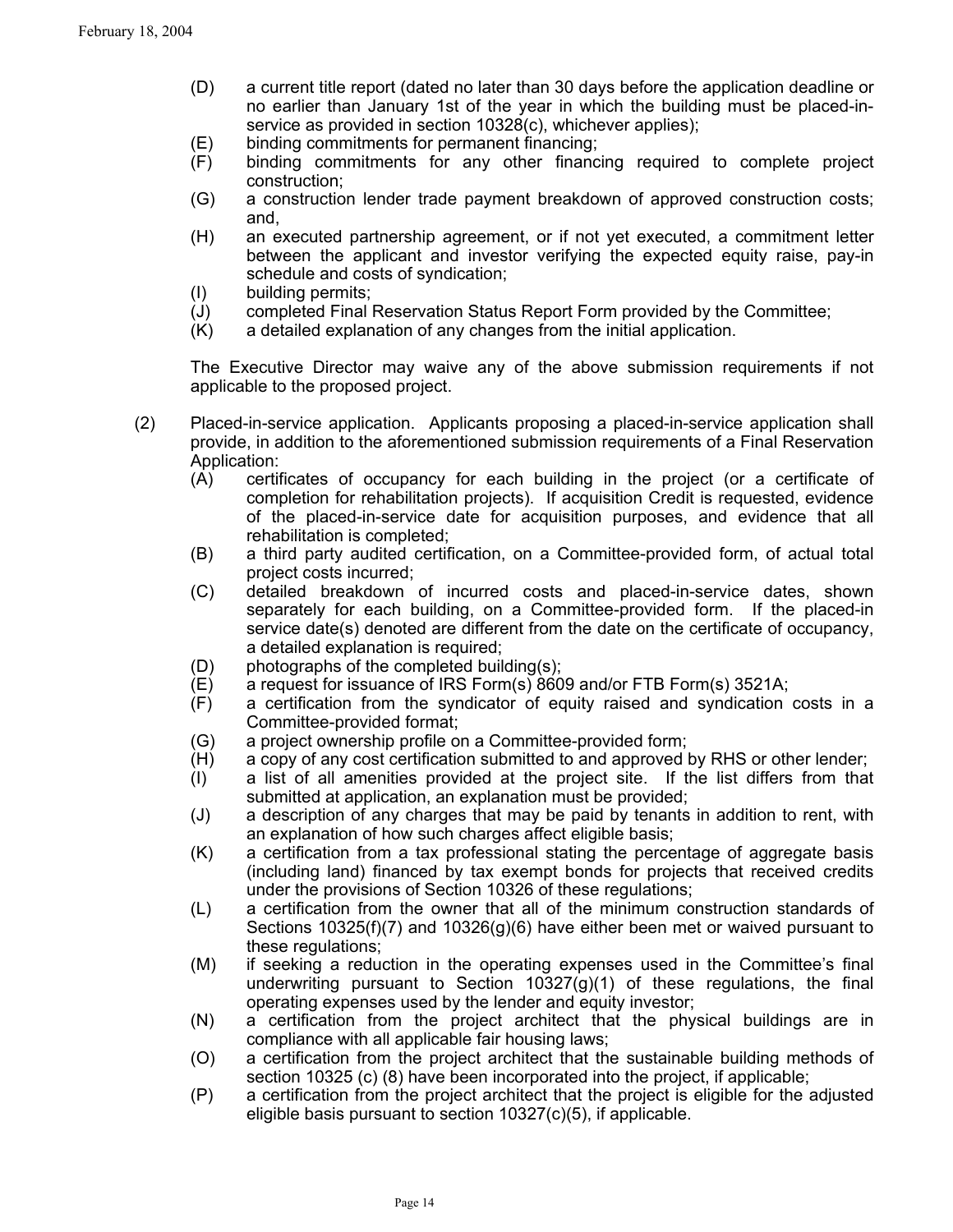The Executive Director may waive any of the above submission requirements if not applicable to the proposed project.

- (3) Acquisition Credit application. Applicants requesting acquisition Credit shall provide:
	- (A) a chain of title report and tax professional's opinion documenting the acquisition meets the requirements of IRC Section  $42(d)(2)(B)(ii)$  as to the 10-year placed-inservice rule; and,
	- (B) if a waiver of the 10-year ownership rule is necessary, a letter from the appropriate Federal official that states that the proposed project qualifies for a waiver under IRC Section 42(d)(6).
- (4) Rehabilitation application. Applicants proposing rehabilitation of an existing structure shall provide:
	- (A) an "as-is" appraisal prepared within 120 days before or after the execution of a purchase contract or the transfer of ownership for the property by all the parties by a California certified appraiser having no identity of interest with the development's partner(s) or intended partner or general contractor, acceptable to the Committee, and that includes, at a minimum, the following:
		- (i) the highest and best use value of the proposed project as residential rental property;
		- (ii) the Sales Comparison Approach, and Income Approach valuation methodologies except in the case of an adaptive reuse or conversion, where the Cost Approach valuation methodology shall be used;
		- (iii) the appraiser's reconciled value except in the case of an adaptive reuse or conversion as mentioned in (ii) above;
		- (iv) land value of the subject property; and,
		- (v) an on site inspection.
	- (B) A purchase contract verifying the sales price of the subject property.
	- (C) A capital needs assessment performed within 180 days prior to the application filing deadline of the funding round by the project contractor, engineer, or architect, or, if there is an identity of interest between the general partner and the contractor, engineer, or architect, by an independent 3rd party with no identity of interest with the general partner or intended partner, that details all necessary work to be undertaken, the associated costs, levels of reserves and the condition and remaining useful life of the building's major structural components. If a waiver of any requirement of the minimum construction standards delineated in section  $10325(f)(7)$  and section  $10326(g)(6)$  is requested, the assessment must show, to the satisfaction of the Executive Director, that meeting the requirement is unnecessary, financially burdensome, and that the money to be spent in rehabilitating other project features will result in a better end project. Subsections (A) and (C) above shall not apply if the project previously received an allocation of credit and these requirements were met in the original application.
- (5) Acquisition of Occupied Housing application. Applicants proposing acquisition of occupied rental residential housing shall provide income, rent and family size information for the current tenant population.
- (6) Tenant relocation plan. Applicants proposing rehabilitation of occupied housing shall provide an explanation of the relocation requirements, a detailed relocation plan including a budget with an identified funding source, and, where applicable, evidence that the relocation plan has been submitted to the appropriate local agency.
- (7) Owner-occupied Housing application. Applicants proposing owner-occupied housing projects of four units or less, involving acquisition or rehabilitation, shall provide evidence from an appropriate official substantiating that the building is part of a development plan of action sponsored by a State or local government or a qualified nonprofit organization (IRC Section 42(i)(3)(E)).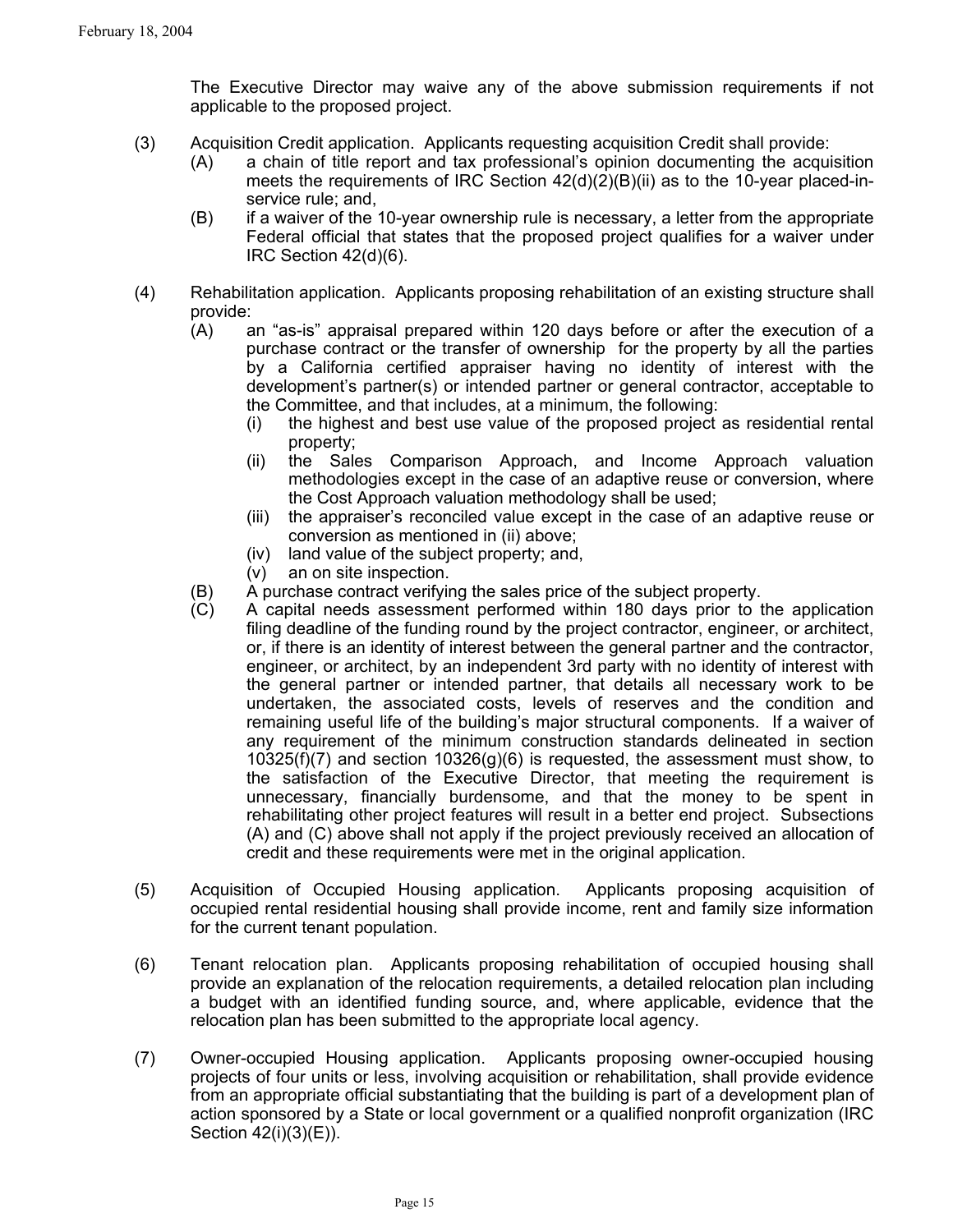- (8) Nonprofit set-aside application. Applicants requesting Credit from the Nonprofit set-aside, as defined by IRC Section 42(h)(5), shall provide the following documentation with respect to each developer and general partner of the proposed owner:
	- $(A)$  IRS documentation of designation as a 501 $(c)(3)$  or 501 $(c)(4)$  corporation;
	- (B) proof of designation as a nonprofit corporation under Heath and Safety Code Section 50091;
	- (C) proof that one of the exempt purposes of the corporation is to provide low-income housing;
	- (D) a detailed description of the nonprofit participation in the development and ongoing operations of the proposed project;
	- (E) a third party legal opinion that the nonprofit organization is not affiliated with or controlled by a for-profit organization, and the basis for said determination; and,
	- (F) a third party legal opinion stating that the applicant is eligible for the Nonprofit setaside pursuant to IRC Section 42(h)(5).
- (9) Rural set-aside application. Applicants requesting Credit from the Rural set-aside, as defined by H & S Code Section 50199.21, shall provide verification that the proposed project is located in an eligible rural area. (Evidence that project is located in an area eligible for financing from RHS shall be a letter from RHS.)
- (10) RHS Section 514, 515 or 538 program applications. Rural housing applicants requesting Credit from amounts made available for projects financed by the RHS Section 514, 515 or 538 program shall submit evidence from RHS that such funding has been requested.
- (11) HOME funds match. Applicants requesting state Credit to match HOME funds shall provide a letter from the local jurisdiction stating why matching funds are not being provided.
- (j) Re-application. Re-applications submitted under Section 10326 of these regulations will no longer be required unless there have been substantial changes to the project. Committee staff will adjust the Credit amount for projects requesting credit under Section 10326 at the time the placed-inservice package is received and reviewed by Committee staff unless the Executive Director deems it necessary to have the Committee take formal action because there have been substantial changes or because there has been an extraordinary increase in credit requested. Reapplications at placed-in-service that are requesting additional credit will be required to submit a fee equal to one percent (1%) of the first year's credit amount. For all other projects, except in unusual, extreme cases such as fire, or act of God, where a waiver of this subsection is permitted by the Executive Director, a re-application for a development that has already received a tax credit reservation or allocation shall be evaluated as an entirely new application, and shall be required to return its previously reserved or allocated credit prior to or simultaneously with its new application. All reapplications shall be subject to negative points under Section 10325(c)(3) if applicable (for example, a project that does not meet the original placed-in-service deadline would receive negative points hereunder). Re-applications shall be subject to the regulations in effect at the time the re-application is submitted. For projects submitted under Section 10326 of these regulations that are requesting additional credit, the basis limits to be used in the final underwriting shall be those in effect during the year the development is placed-in-service.

Authority: Section 50199.17, Health & Safety Code. Reference: Sections 12206, 17058, and 23610.5, Revenue & Taxation Code; Sections 50199.4- 50199.22, Health & Safety Code

Section 10325. Application Selection Criteria - Credit Ceiling Applications

(a) General. All applications not requesting federal Credit under the requirements of IRC Section 42(h)(4) and Section 10326 of these Regulations for buildings financed by tax-exempt bonds shall compete for reservations of Credit ceiling amounts during designated reservation cycles. Further, no project that has a pending application for a private activity bond allocation or that has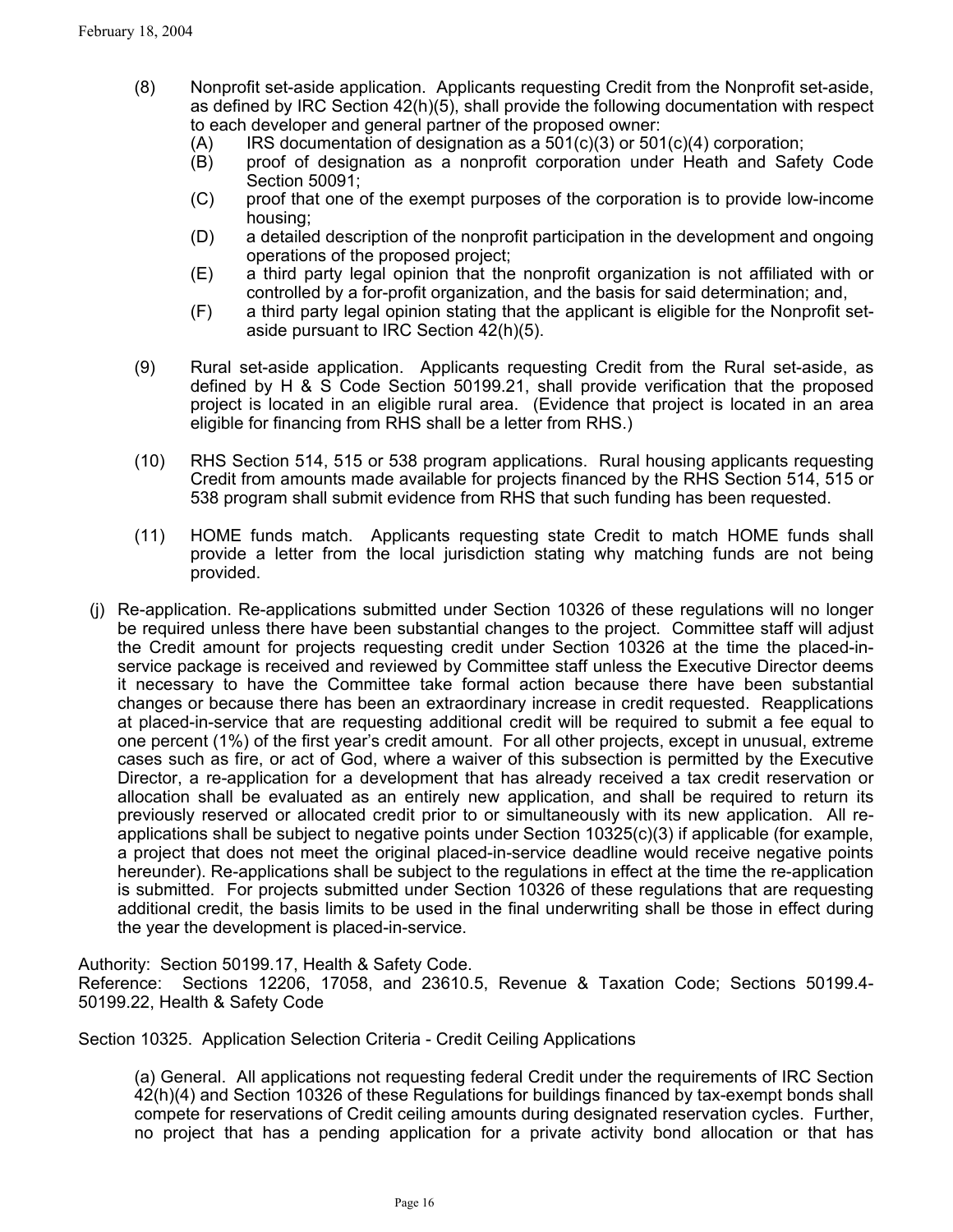previously received a private activity bond allocation will be eligible to compete under the credit ceiling competition for federal credit unless it receives a waiver from the Executive Director.

(b) Authority. Selection criteria shall include those required by IRC Section 42(m), H & S Code Section 50199.14, and R & T Code Sections 12206, 17058 and 23610.5.

(c) Credit ceiling application competitions. Applications received in a reservation cycle, and competing for federal and/or state Credit, shall be scored and ranked according to the belowdescribed criteria, except as modified by Section 10317(g) of these regulations. The Committee shall reserve the right to determine, on a case by case basis, under the unique circumstances of each funding round, and in consideration of the relative scores and ranking of the proposed projects, that a project's score is too low to warrant a reservation of credit. Further, in the event that the next ranking project to which credit may be reserved pursuant to these regulations has scored substantially lower than the highest scoring unfunded project in the same category, the Committee may either borrow from the subsequent year's state and/or federal credit as necessary to fund the highest scoring project or may move to the next category without making further allocations. All point selection categories shall be met in the application submission through a presentation of conclusive, documented evidence to the Executive Director's satisfaction. Point scores shall be determined solely on the application as submitted, with no ability on the applicant's part to provide additional information. Further, points will be based solely on the current year's scoring criteria and submissions, without respect to any prior year's score for the same projects.

## **SCORING**

- (1) Leveraging
	- (A) Cost efficiency. A project application for a new construction or an At-Risk development, or a substantial rehabilitation development where the hard costs of rehabilitation are at least \$40,000 per unit, whose total eligible basis is below the maximum permitted threshold basis limits, including permitted adjustments, shall receive 1 point for each percent its basis is below the maximum permitted adjusted threshold basis limit.
	- (B) Credit reduction. A project that reduces the amount of credit it is requesting shall receive 1 point for each percent that its qualified basis is reduced. In order to receive points in this category, committed funds must be part of the permanent sources for the development.
	- (C) Public funds. Projects that utilize public funds, including federal, state, or local funds, or funds from a local community foundation, funds already awarded under the affordable housing program of the Federal Home Loan Bank (AHP)**,** waivers not required by federal or state law, or the value of land donated or leased by a public entity or donated as part of an inclusionary housing ordinance which has been in effect for at least one year prior to the application deadline, when supported by an independent, third party appraisal, shall receive 1 point for each 1 percent of the total development cost including the value of any donations or fee waivers. To receive points for loans made under this subsection, loans must be "soft", or residual receipts loans for at least the first fifteen years of their terms. Points for donated or leased land shall be calculated based on the lesser of the purchase price or appraised value, except that points for land owned by the public entity for more than three years prior to the application filing deadline shall be calculated based on its appraised value. Further, for points to be awarded under this subsection, there shall be conclusive evidence presented that the public funds are available, and that there has been no consideration, other than the proposed housing, given by anyone connected to the project, for the funds or the donated or leased land.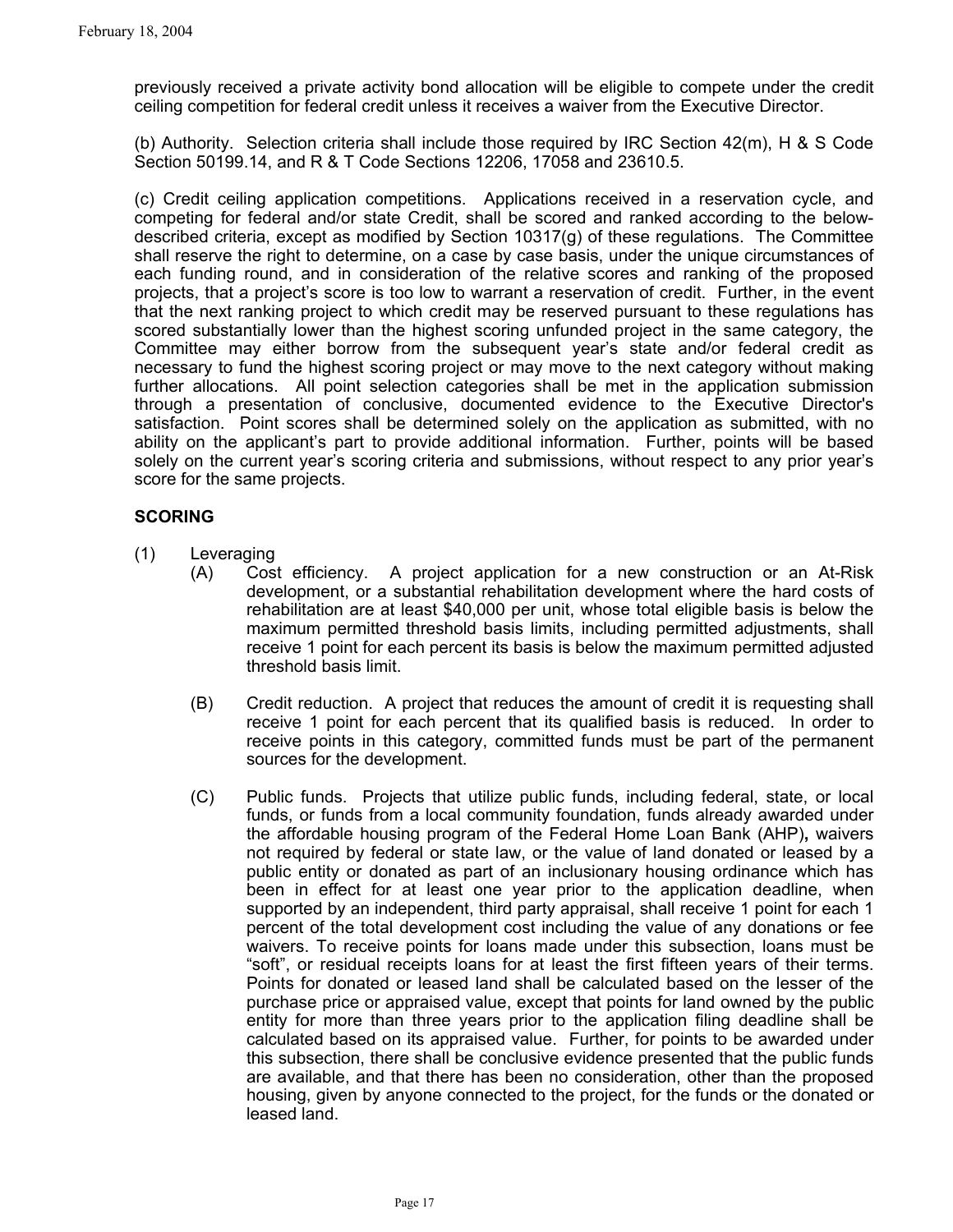A maximum of 20 points shall be available in combining the cost efficiency, credit reduction, and public funds categories. However, in order to score the full 20 points, at least 2 points must be achieved by each applicant in the credit reduction category.

- (2) General Partner/Management Company Characteristics. No one general partner, party having any fiduciary responsibilities, or related parties will be awarded more than 15% of the combined federal and state Credit ceiling during any calendar year unless imposing this requirement would result in non-allocation of Credit.
	- (A) General partner experience. To receive points under this subsection for projects in existence for over 3 years, the applicant must submit a certification from a certified public accountant that the projects for which it is requesting points have maintained a positive operating cash flow, from typical residential income alone (e.g. rents, rental subsidies, late fees, forfeited deposits, etc.) for the year in which each development's last financial statement has been prepared (which must be effective no more than one year prior to the application deadline) and have funded reserves in accordance with the partnership agreement and any applicable loan documents. This certification must list the specific projects for which the points are being requested. The certification of the certified public accountant may be in the form of an agreed upon procedure report that includes funded reserves as of the report date, which shall be dated within 60 days of the application deadline. Where there is more than 1 general partner, experience points may not be aggregrated; rather, points will be awarded based on the highest points for which 1 general partner is eligible.

| 1-2 projects in service under 3 years       | 1 point/over 3 years  | 2 points |
|---------------------------------------------|-----------------------|----------|
| 3-6 projects in service under 3 years       | 3 points/over 3 years | 4 points |
| 7 or more projects in service under 3 years | 5 points/over 3 years | 6 points |

(B) Management Company experience

| 2-5 projects in service under 3 years        | .5 point/over 3 years   | 1 point  |
|----------------------------------------------|-------------------------|----------|
| 6-10 projects in service under 3 years       | 1.5 points/over 3 years | 2 points |
| 11 or more projects in service under 3 years | 2.5 points/over 3 years | 3 points |

Points in subsections (A) and (B) above will be awarded in the highest applicable category and are not cumulative. For points to be awarded in subsection (B), an enforceable management agreement executed by both parties for the subject application must be submitted at the time of application. "Projects" as used in subsections (A) and (B) means multifamily rental affordable developments of over 10 units that are subject to a recorded regulatory agreement, or, in the case of housing on tribal lands, where federal HUD funds have been utilized in affordable rental developments. General Partner and Management Company experience points may be given based on the experience of the principals involved, or on the experience of municipalities or other nonprofit entities that have experience but have formed single-asset entities for each project in which they have participated, notwithstanding that the entity itself would not otherwise be eligible for such points. Alternatively, a management company that provides evidence that the agent to be assigned to the project (either on-site or with management responsibilities for the site) has been certified prior to the application deadline pursuant to a housing tax credit certification examination of a nationally recognized housing tax credit compliance entity on a list maintained by the Committee, may receive 2 points. These points may substitute for other management company experience but will not be awarded in addition to such points.

(3) Negative points. Negative points, up to a total of 10 for each project and/or each violation, may be given at the Executive Director's discretion for general partners, co-developers,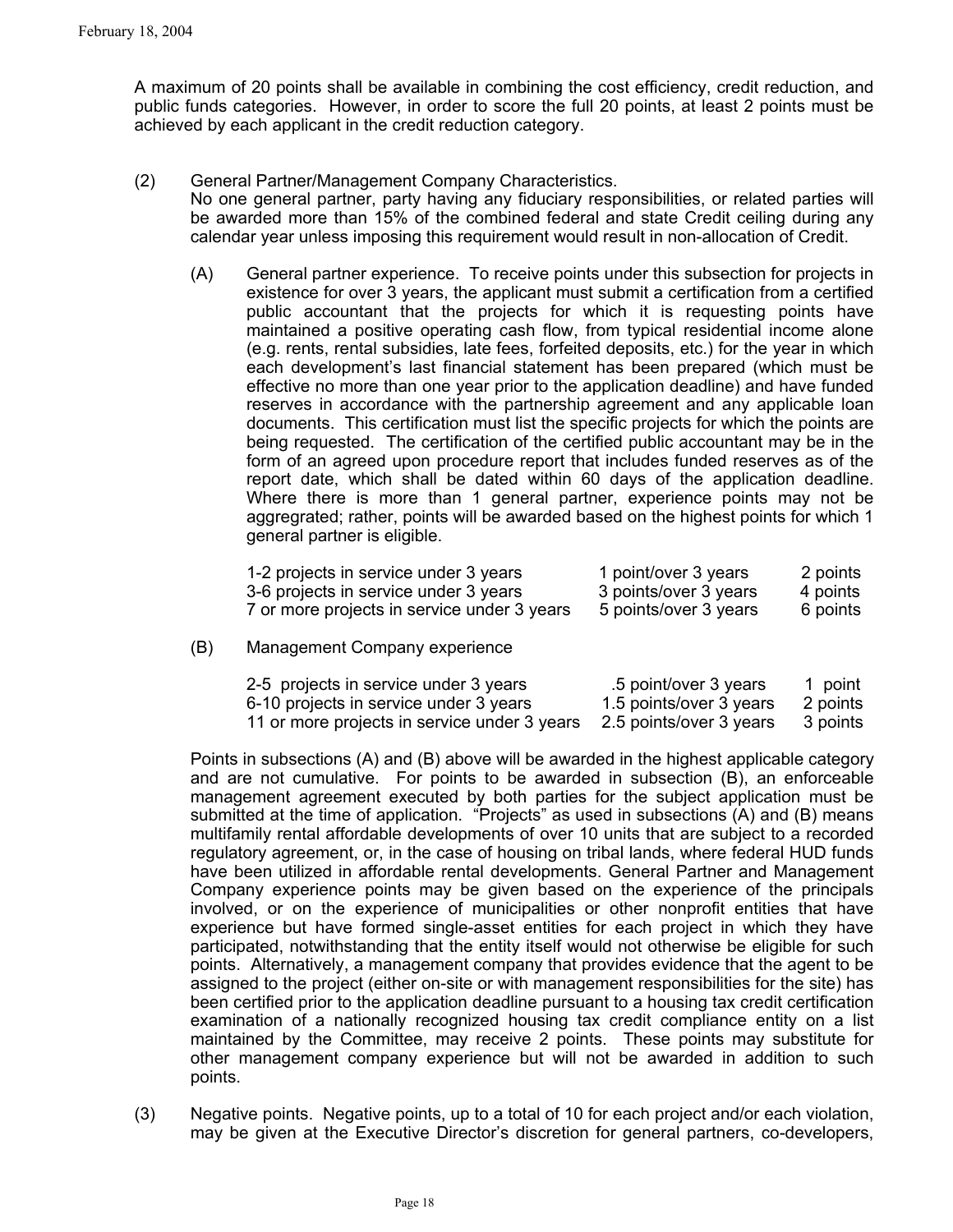management agents, consultants, guarantors, or any member or agent of the development team for items including, but not limited to:

failure to utilize committed public subsidies identified in an application, unless it can be demonstrated to the satisfaction of the Executive Director that the circumstances were entirely outside of the applicant's control

failure to utilize Credit within program time guidelines, including failure to meet the 150 day readiness requirements, unless it can be demonstrated to the satisfaction of the Executive Director that the circumstances were entirely outside of the applicant's control

for projects receiving an allocation of credit after 1998, failure to request Forms 8609 within 1 year from the date the last building in the project is placed-in-service

removal or withdrawal under threat of removal as general partner from a housing tax credit partnership

failure to provide physical amenities or services or any other item for which points were obtained (unless funding for a specific services program promised is no longer available)

material misrepresentation of any fact or requirement in an application

failure to correct serious noncompliance after notice and cure period within an existing housing tax credit project in California

repeated failure to submit required compliance documentation for a housing tax credit project located anywhere

failure of a building to continuously meet the terms, conditions, and requirements the building received at its certification as being suitable for occupancy in compliance with state or local law, unless it is demonstrated to the satisfaction of the Executive Director that the circumstances were entirely outside the control of the owner

except for tax-exempt bond projects, failure to submit a copy of the owner's completed 8609 showing the first year filing

Negative points given to general partners, co-developers, management agents, consultants, or any other member or agent of the development team may remain in effect for up to 2 calendar years, but in no event shall be in effect for less than one funding round. Additionally, any violation as described above may result in the Executive Director finding the offending party or parties ineligible to participate in the competitive program for a period of up to two calendar years*.* Such a finding by the Executive Director may be appealed to the Committee.

(4) Housing Needs. (Points will be awarded only in 1 category listed below) The category selected hereunder shall also be the project category for purposes of the tie-breaker described in subsection 10325(c)(12) below.

| Large Family Projects          | 10 points |
|--------------------------------|-----------|
| Single Room Occupancy projects | 10 points |
| <b>Special Needs Projects</b>  | 10 points |
| <b>Seniors Projects</b>        | 10 points |
| <b>At-Risk Projects</b>        | 10 points |

(5) Amenities beyond those required as additional thresholds Maximum 15 points

(A) Site Amenities: must be appropriate to the population to be served. Distances must be measured using a standardized radius determined by the Committee from the development site but must not include physical barriers. No more than 15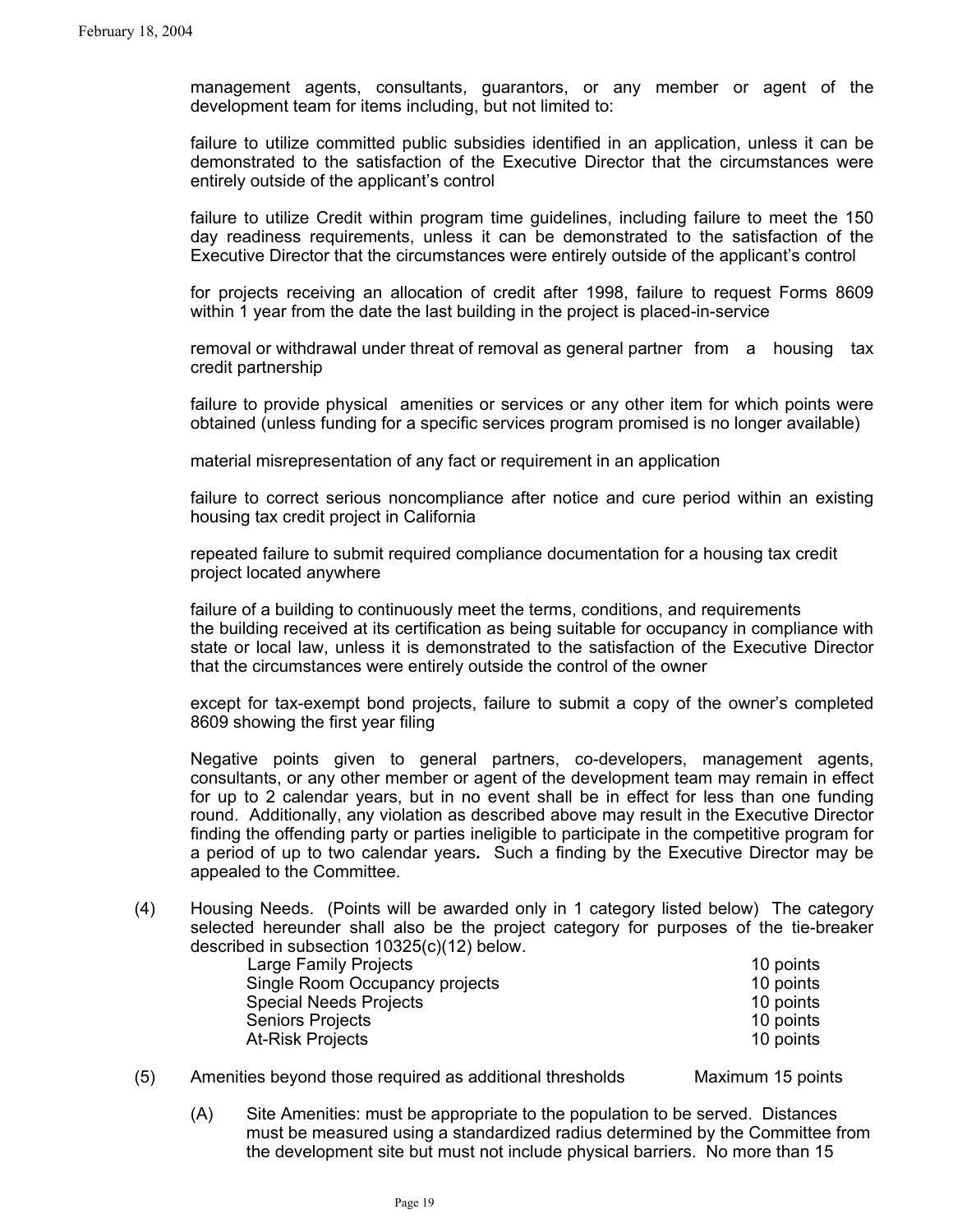points will be awarded in this category. Applicants must certify to the accuracy of their submissions and will be subject to negative points in the round in which an application is considered, as well as subsequent rounds, if the information submitted is found to be inaccurate. For each amenity, photographs, a contact person and a contact telephone must be included in the application. The Committee may employ third parties to verify distances or may have staff verify them. Only one point award will be available in each of the subcategories (1-7) listed below.Amenities may include:

1. being part of a transit-oriented development strategy where there is a transit station, rail station, commuter rail station, or bus station, or bus stop within 1/4 mile from the project site with service at least every 30 minutes during the hours of 7-9 a.m. and 4-6 p.m., and the project's density will exceed 25 units per acre 7 points

where the project site is within 1/4 mile of a transit station, rail station, commuter rail station or bus station, or bus stop with service at least every 30 minutes during the hours of 7-9 a.m. and 4-6 p.m. 6 points

where the project site is within 1/3 mile of a bus stop with service at least every 30 minutes during the hours of 7-9 a.m. and 4-6 p.m. 5 points

located within 500 feet of a regular bus stop, or rapid transit system stop. (For rural set-aside projects, full points may be awarded where van or diala-ride service is provided to tenants, if costs of obtaining and maintaining the van and its service are included in the budget and the operating schedule is either on demand by tenants or a regular schedule is provided). 4 points

being located within 1,500 feet of a regular bus stop or rapid transit system stop 3 points

Multiple bus lines may not be aggregated for the above points.

- 2. the site is within 1/4 mile of a public park (1/2 mile for Rural set-aside projects) (not including school grounds unless there is a bona fide, formal joint use agreement between the jurisdiction responsible for the parks/recreational facilities and the school district providing availability to the general public of the school grounds and/or facilities) or a community center accessible to the general public 3 points 3 points within 1/2 mile (1 mile for Rural set-aside projects) 2 points
- 3. the site is within 1/4 mile of a public library (1/2 mile for Rural set-aside projects) 3 points within 1/2 mile (1 mile for Rural set-aside projects) 2 points
- 4. the site is within 1/4 mile of a full scale grocery store/supermarket where staples, fresh meat, and fresh produce are sold (1/2 mile for Rural setaside projects or projects located in inner cities) 4 points within 1/2 mile (1 mile for Rural set-aside projects or projects located in inner cities) 3 points the site is within 1/4 mile of a convenience market where staples are sold 2 points
	- 5. for a Large Family development, the site is within 1/4 mile of public elementary, middle, or high school that children living in the development may attend (1/2 mile for Rural set-aside projects)3 points within 1/2 mile (1 mile for Rural set-aside projects) 2 points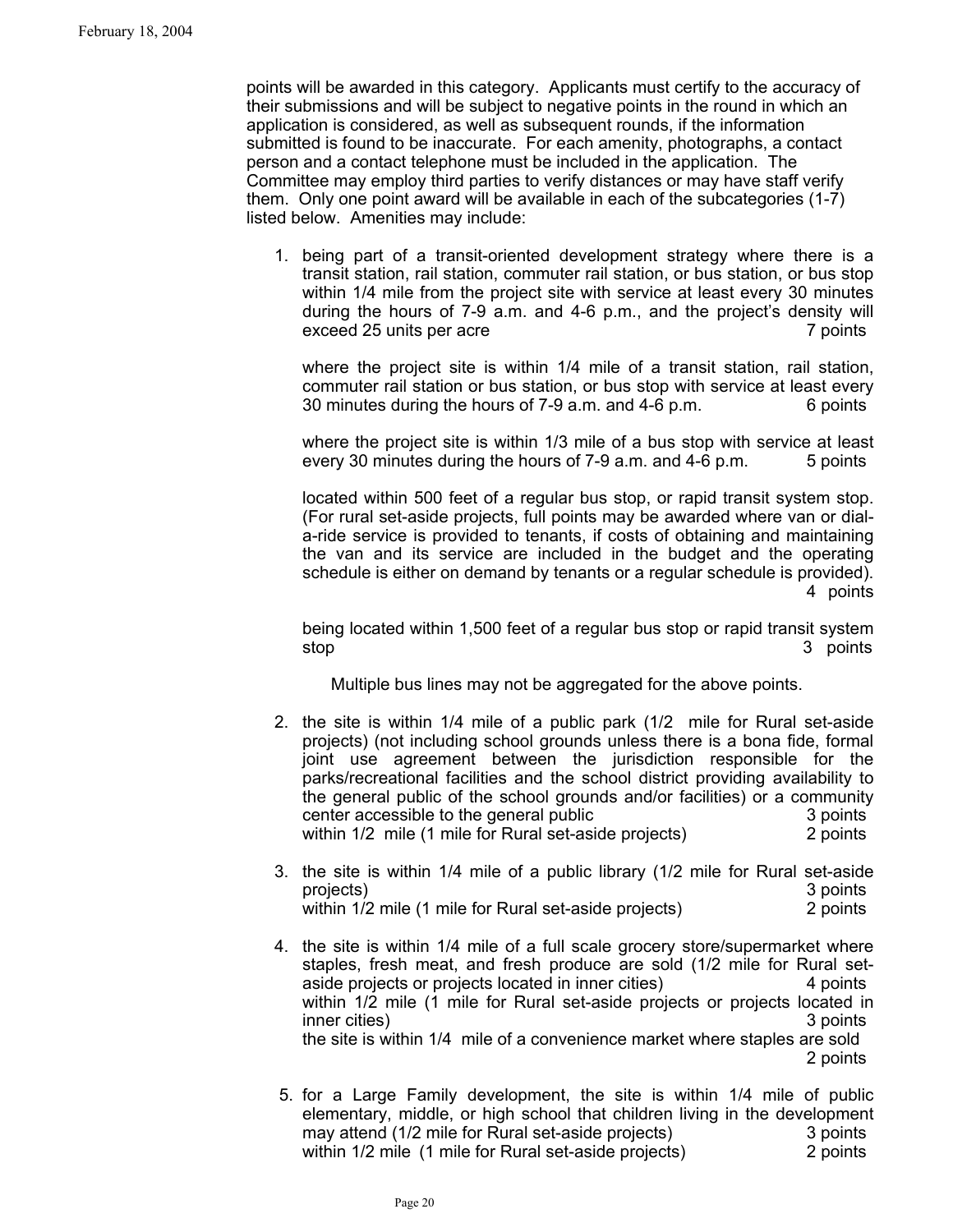6. for a Senior Development, the site is within 1/4 mile of a daily operated senior center or a facility offering daily services specifically designed for seniors (not on the development site) (1/2 mile for Rural set-aside projects) 3 points

within 1/2 mile ( 1 mile for Rural set-aside projects) 2 points

7. for a Special Needs or SRO development, the site is located within 1/2 mile of a facility that operates to serve the population living in the development. 3 points

within 1 mile 2 points

- 8. the site is within 1/2 mile (for Rural set-aside projects, 1 mile) of a medical clinic, or hospital (not merely a private doctor's office) 3 points the site is within 1 mile (for Rural set-aside projects1.5 miles) of a medical clinic or hospital 2 points
- 9. the site is within 1/4 mile of a pharmacy (for Rural projects, 1/2 mile). 2 points

within 1/2 mile (1 mile for Rural projects) 1 point

To receive points in this category, the amenity must be already existing, except in the case of a project receiving points under the Balanced Communities subsection, where the funds for the amenity are committed, and the amenity is planned, or, in the case of a bus stop, where it is shown that the bus provider and municipality have agreed on and approved the site for the stop and it will be in existence no later than 2 years after the development is placed-in-service. A scaled for distance map showing the location of the project and the site amenities must be provided in the application.

(B) Service Amenities: must be appropriate to the population to be served and committed for a minimum of 10 years. Physical space for such amenities must be available when the development is placed-in-service, and the amenities must be available within 6 months of the projects placed-in-service date. To receive points in this category, programs must be of a regular, ongoing nature and provided to tenant free of charge, except for day care services. Services must be provided onsite except that projects applying as Small Developments, or other projects may use off-site services within 1/2 mile of the development provided that they have a written agreement with the service provider enabling the development's tenants to use the services free of charge (except for day care and any charges required by law) and that demonstrate that provision of on-site services would be duplicative. Referral services will not be eligible for points. Contracts with service providers, service provider experience, evidence that physical space will be provided, and a budget reflecting how the services will be paid for must be included in the application. Having a bona fide service coordinator (not the on-site manager, for example) may count for 5 points in this category, provided that the experience of the coordinator, the duties of the coordinator, and a budget to pay for the coordinator are included in the application. No more than 10 points will be awarded in this category. Amenities may include, but are not limited to:

> 1. High speed internet service provided in each unit (as stated above, free of charge to the tenants) 5 points 5 points

2**.** After school programs of an ongoing nature for school age children 5 points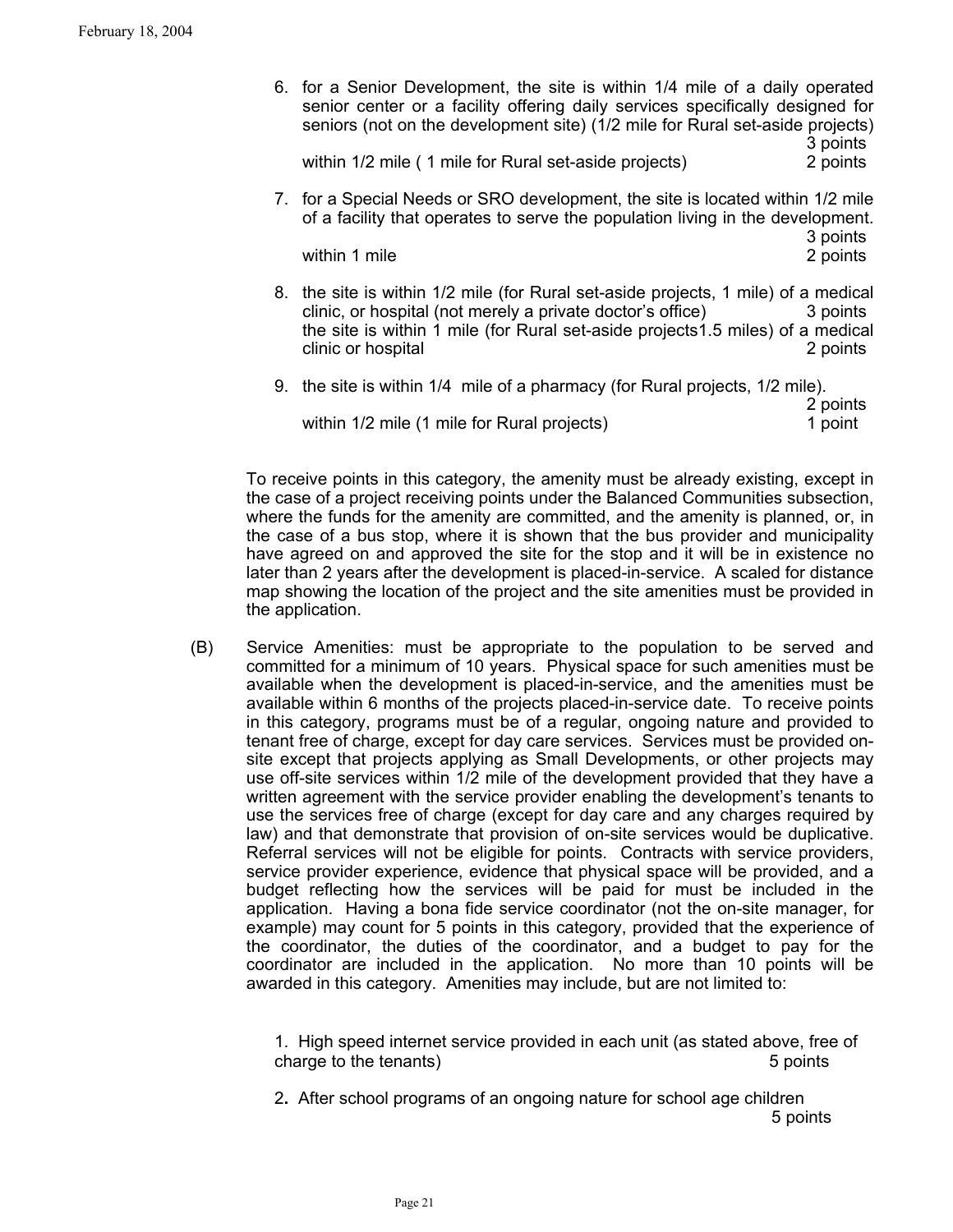3. Educational classes (such as ESL, computer training, etc.) but which are not the same as in 2 above. The same state of the same state of the same state of the same state of the same s

4**.** Licensed child care providing 20 hours or more per week (Monday through Friday) to residents of the development 5 points

5. Contracts for services, such as assistance with activities of daily living, or provision of senior counseling services, where a contract is in place at the time of application 5 points of application  $\sim$  5 points of application  $\sim$  5 points of application  $\sim$  5 points of application  $\sim$  5 points of application  $\sim$  5 points of application  $\sim$  5 points of application  $\sim$  5 po

(6) Neighborhood Revitalization. These points will not be available to projects applying under the Rural set-aside.

A development must be located in a Neighborhood Revitalization area, as defined in Section  $10302(x)$  of these regulations where demonstrable evidence, satisfactory to the Executive Director, is submitted showing that a neighborhood revitalization plan has been adopted and specific efforts towards achieving the plan's goals have occurred. Plans should be specific to the neighborhood, and efforts undertaken may include, but are not limited to, existing partnership coalitions with public entities, private sector enterprises, nonprofit community organization; financing commitments for work to be done in the neighborhood; commencement of a specific neighborhood project. Each application for neighborhood revitalization points must include a drawn-to-scale and scaled for distance map identifying the project and neighborhood revitalization efforts already undertaken as well as those planned. Applications that have received HOPE awards from the U.S. Department of Housing and Urban Development, are located in federally designated Renewal Communities, Empowerment Zones, or Enterprise Communities, or are planned base re-use projects, or are for projects located on tribal lands, will automatically be granted the full maximum points in this category. Base re-use, as used in this subsection, refers to projects that are located on a military base. Generally, such projects will involve, at least in part, the rehabilitation of already existing buildings on such a base. A project requesting neighborhood revitalization points will not be eligible to receive points in the balanced communities section below.

Points for neighborhood revitalization will be awarded as follows, to a maximum of 9 points:

Location in a locally designated revitalization area as evidenced by submission of a plan adopted by the jurisdiction, including evidence that the plan for neighborhood revitalization is still in effect. The plan should include findings of need or identification of problems requiring revitalization efforts. 2 points

for 3rd party letters from governmental entities or non-profit organizations**,** documenting and substantiating funds committed or expended within the past five years in the neighborhood, as they specifically relate to the revitalization of the neighborhood where the project will be located. Up to 2 points

A narrative explaining precisely the nature and extent of the neighborhood's revitalization efforts, how the applicant's project will fit into that framework, and how the proposed project is critical to the neighborhood's revitalization. 2 points

A letter from an official in the jurisdiction that delineates the various neighborhood revitalization efforts in the immediate vicinity of the proposed development, both already undertaken and planned, and the funds that have been committed and expended for projects within that immediate neighborhood. Up to 3 points

(7) Balanced communities. These points will not be available to projects applying under the Rural set-aside.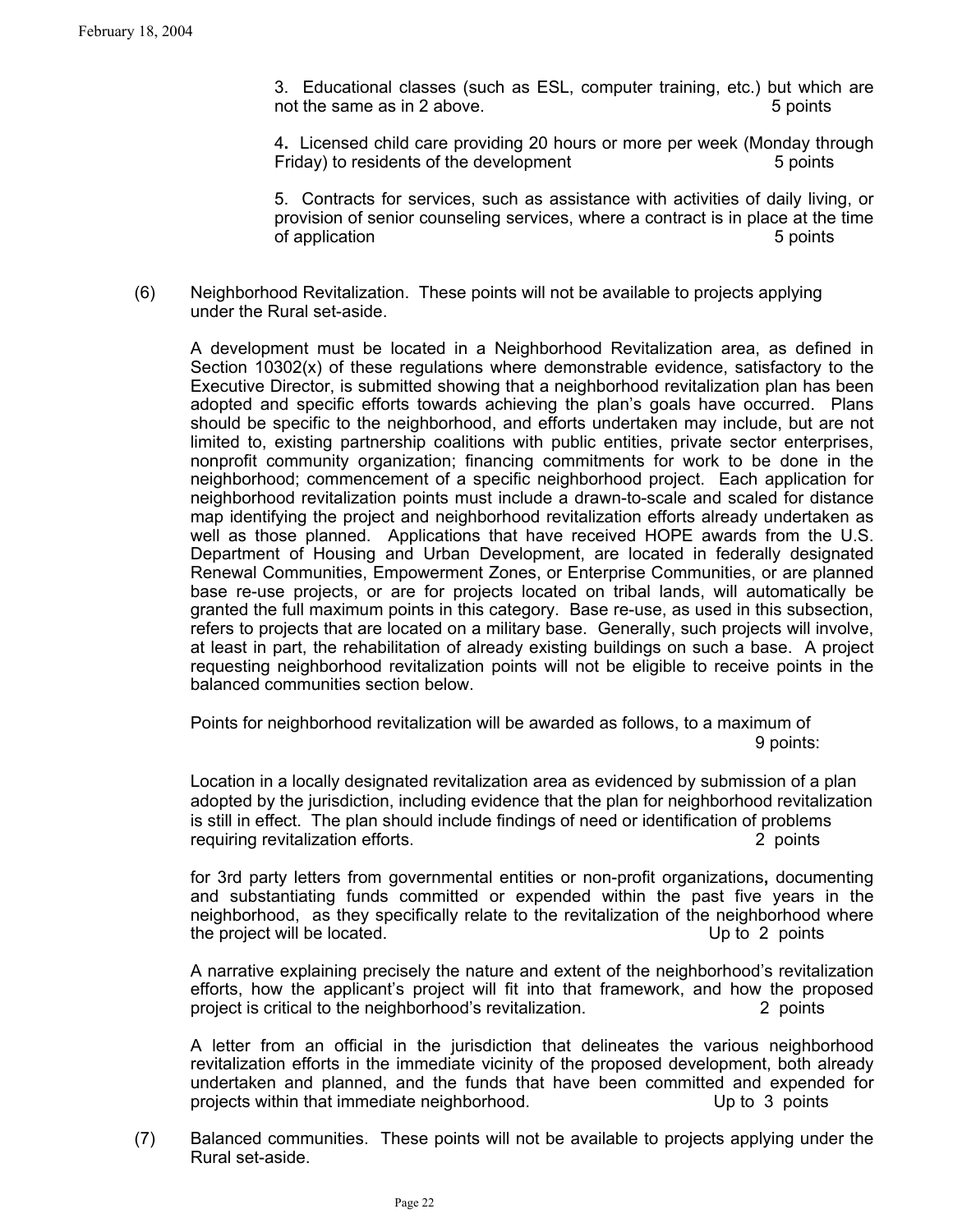To the extent that a development does not request neighborhood revitalization points, and meets the requirement of this subsection, it may request points for balanced communities to the extent that the local government is providing funds equal to at least 5% of total project costs for the project. Points will be awarded, to a maximum of 9, as follows:

Submission of evidence from the local government that it has formally adopted initiatives to encourage the creation of affordable rental housing in new growth and/or high income areas and that the project is consistent with those locally adopted initiatives. Such initiatives may include inclusionary zoning ordinances, fair share requirements, as examples, but must include more than adoption of a housing element. 3 points

Evidence that the project will actually be built adjacent to housing owned and occupied by upper income families, to be shown by either the specific plan demonstrating the proximity of land uses and comparable sales data within 1/2 mile radius demonstrating that average sales prices are above 100% of area sales prices, or census data demonstrating that the average income of that census tract is at or above 100% of area median.

Up to 2 points

The project will reserve at least 10% of its units for tenants with incomes not exceeding 30% of area median income. 2 points

The project will reserve at least 20% of its units for tenants with incomes not exceeding 30% of area median income 3 points 3 points

The project will reserve at least 30% of its units for tenants with incomes not exceeding 30% of area median 4 points and the set of a points and the set of a points and the set of a points and the set of a points and the set of a points and the set of a points and the set of a points and the set of a set of a

(8) Sustainable building methods.Maximum 8 points

A project application that utilizes materials that will increase energy efficiency by at least 15% above the Title 24 energy standards, or a rehabilitation project that will increase its existing energy efficiency by at least 25% will receive 5 points.

A certification at project completion that this standard has been met or exceeded shall be required of the project's architect or mechanical engineer. Projects receiving points under this category that fail to meet the requirement will be subject to negative points under Section 10325(c)(3)(C) above.

Projects that incorporate items from the following list may receive an additional 1 point for each, to a maximum of 3 points:

Use of energy efficient appliances with the energy star rating (or equivalent) for all appliances, including refrigerators, dishwashers, washers and dryers (whether in units or in community laundry facilities), and for all heating and cooling systems, including furnaces, and air conditioners that will be used in the development;

Use of natural gas for space heating;

Use of fluorescent light fixtures for at least 75% of light fixtures or comparable energy lighting for the project's total lighting (including community rooms and any common space) throughout the compliance period;

Use of either of the following water conserving technologies: a) flow restrictors on kitchen (2 gallons per minute) and bathroom faucets (1.5 gallons per minute) or b) dual flush toilets;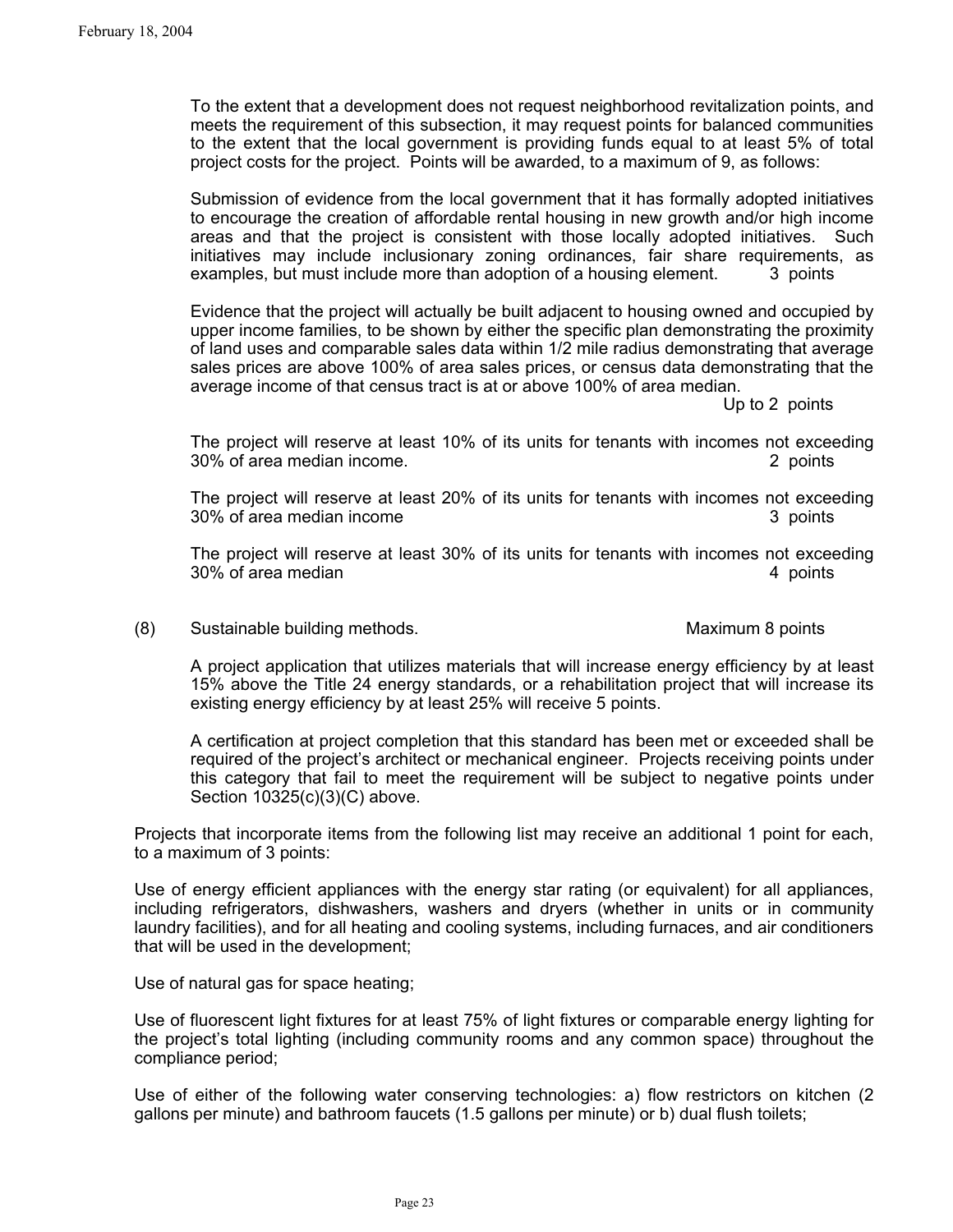Use of formaldehyde free or fully sealed particleboard or fiberboard for all cabinets, countertops and shelving;

Use of either a) or b) as follows: a) no VOC interior paint, low-VOC carpeting and pad and low-VOC adhesives (less than 25 grams per liter), or b) humidistat fans in all bathrooms.

To receive these points, the applicant and the project architect must certify, in the application, which of the items will be included in the project's design and specifications, and further must certify at the project's placed-in-service date that the items have been included.

(9) Lowest Income in accordance with the table below Maximum 52 points

(a) The "Percent of Area- Median Income" category may be used only once. For instance, 50% of Income Targeted Units to Total Tax Credit Units at 50% of Area Median Income cannot be used twice for 100% at 50% and receive 50 points, nor can 50% of Income Targeted Units to Total Tax Credit Units at 50% of Area Median Income for 25 points and 40% of Income Targeted Units to Total Units at 50% of Area Median Income be used for an additional 20 points. However, the "Percent of Income Targeted Units" may be used multiple times. For example, 50% of Targeted Units at 50% of Area Median Income for 25 points may be combined with another 50% of Targeted Units at 45% of Area Median Income to achieve the maximum points. All projects must score at least 45 points in this category to be eligible for 9% tax credit.

Only projects competing in the Rural set aside may use the 55% of Area median income column

|                               |    | <b>Percent of Area Median Income</b> |      |      |      |      |      |        |
|-------------------------------|----|--------------------------------------|------|------|------|------|------|--------|
|                               |    | 55                                   | 50   | 45   | 40   | 35   | 30   |        |
|                               | 50 | 22.5                                 | 25   | 27.5 | 30   | 32.5 | 35   | points |
|                               | 45 | 20                                   | 22.5 | 25   | 27.5 | 30   | 32.5 | points |
|                               | 40 | 17.5                                 | 20   | 22.5 | 25   | 27.5 | 30   | points |
| Percent of                    | 35 | 15                                   | 17.5 | 20   | 22.5 | 25   | 27.5 | points |
| Income                        | 30 | 12.5                                 | 15   | 17.5 | 20   | 22.5 | 25   | points |
| Targeted                      | 25 | 10                                   | 12.5 | 15   | 17.5 | 20   | 22.5 | points |
| Units To                      | 20 | 7.5                                  | 10   | 12.5 | 15   | 17.5 | 20   | points |
| <b>Total Tax Credit Units</b> | 15 | 5                                    | 7.5  | 10   | 12.5 | 15   | 17.5 | points |
| (exclusive of mgr.'s unit)    | 10 | 2.5                                  | 5    | 7.5  | 10   | 12.5 | 15   | points |

(b) A project that agrees to have at least ten percent (10%) of its units available for tenants with incomes no greater than thirty percent (30%) of area median, and to restrict the rents on those units accordingly, will receive two points in addition to other points received under this subsection. The 30% units must be spread across bedroom size, and measurement will begin using 10% of the largest bedroom size; however, the requirement will not exceed a minimum of 10% of the total number of units in the development. (These points may be obtained by using the 30% section of the matrix.)

All projects, except those applying under section 10326 of these regulations, will be subject to the minimum low income percentages chosen for a period of 55 years, unless they receive federal housing tax credit only and are intended for eventual tenant homeownership, in which case they must submit, at application, evidence of a financially feasible program, incorporating, among other items, an exit strategy, home ownership counseling, funds to be set aside to assist tenants in the purchase of units, and a plan for conversion of the facility to home ownership at the end of the initial 15 year compliance period. In such a case, the regulatory agreement will contain provisions for the enforcement of such covenants.

(10) Readiness to Proceed. 20 points will be available to projects that meet ALL of the following, and are able to begin construction within 150 days of the Credit Reservation, as evidenced by submission, within that time of, recorded deeds of trust for all construction financing, except for AHP and MHP funds, payment of all construction lender fees, issuance of building permits (a grading permit does not suffice to meet this requirement) and notice to proceed delivered to the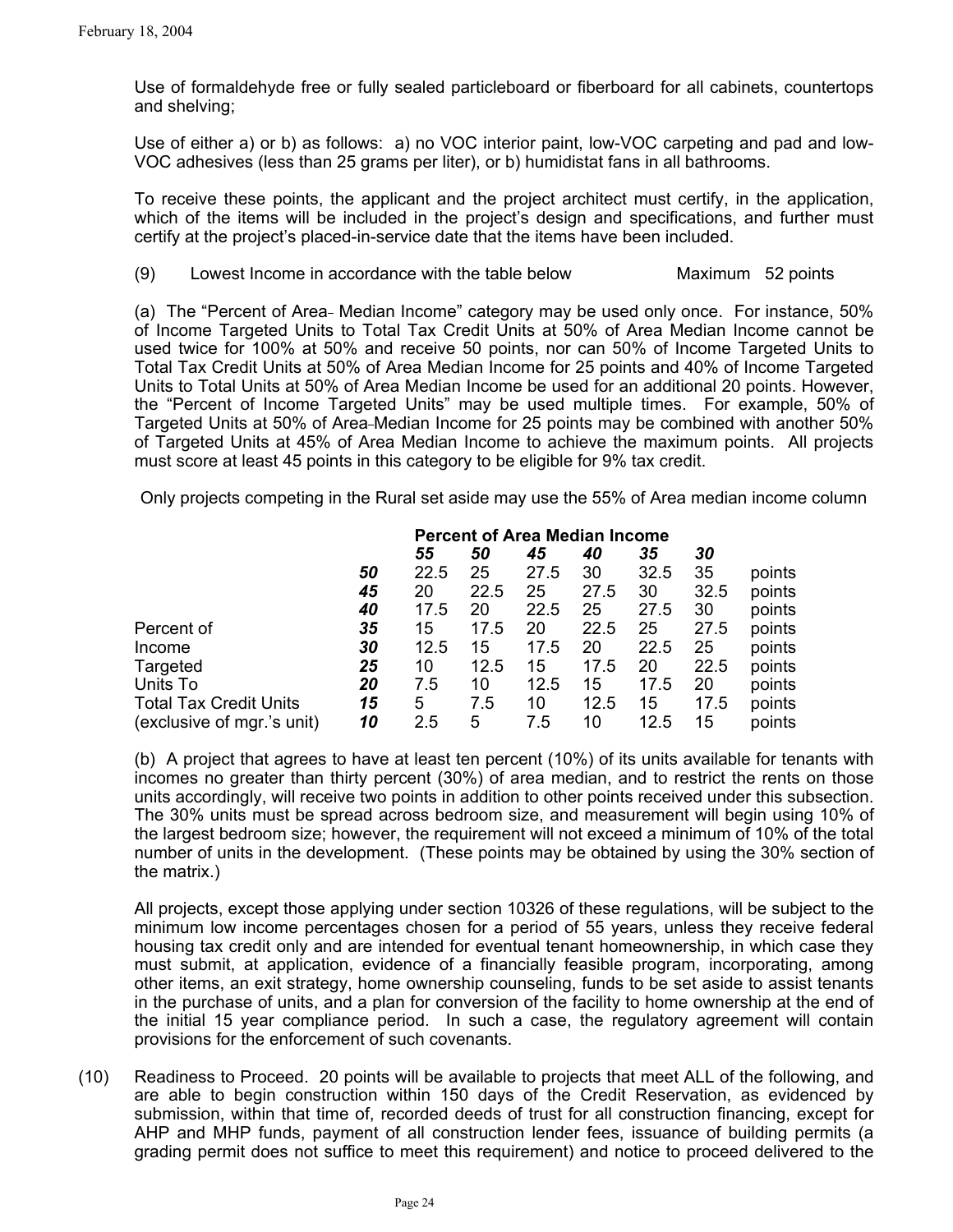contractor. If no construction lender is involved, evidence must be submitted within 150 days after the Reservation is made that the equity partner has been admitted to the ownership entity, and that an initial disbursement of funds has occurred. Failure to meet this timeline will result in rescission of the Credit Reservation.

- (A) enforceable commitment for all construction financing, as evidenced by executed commitment and payment of commitment fee;
- (B) evidence, as verified by the appropriate officials, of site plan approval and that all local land use environmental review clearance (CEQA and NEPA) necessary to begin construction are either finally approved or unnecessary;
- (C) all necessary public approvals except building permits;
- (D) design review approval

In the event that less than all of the above criteria have been met, 5 points may be awarded for each of the above, to a maximum of 15 points. In such cases, the 150-day requirements shall not apply.

- (11) State credit substitution. For applicants that agree that the Committee may exchange federal credit for state credit in an amount that will yield an equivalent of equity as if only federal credit were awarded **2** points **2** points **2** points **2** points **2** points **2** points **2** points **2** points **2** points **2** points **2** points **2** points **2** points **2** points **2** points **2** points **2** points **2** points **2** points
- (12) Tie Breakers

Should multiple applications receive the same score, the following tie breakers shall be employed: first, to the extent that the housing type goals have not been met in any funding round, to meet those housing type goals in the order in which they are listed in section 10315 (g); second, an application for a project located in a qualified census tract or a federally designated Renewal Community, Empowerment Zone, Enterprise Community that has demonstrated that it will contribute to a concerted neighborhood revitalization plan, as evidenced by a score of at least eight (8) points, or a project not located in such an area that has received nine (9) points under section 10325(c)(6) or (7) of these regulations, or, in the case of a project in the Rural set-aside, one which is located in a qualified census tract, federally designated Renewal Community, Empowerment Zone, Enterprise Community, or Champion Community shall be selected over an application not meeting this criterion; third, the application with the lowest ratio of requested unadjusted eligible basis to total project costs, excluding developer fee, land and general partner equity and/or loans from the general partner or equity provider, unless the loan is the permanent loan for the development. This ratio must not have increased when the project is placed-inservice or negative points will be awarded, and the credit award may be reduced.

- (d) Application selection for evaluation. Following the scoring and ranking of project applications in accordance with the above criteria, subject to conditions described in these regulations, reservations of Credit shall be made for those applications of highest rank in the following manner.
	- (1) Set-aside application selection. Beginning with the top-ranked application from the Nonprofit set-aside (including the homeless assistance apportionment), followed by the Rural set-aside (including the RHS program apportionment), the Small Development setaside, the At Risk set-aside, and the Special Needs/SRO set-aside, the highest scoring applications will have Credit reserved. No more than one project in a market area as determined by the Committee will be funded in the Rural set-aside during any funding round. Credit amounts to be reserved in the set-asides will be established at the exact percentages set forth in section 10315. To the extent that there is more credit reserved to the last project in a set-aside than has been established for that set-aside, such overages in the first funding round will be subtracted from that set-aside in determining the amount available in the set-aside for the second funding round. To the extent that more credit is reserved to the last project in a set-aside than is available in that set-aside during the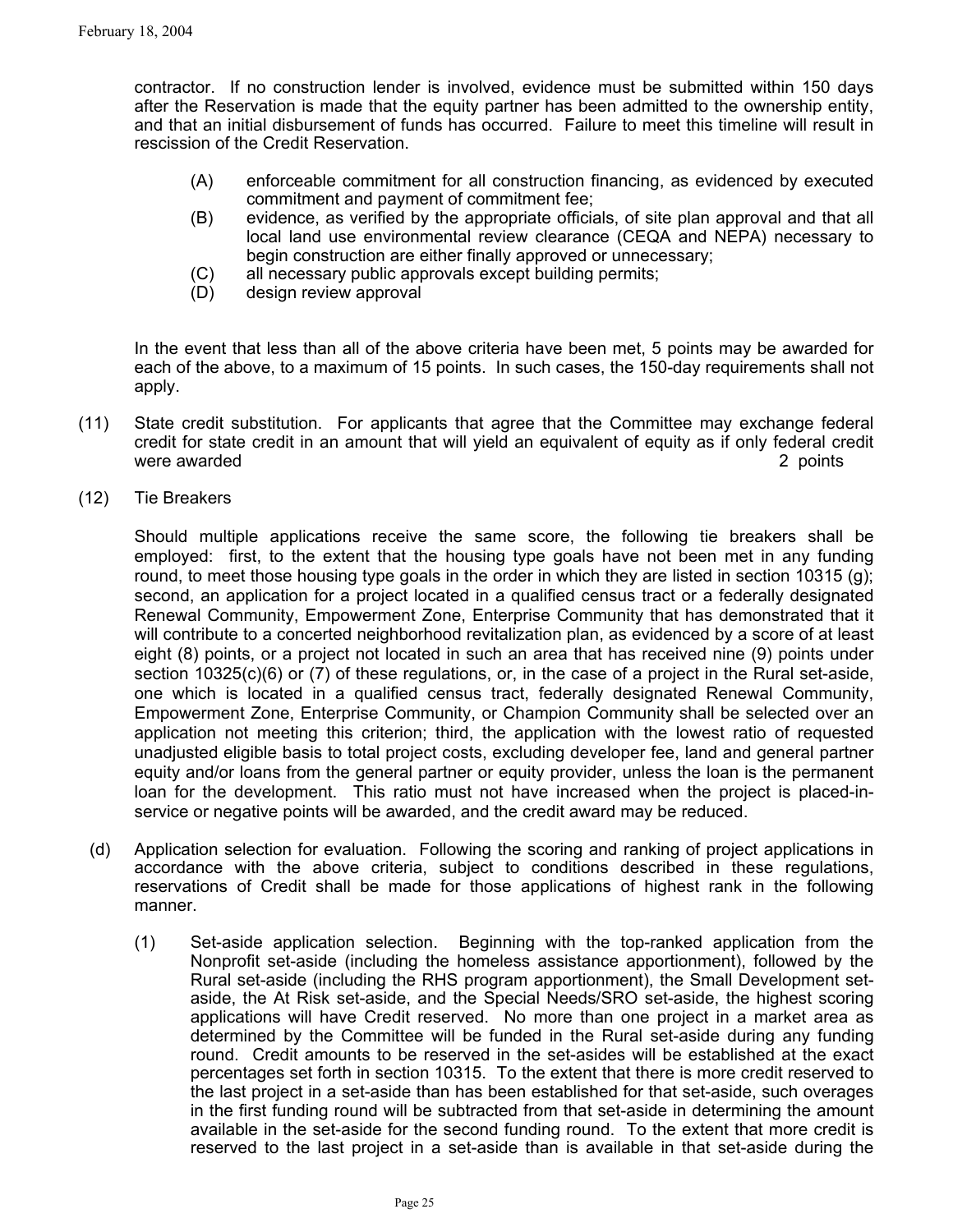second funding round, the overage will be taken from the three percent holdback to the extent there are sufficient funds in the holdback, or, to the extent there are no such funds remaining, will be counted against the amounts available from the geographic area in which the project is located. Credit reserved in the general non-profit set-aside (but not in the non-profit homeless assistance portion of that set-aside), in the small development set-aside, and in the at-risk set-aside shall count within the geographic areas in which the projects funded therein are located. Credit reserved in all set-asides shall be counted within the housing type goals.

- (A) For an application to receive a reservation within a statutory set-aside, there shall be at least one dollar of Credit not yet reserved in the set-aside.
- (B) If there is a zero or negative amount of Credit in either the federal or state credit categories requested by the applicant, the application shall be by-passed in favor of the next highest-ranking application.
- (C) Except for projects competing in the rural set-aside, which shall not be eligible to compete in geographic areas, after a set-aside is fully reserved, all remaining applications competing within the set-aside shall compete in the geographic areas.
- (2) Geographic Areas selection. Credit remaining following reservations to all set-asides shall be reserved to projects within the geographic areas, beginning with the geographic area having the smallest apportionment, and proceeding upward according to size in the first funding round and in reverse order in the second funding round, filling each geographic area's apportionment and assuring that each geographic area receives funding for at least one project in each funding round to the extent that by funding a project in a geographic area, that area will not have exceeded 125% of the amount available in that funding round for the geographic area. Subsequent projects will be funded in order of their rank so long as at least 50% of the credit requested is available in the geographic area in the first funding round, and 75% of the credit requested is available in the second funding round (or, to the extent there is only one funding round in a year, in the only funding round).

The Committee may determine that, under the unique circumstances of the funding round and in consideration of the relative scores and ranking of the proposed projects, all applicants scores are too low to warrant a reservation of credit pursuant to section 10325(c) of these regulations.

- (A) To the extent that there is a positive balance remaining in a geographic area after a funding round, such amount will be added to the amount available in that geographic area in the subsequent funding round. Similarly, to the extent that there is a deficit in a geographic area after a funding round, such amount will be subtracted from the funds available for reservation in the next funding round.
- (e) Application evaluation. To receive a reservation of Credit, applications selected pursuant to subsection (d) of this Section, shall be evaluated, pursuant to IRC Section 42, H & S Code Sections 50199.4 through 50199.22, R & T Code Sections 12206, 17058, and 23610.5, and these regulations to determine if; eligible, by meeting all program eligibility requirements; complete, which includes meeting all basic threshold and additional threshold requirements; and financially feasible. In scoring and evaluating project applications, the Executive Director shall have the discretion to interpret the intent of these regulations and to score and evaluate applications accordingly. Applicants understand that there is no "right" to receive credit under these regulations. The Committee shall make available to the general public a written explanation for any allocation of credit that is not made in accordance with the established priorities and selection criteria of these Regulations.
- (f) Basic thresholds. An application shall be determined to be complete by demonstration of meeting the following basic threshold requirements. All basic thresholds shall be met at the time the application is filed through a presentation of conclusive, documented evidence to the Executive Director's satisfaction.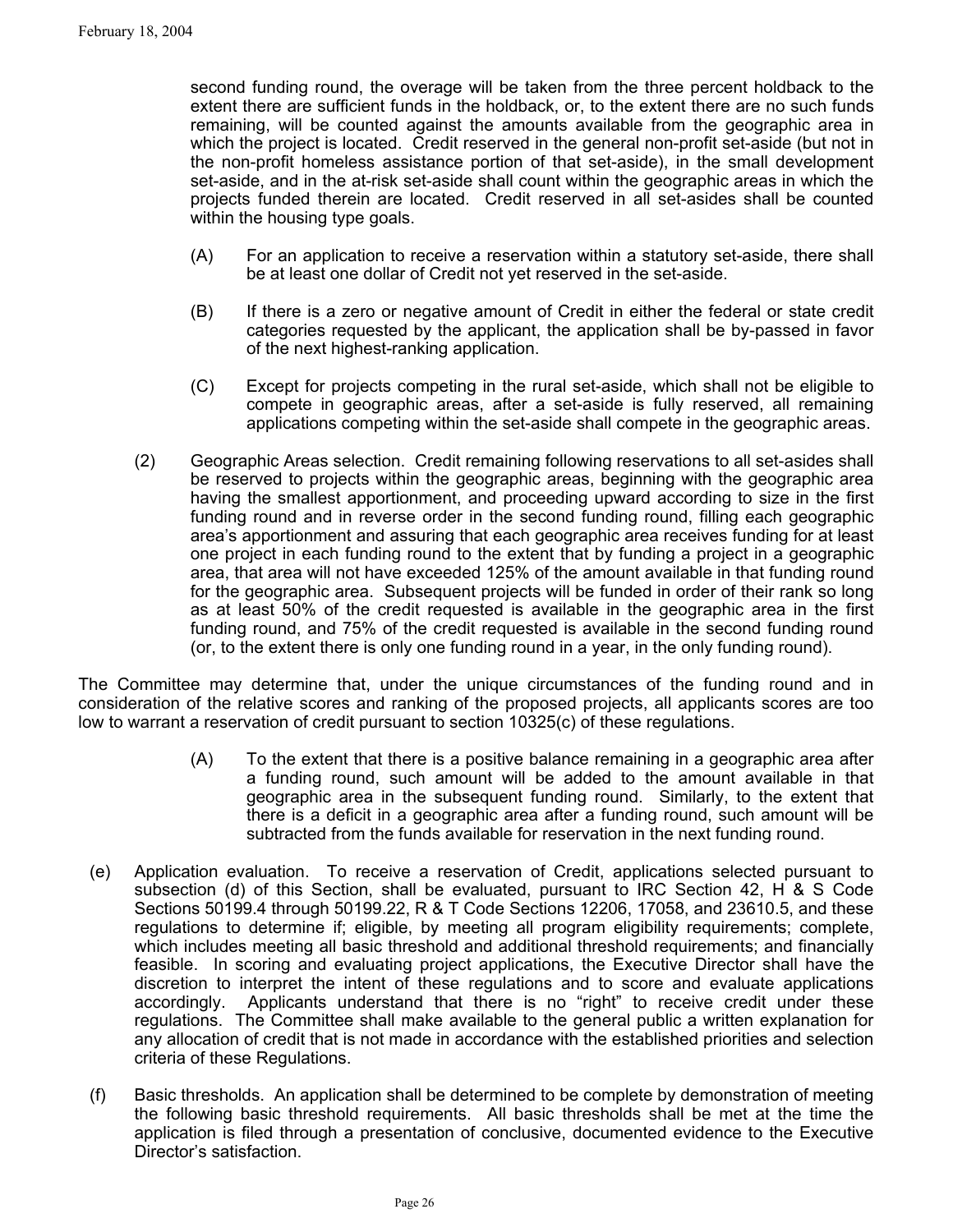- (1) Housing need and demand. Applicants shall provide evidence that the type of housing proposed, including proposed rent levels, is needed and affordable to the targeted population within the community in which it is located. Evidence shall be conclusive, and include the most recent documentation available (prepared within 1 year and updated, if necessary). Evidence of housing need and demand shall include:
	- (A) evidence of public housing waiting lists, by bedroom size and tenant type, if available, from the local housing authority; and
	- $(B)$  a market study as described in Section 10322(h)(10) of these regulations.
- (2) Demonstrated site control. Applicants shall provide evidence that the subject property is within the control of the applicant.
	- (A) Site control may be evidenced by:
		- (i) a current title report (within 90 days of application) showing the applicant holds fee title;
		- (ii) an executed lease agreement or lease option for the length of time the project will be regulated under this program between the applicant and the owner of the subject property;
		- (iii) an executed disposition and development agreement between the applicant and a public agency; or,
		- (iv) a valid, current, enforceable contingent purchase and sale agreement or option agreement between the applicant and the owner of the subject property. Evidence that all extensions necessary to keep the agreement current through the application filing deadline have been executed and must be included in the application.
	- (B) A current title report (within 90 days of application) shall be submitted with all applications for purposes of this threshold requirement.
	- (C) The Executive Director may determine, in her/his sole discretion, that site control has been demonstrated where a local agency has demonstrated its intention to acquire the site, or portion of the site, through eminent domain proceedings.
- (3) Enforceable financing commitment. Applicants shall provide evidence of enforceable financing commitments for at least fifty percent (50%) of the construction financing, or at least fifty percent (50%) of the permanent financing, of the proposed project's estimated total construction or total permanent financing requirements. An "enforceable financing commitment" shall meet the following conditions, except that the submission of a multifamily accelerated processing invitation letter from the U.S. Department of Housing and Urban Development, together with the submission of a multifamily accelerated processing firm commitment application will suffice to satisfy the requirements of this enforceable financing commitment requirement:
	- (A) be in writing, state the rate and terms, and may be in the form of a loan or grant;
	- (B) subject only to conditions within the control of the applicant, but for obtaining other financing sources including an award of Credit;
	- (C) if permanent financing, shall have a term of at least fifteen (15) years;
	- (D) if a variable or adjustable interest rate permanent loan is proposed, shall demonstrate feasibility for fifteen (15) years at the ceiling interest rate; and,
	- (E) shall be from a lender other than a mortgage broker, the applicant, or an identity of interest of the applicant, unless the applicant is a lending institution actively and regularly engaged in residential lending.
	- (F) Substitution of such funds may be permitted only when the source of funding is similar to the original funding, for example, bank loan to substitute for bank loan, public funds for public funds.
	- (G) be accepted in writing by the proposed mortgagor or grantee, if private financing.
- (4) Local approvals and Zoning. Applicants shall provide evidence, at the time the application is filed, that the project, as proposed is zoned for the intended use, and has obtained all applicable local land use approvals which allow the discretion of local elected officials to be applied. Examples of such approvals include, but are not limited to, general plan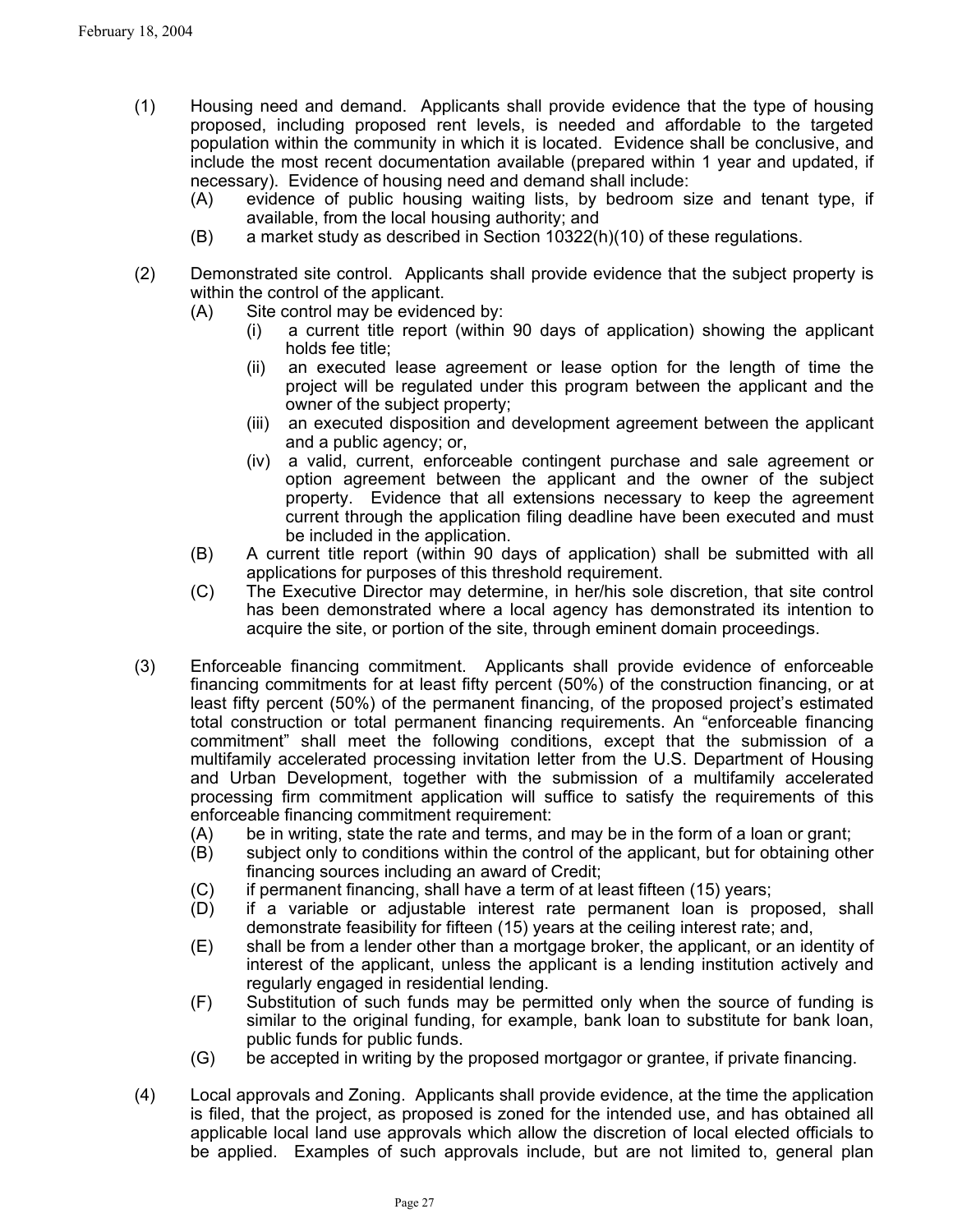amendments, rezonings, conditional use permits. Notwithstanding the first sentence of this subsection, local land use approvals not required to be obtained at the time of application include, design review, initial environmental study assessments, variances, and development agreements. The Committee may require, as evidence to meet this requirement, submission of a Committee-provided form letter to be signed by an appropriate local government planning official of the applicable local jurisdiction.

- (5) Financial feasibility. Applicants shall provide the financing plan for the proposed project, and shall demonstrate the proposed project is financially feasible and viable as a qualified low income housing project throughout the extended use period. A fifteen-year pro forma of all revenue and expense projections is required. The financial feasibility analysis shall use all underwriting criteria specified in Section 10327 of these regulations.
- (6) Sponsor characteristics. Applicants shall provide evidence that as a team, proposed project participants possess the knowledge, skills, experience and financial capacity to successfully develop, own and operate the proposed project. The Committee may conduct an investigation into an applicant's background that it deems necessary, in its sole discretion, and may determine if any of the evidence provided shall disqualify the applicant from participating in the Credit programs, or if additional team members need be added to appropriately perform all program requirements. The following documentation is required to be submitted at the time of application:
	- (A) current financial statement(s) for the general partner(s), principal owner(s), and developer(s);
	- (B) for all participants, a description of other Credit and all other affordable, multifamily rental project involvement in California or other states, on forms provided by the Committee together with a release form permitting inquiry into the status of such developments;
	- (C) for each of the following participants, a copy of a contract to provide services related to the proposed project:
		- (i) Attorney(s) and or Tax Professional(s)
		- (ii) Architect
		- (iii) Property Management Agent
		- (iv) Consultant
		- (v) Market Analyst
	- (D) for the applicant and all general partners of the project, a description of any circumstances that would require negative points to be assessed by the Committee and any defaults or foreclosures on residential rental properties, or a signed statement affirming that no such defaults or foreclosures occurred.
- (7) Minimum construction standards. Applicants shall provide a statement of their intent to utilize landscaping and construction materials which are compatible with the neighborhood in which the proposed project is to be located, and that the architectural design and construction materials will provide for low maintenance and durability, as well as be suited to the environmental conditions to which the project will be subjected. Additionally, the statement of intent shall note that the following minimum specifications will be incorporated into the project design for all new construction projects:
	- (A) Landscaping. A variety of plant and tree species that require low water use shall be provided in sufficient quantities based on landscaping practices in the general market area and low maintenance needs.
	- (B) Roofs. Shingle roofing shall carry a three-year subcontractor guarantee and a 20 year manufacturer's warranty.
	- (C) Exterior doors. Solid core, flush, paint or stain grade exterior doors shall be made of metal clad or hardwood faces, with a standard one-year guarantee and all six sides factory primed.
	- (D) Appliances. Energy efficient appliances, including frost-free refrigerators shall be provided unless waived by the Executive Director.
	- (E) Window coverings. Window coverings shall be provided and may include fire retardant drapes or blinds.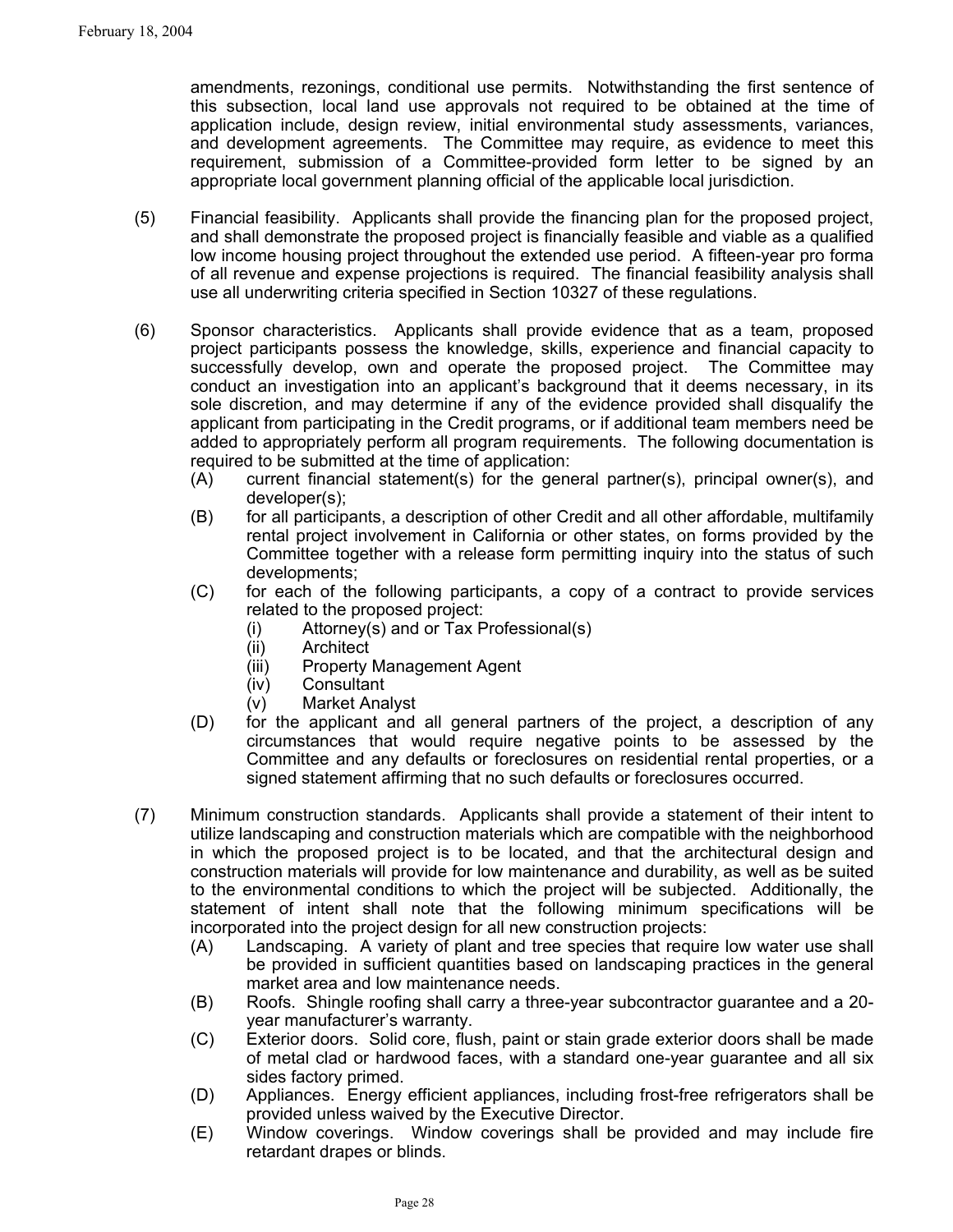- (F) Water heater. For units with individual water heaters, minimum capacities are to be 30 gallons for one- and two-bedroom units and 40 gallons for three-bedroom units or larger. All individual water heaters shall be gas fired and equipped with pressure and temperature relief valves unless waived by the Executive Director.
- (G) Floor coverings. For light and medium traffic areas vinyl or linoleum shall be at least 3/32" thick; for heavy traffic areas it shall be a minimum 1/8" thick. A hard, waterproof, cleanable surface shall be required for all kitchen and bath areas. Carpet complying with U.S. Department of Housing and Urban Development/Federal Housing Administration UM 44C, or alternatively, cork, bamboo, linoleum, or hardwood floors shall be provided in all other floor spaces unless this requirement is specifically waived by the Executive Director.
- (H) Use of Low VOC paints and stains for all interior surfaces where paints and stains are applied.

A project proposing rehabilitation of existing structures shall be exempt from the provisions of subsection (D) and (F) above. To the extent it does not propose to meet the other requirements of this subsection, its capital needs assessment must show that the standards not proposed to be met are either unnecessary or excessively expensive.

- (8) Deferred-payment financing, grants and subsidies. Applicants shall provide evidence that all deferred-payment financing, grants and subsidies shown in the application are "committed" at the time of application, except as permitted in subsection (E) and (F) below.
	- (A) Evidence provided shall signify the form of the commitment, the loan, grant or subsidy amount, the length of the commitment, conditions of participation, and express authorization from the governing body, or an official expressly authorized to act on behalf of said governing body, committing the funds, as well as the applicant's acceptance in the case of privately committed loans.
	- (B) Commitments shall be final and not preliminary, and only subject to conditions within the control of the applicant, with one exception, the attainment of other financing sources including an award of Credit.
	- (C) Fund commitments shall be from funds within the control of the entity providing the commitment at the time of application.
	- (D) Substantiating evidence of the value of local fee waivers, exemptions or land writedowns is required.
	- (E) Substitution or an increase of such funds may be permitted only when the source of funding is similar to the original funding, for example, private loan to substitute for private loan, public funds for public funds. Funds may be increased only in an amount necessary to achieve project feasibility. This provision shall include projects that have already received a reservation or allocation of credit in prior years.
	- (F) Funds anticipated but not yet awarded under the following programs shall be exempt from the provisions of this subsection: the Affordable Housing Program (AHP) provided pursuant to a program of the Federal Home Loan Bank; RHS Section 514, 515 or 538 programs; California Housing Finance Agency's Proposition 1A school facility fee reimbursement program; the Department of Housing and Urban Development's Supportive Housing Program (SHP); the California Department of Mental Health's Supportive Housing Initiative Act Program; projects that have received a Reservation of HOME funds from the applicable Participating Jurisdiction, or to projects receiving housing tax credit in 1999 and thereafter and funding under the Department of Housing and Community Development's Multifamily Housing Program.
- (9) Project size and credit amount limitations. Project size limitations shall apply to all applications filed, pursuant to this Section.
	- (A) Unit number limits are as follows:
		- i. Rural set-aside applications Eighty (80) units maximum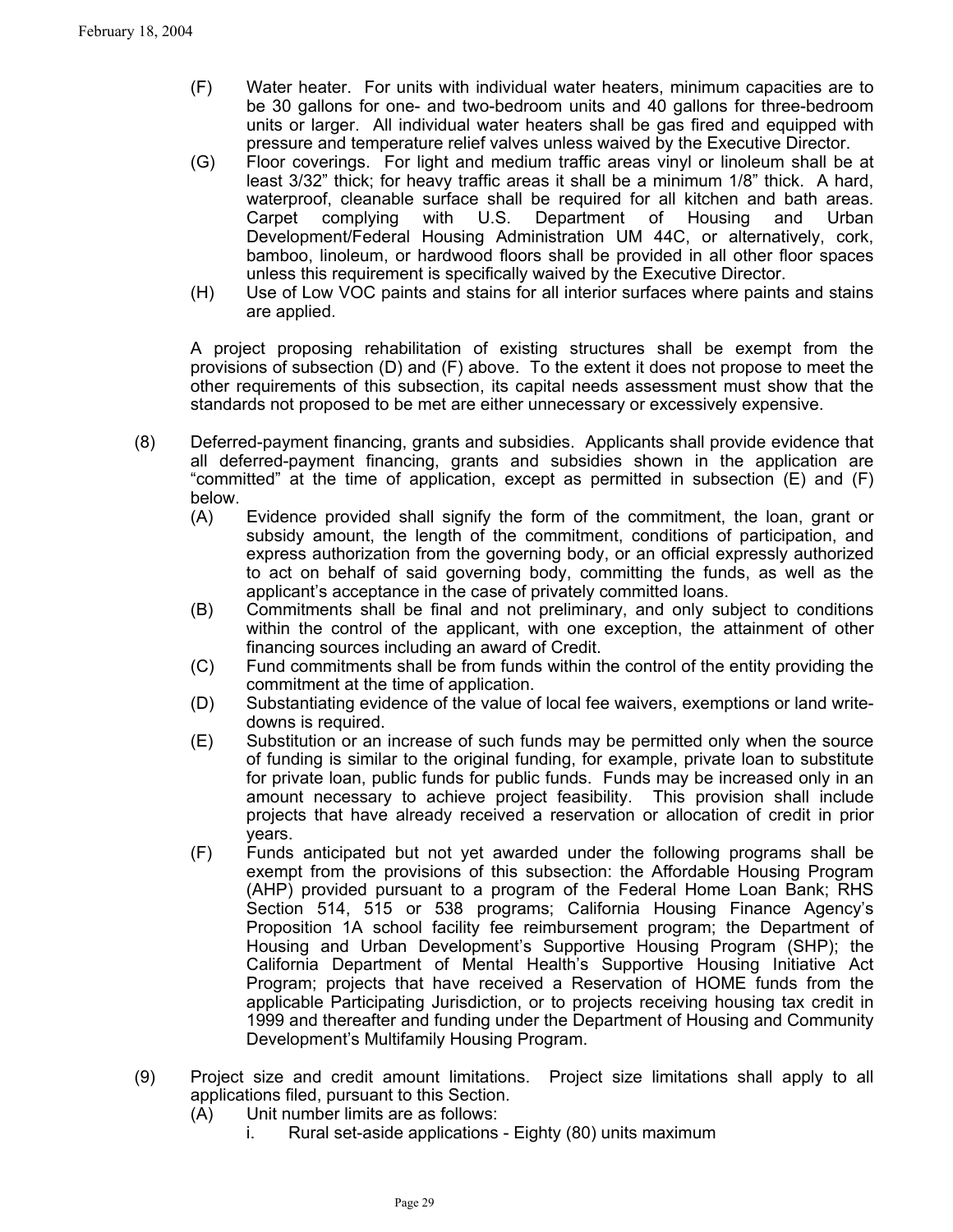- ii. Other than rural set-aside applications One hundred fifty (150) units maximum, except for rehabilitation proposals, HOPE VI or large neighborhood redevelopment proposals pursuant to a specific neighborhood plan where the size limitation is waived by the Executive Director, after making a determination that the project cannot feasibly be phased or completed as a tax-exempt project.
- (B) Units, for purposes of this subsection, shall:
	- i. include low-income units;
	- ii. not include market rate units or manager's units.
- (C) The total "units" in one or more separate applications, filed by Related Parties, proposing projects within one-fourth (1/4) mile of one another, filed at any time within a twelve (12) month period, shall, for purposes of this subsection be subject to the above project size limitations, except when specifically waived by the Executive Director in unusual circumstances such as HOPE VI or large neighborhood redevelopment proposals pursuant to a specific neighborhood plan. HOPE VI and other large projects will generally be directed towards the taxexempt bond program.
- (D) The maximum annual federal credit available for award to any one project in any funding round shall not exceed Two Million (\$2,000,000) Dollars, except for projects receiving a waiver of unit size under subsection (C) above, in which case the maximum annual federal credit reserved to any one project in any one funding round shall not exceed Two Million Five Hundred Thousand (\$2,500,000) Dollars.
- (10) Projects applying for competitive credit and involving rehabilitation of existing buildings shall be required to complete a minimum of \$15,000 hard construction costs per unit (except for those projects defined as "at risk" pursuant to these regulations, which must complete a minimum of \$7,500 in hard construction costs per unit.
- (g) Additional threshold requirements. To qualify for Credit as a housing type, as described in Section 10315(e), or to receive points as a housing type, the application shall meet the following additional threshold requirements:
	- (1) Large Family projects. To be considered large family housing, the application shall meet the following additional threshold requirements.
		- (A) At least thirty percent (30%) of the tax Credit units in the project shall be threebedroom or larger units, with the remaining units configured based on the demand established in the basic threshold requirements except that for projects qualifying for and applying under the At-risk set-aside, the Executive Director may grant a waiver from this requirement if the applicant shows that it would be cost prohibitive to comply.
		- (B) Three-bedroom units shall include at least 1,000 square feet of living space and four-bedroom units shall include at least 1,200 square feet of living space, unless these restrictions conflict with the requirements of another governmental agency to which the project is subject to approval (bedrooms shall be large enough to accommodate two persons each and living areas shall be adequately sized to accommodate families based on two persons per bedroom);
		- (C) Four-bedroom and larger units shall have a minimum of two full bathrooms;
		- (D) The project shall provide outdoor play/recreational facilities suitable and available to all tenants, for children of all ages, except for small developments as defined in Section 10315(c). The Executive Director, in her/his sole discretion may waive this requirement upon demonstration of nearby, readily accessible, recreational facilities.
		- (E) The project shall provide an appropriately sized common area(s). For purposes of this part, common areas shall include all interior common areas, such as the rental office and meeting rooms, but shall not include laundry rooms or manager living units, and shall meet the following size requirement: projects comprised of 30 or less total units, at least 600 square feet; projects from 31 to 60 total units, at least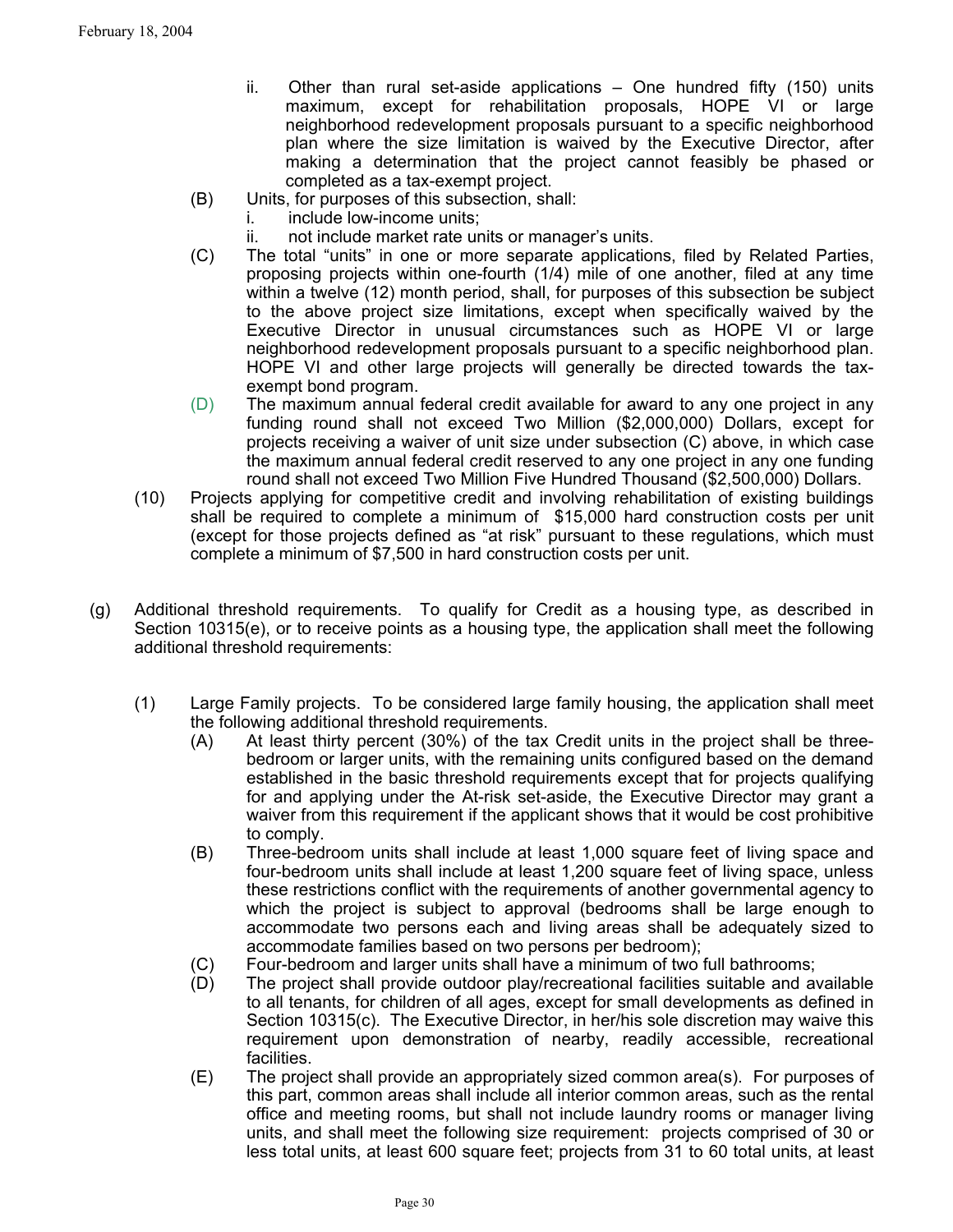1000 square feet; projects from 61 to 100 total units, at least 1400 square feet; projects over 100 total units, at least 1800 square feet. Small developments, defined in Section 10315(d), are exempt from this requirement;

- (F) A public agency shall provide direct or indirect long-term financial support for at least fifteen percent (15%) of the total project development costs, or the owner's equity (includes syndication proceeds) shall constitute at least thirty percent (30%) of the total project development costs;
- (G) Adequate laundry facilities shall be available on the project premises, with no fewer than one washer/dryer per 10 units. To the extent that tenants will be charged for the use of central laundry facilities, washers and dryers must be excluded from eligible basis. If no centralized laundry facilities are provided, washers and dryers shall be provided in each unit, subject to the further provision that gas connections for dryers shall be provided where gas is otherwise available at the property. Dishwashers shall be provided in all units unless a waiver is granted by the Executive Director because of planning or financial impracticality.
- (H) Projects are subject to a minimum low-income use period of 55 years.
- (2) Senior projects. To be considered senior housing, the application shall meet the following additional threshold requirements:
	- (A) All units shall be restricted to households eligible under the provisions of California Civil Code 51.3 (except for projects utilizing federal funds whose programs have differing definitions for senior projects), and further be subject to state and federal fair housing laws with respect to senior housing;
	- (B) The project shall be on a suitable site. Access to basic services shall be available by other than resident-owned transportation;
	- (C) Projects over two stories shall have an elevator;
	- (D) No more than twenty percent (20%) of the low-income units in the project shall be larger than one-bedroom units, unless waived by the Executive Director, when supported by a full market study. One larger unit may be included for use as a manager's unit without a waiver.
	- (E) For projects receiving credit after 2000, emergency call systems shall only be required in units intended for occupancy by frail elderly populations requiring assistance with activities of daily living, and/or applying as special needs units. When required, they shall provide 24-hour monitoring, unless an alternative monitoring systems is approved by the Executive Director;
	- (F) Common area(s) shall be provided on site, or within approximately one-half mile of the subject property. For purposes of this part, common areas shall be allowed to include all interior common areas, such as the rental office and meeting rooms, but shall not include laundry rooms or manager living units, and shall meet the following size requirement: projects comprised of 30 or less total units, at least 600 square feet; projects from 31 to 60 total units, at least 1,000 square feet; projects from 61 to 100 total units, at least 1,400 square feet; projects over 100 total units, at least 1,800 square feet. Small developments, defined in Section 10315(c) are exempt from this requirement;
	- (G) A public agency shall provide direct or indirect long-term financial support for at least fifteen percent (15%) of the total project development costs, or the owner's equity (includes syndication proceeds) shall constitute at least thirty percent (30%) of the total project development costs;
	- (H) Adequate laundry facilities shall be available on the project premises, with no fewer than one washer/dryer per 15 units. To the extent that tenants will be charged for the use of central laundry facilities, washers and dryers must be excluded from eligible basis. If no centralized laundry facilities are provided, washers and dryers shall be provided in each of the units subject to the further provision that gas connections for dryers shall be provided where gas is otherwise available at the property.
	- (I) Projects are subject to a minimum low-income use period of 55 years.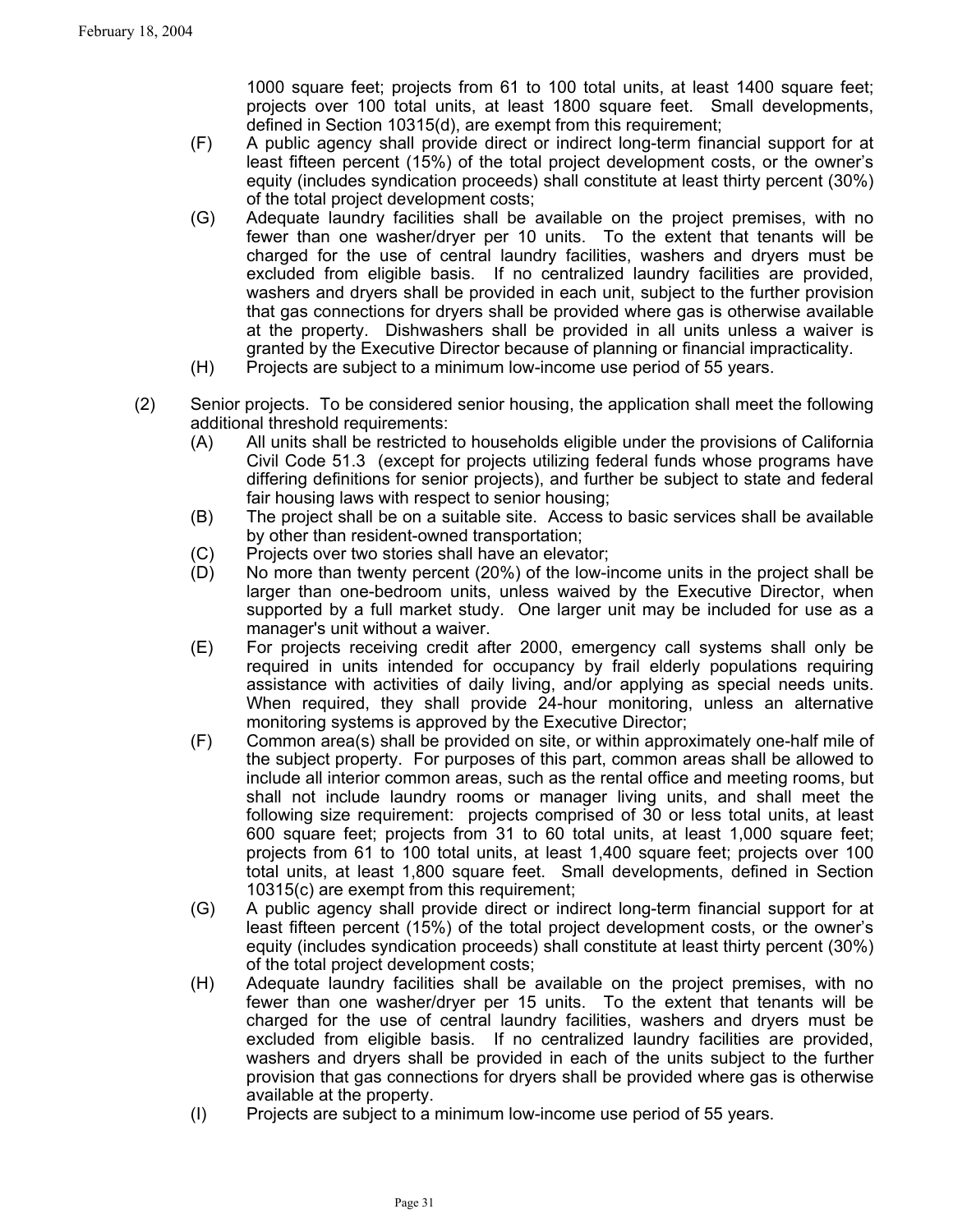- (3) SRO projects. To be considered Single Room Occupancy (SRO) housing, the application shall meet the following additional threshold requirements:
	- (A) Average income is no more than forty percent (40%) of the area median income;
	- (B) SRO units are efficiency units that may include a complete private bath and kitchen but generally do not have a separate bedroom, unless the configuration of an already existing building being proposed to be used for an SRO dictates otherwise. The maximum size for an SRO unit shall be 500 square feet. At least 90% of the units in the project must meet these requirements;
	- (C) At least one bath shall be provided for every eight units;
	- (D) If the project does not have a rental subsidy committed, the applicant shall demonstrate that the target population can pay the proposed rents. For instance, if the target population will rely on General Assistance, the applicant shall show that those receiving General Assistance are willing to pay rent at the level proposed;
	- (E) The project configuration, including community space and kitchen facilities, shall meet the needs of the population;
	- (F) A public agency shall provide direct or indirect long-term financial support for at least fifteen percent (15%) of the total project development costs, or the owner's equity (includes syndication proceeds) shall constitute at least thirty percent (30%) of the total project development cost;
	- (G) Adequate laundry facilities shall be available on the project premises, with no fewer than one washer/dryer per 15 units;
	- (H) Projects are subject to a minimum low-income use period of 55 years;
	- (I) A ten percent (10%) vacancy rate shall be used unless otherwise approved by the Executive Director. Justification of a lower rate shall be included;
	- (J) A signed contract or memorandum of understanding between the developer and the service provider, together with the resolution of the service provider, must accompany the tax credit application;
	- (K) A summary of the experience of the developer and the service provider in providing for the population to be service must accompany the tax credit application; and,
	- (L) New construction projects for seniors shall not qualify as Single Room Occupancy housing.
- (4) Special Needs projects. To be considered Special Needs housing, at least 50% of the tax credit units in the project shall serve populations that meet one of the following: are developmentally disabled, are survivors of physical abuse, are homeless, have chronic illness, including HIV and mental illness, are displaced teenage parents (or expectant teenage parents) or another specific group determined by the Executive Director to meet the intent of this housing type. The Executive Director shall have sole discretion in determining whether or not an application meets these requirements. In the case of a development that is less than 75% special needs, the non-special needs units must meet another housing type (for example, large family), although the project will be considered as a special needs project for purposes of Section 10325**.** The application shall meet the following additional threshold requirements:
	- (A) Average income for the special needs units is no more than forty percent (40%) of the area median income;
	- (B) Third party verification from a federal, state or local agency of the availability of services appropriate to the targeted population;
	- (C) The units/building configurations (including community space) shall meet the specific needs of the population;
	- (D) If the project does not have a rental subsidy committed, the applicant shall demonstrate that the target population can pay the proposed rents. For instance, if the target population will rely on General Assistance, the applicant shall show that those receiving such assistance are willing to pay rent at the level proposed;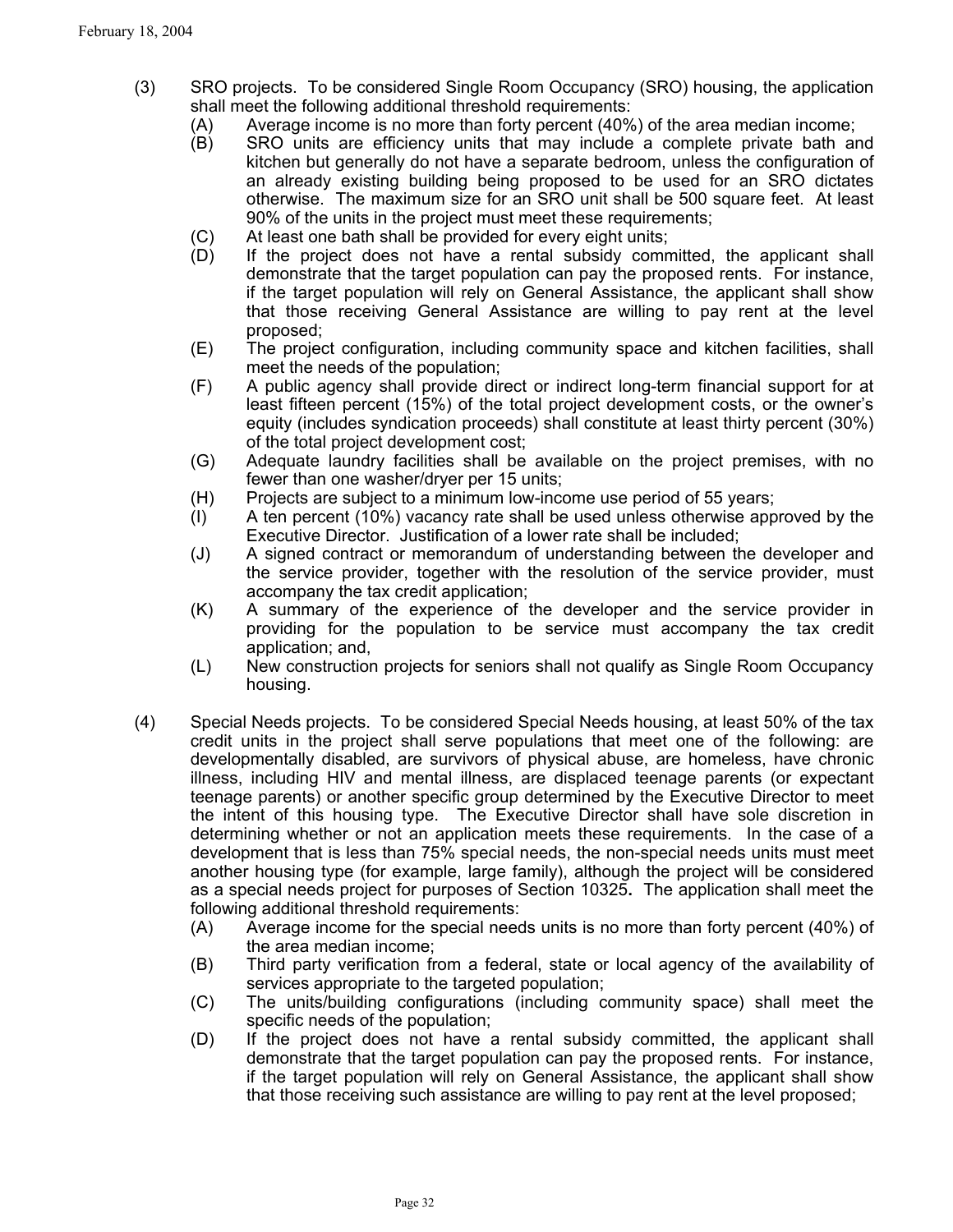- (E) A public agency shall provide direct or indirect long-term financial support for at least fifteen percent (15%) of the total project development costs, or the owner's equity (includes syndication proceeds) shall constitute at least thirty percent (30%) of the total project development costs;
- (F) Adequate laundry facilities shall be available on the project premises, with no fewer than one washer/dryer per 15 units;
- (G) Projects are subject to a minimum low-income use period of 55 years;
- (H) A ten percent (10%) vacancy rate shall be used for pro-forma purposes unless otherwise approved by the Executive Director. Justification of a lower rate shall be included;
- (I) Where services are required as a condition of occupancy, special attention shall be paid to the assessment of service costs as related to maximum allowable Credit rents. A tax professional's opinion as to compliance with IRC Section 42 may be required by the Executive Director;
- (J) A signed contract or memorandum of understanding between the developer and the service provider, together with the resolution of the service provider, must accompany the tax credit application;
- (K) A summary of the experience of the developer and the service provider in providing for special needs populations must accompany the tax credit application; and,
- (L) A preliminary service plan that specifically identifies the services to be provided to the special needs population. The Executive Director shall, in his/her sole discretion, determine whether the plan is adequate to qualify the project as a special needs project.
- (5) At-risk projects. To be considered At-risk housing, the application shall meet the requirements of R  $\&$  T Code subsection 17058(c)(4), except as further defined in subsection (B)(i) below, as well as the following additional threshold requirements, and other requirements as outlined in this subsection:
	- (A) Projects are subject to a minimum low-income use period of 55 years; and,
	- (B) Project application eligibility criteria include:
		- (i) before applying for Credit, the project must meet the At-risk eligibility requirements under the terms of applicable federal and state law as verified by a third party legal opinion, except that a project that has been acquired by a qualified nonprofit organization within the past two years of the date of application with interim financing in order to preserve its affordability and that meets all other requirements of this section, shall be eligible to be considered an "At-risk" project under these regulations. A project application will not qualify in this category unless it is determined by the Committee that the project is at-risk of converting due to market or other conditions;
		- (ii) the project must currently possess or have had within the past two years from the date of application, either federal mortgage insurance, a federal loan guarantee, federal project-based rental assistance, or, have its mortgage held by a federal agency, or be owned by a federal agency orbe currently subject to, or have been subject to, within 2 years preceding the application deadline, federal low income housing tax Credit restrictions whose compliance period is expiring and at least 50% of whose units are not subject to any other rental restrictions beyond the term of the tax Credit restrictions;
		- (iii) as of the date of application filing, the applicant shall have sought available federal incentives to continue the project as low-income housing, including, direct loans, loan forgiveness, grants, rental subsidies, renewal of existing rental subsidy contracts, etc.;
		- (iv) subsidy contract expiration, mortgage prepayment eligibility, or the expiration of housing tax credit restrictions shall occur no later than two calendar years after the year in which the application is filed;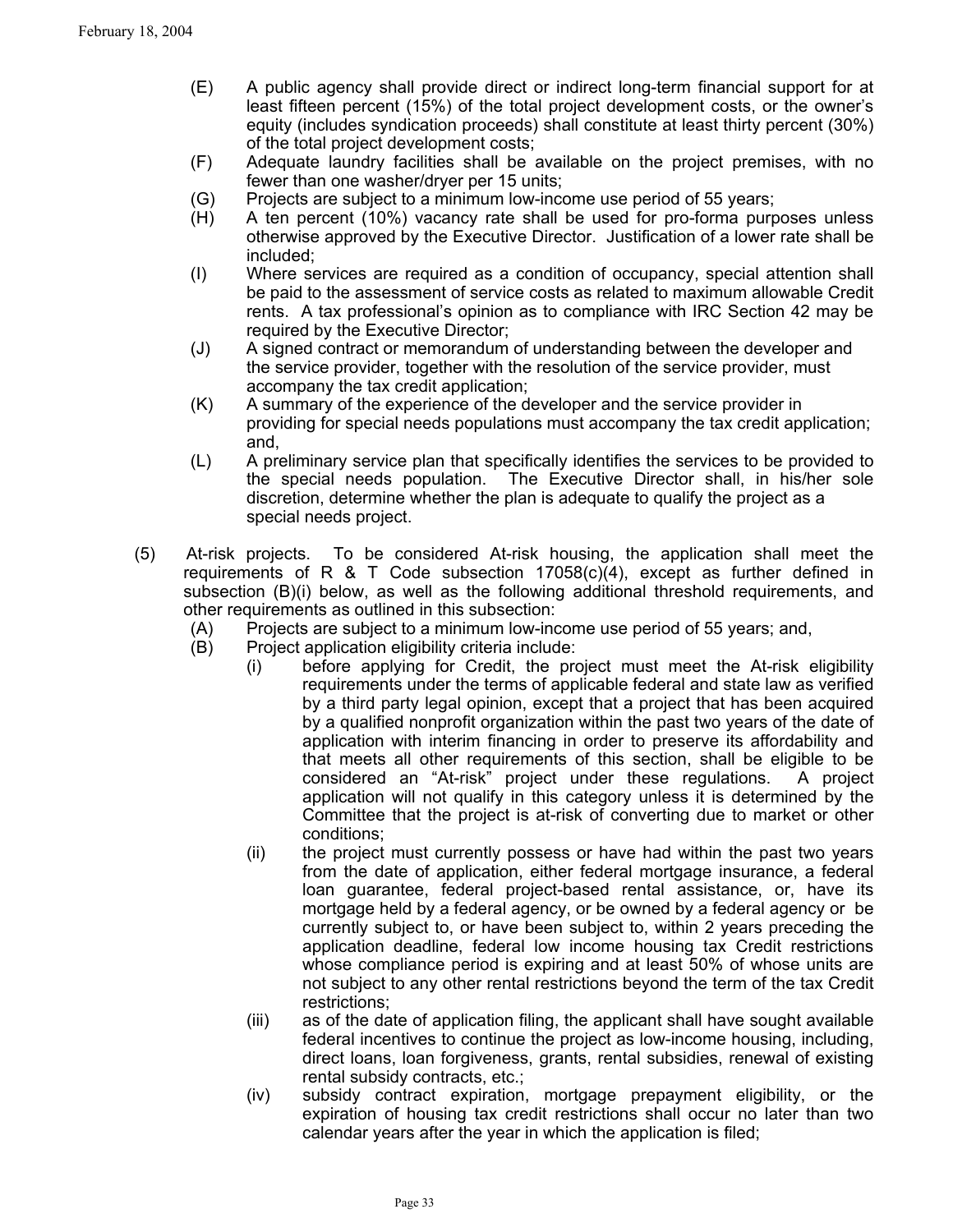- (v) the applicant agrees to renew all Section 8 HAP contracts or equivalent project based subsidies for their full term and shall seek additional renewals throughout the project's useful life, if applicable;
- (vi) at least seventy percent (70%) of project tenants shall, at the time of application, have incomes at or below sixty percent (60%) of area median income;
- (vii) the gap between total development costs (excluding developer fee), and all loans and grants to the project (excluding Credit) is greater than fifteen percent (15%) of total development costs; and,
- (viii) a public agency shall provide direct or indirect long-term financial support of at least fifteen percent (15%) of the total project development costs, or the owner's equity (includes syndication proceeds) shall constitute at least thirty percent (30%) of the total project development cost.
- (h) Waiting list. At the conclusion of the last reservation cycle of any calendar year, and at no other time, the Committee may establish a waiting list of pending applications already scored, ranked and evaluated in anticipation of utilizing any Credit that may be returned to the Committee. The waiting list shall expire on the date specified in the Committee's resolution establishing the waiting list. If no date is specified, the waiting list shall expire at midnight on December 31 of the year the list is established.
	- (1) To the extent that the set-asides or geographic areas have a reservation or allocation of credit returned and that therefore credit becomes available in a set-aside or geographic area, applications qualifying hereunder shall be placed on the waiting list in their order of ranking and in the applicable set-aside and/or geographic area in which they are located. In order to receive a reservation from a waiting list, there must be a positive amount of credit in the set-aside or the geographic area remaining for the year.
	- (2) In the event federal Credit becomes available for a waiting list application requesting both federal and state Credit, and state Credit is not at that time available, the Committee shall allow said applicants to substitute other funds from any source in an amount equivalent to the amount of funds anticipated from the sale of requested state Credit. In no case shall the tax Credit factor, loan and grant interest rates and terms, or the total project development cost in any way be altered from that in the application for purposes of achieving project feasibility through the option to substitute state Credit

At the earlier of the date upon which a request is made for a carryover allocation or tax forms, the applicant shall evidence the availability of said funds according to application requirements of these regulations pertaining to the type of fund source.

The option to substitute state Credit with other funds shall be limited to applications receiving an offer of federal Credit that are returned to the Committee on or before November 1 of the year of the applicable waiting list. For purposes of this subsection, federal credit returned prior to November 1, and offered to, but not accepted by, an applicant may be offered to the next eligible waiting list project after November 1. Any such offer after November 1 shall be limited to only the next eligible waiting list project and the federal credit shall not be available thereafter to other waiting list projects under the option to substitute state credit with other funds. After being offered a reservation of federal Credit, the applicant shall be allowed ten (10) days to provide the Committee with evidence of the availability and willingness of a financing source, that shall not be substituted at a later date with another source, to cover the financing gap remaining due to the absence of state Credit (e.g. a letter of interest). At such time as is required for filing of a carryover allocation, the availability of funds to cover said financing gap shall be evidenced in accordance with subsection 10325(f)(8). Once a reservation of federal Credit has been accepted for an application pursuant to this subsection, the application shall not be eligible for state Credit should additional state Credit become available for waiting list applications.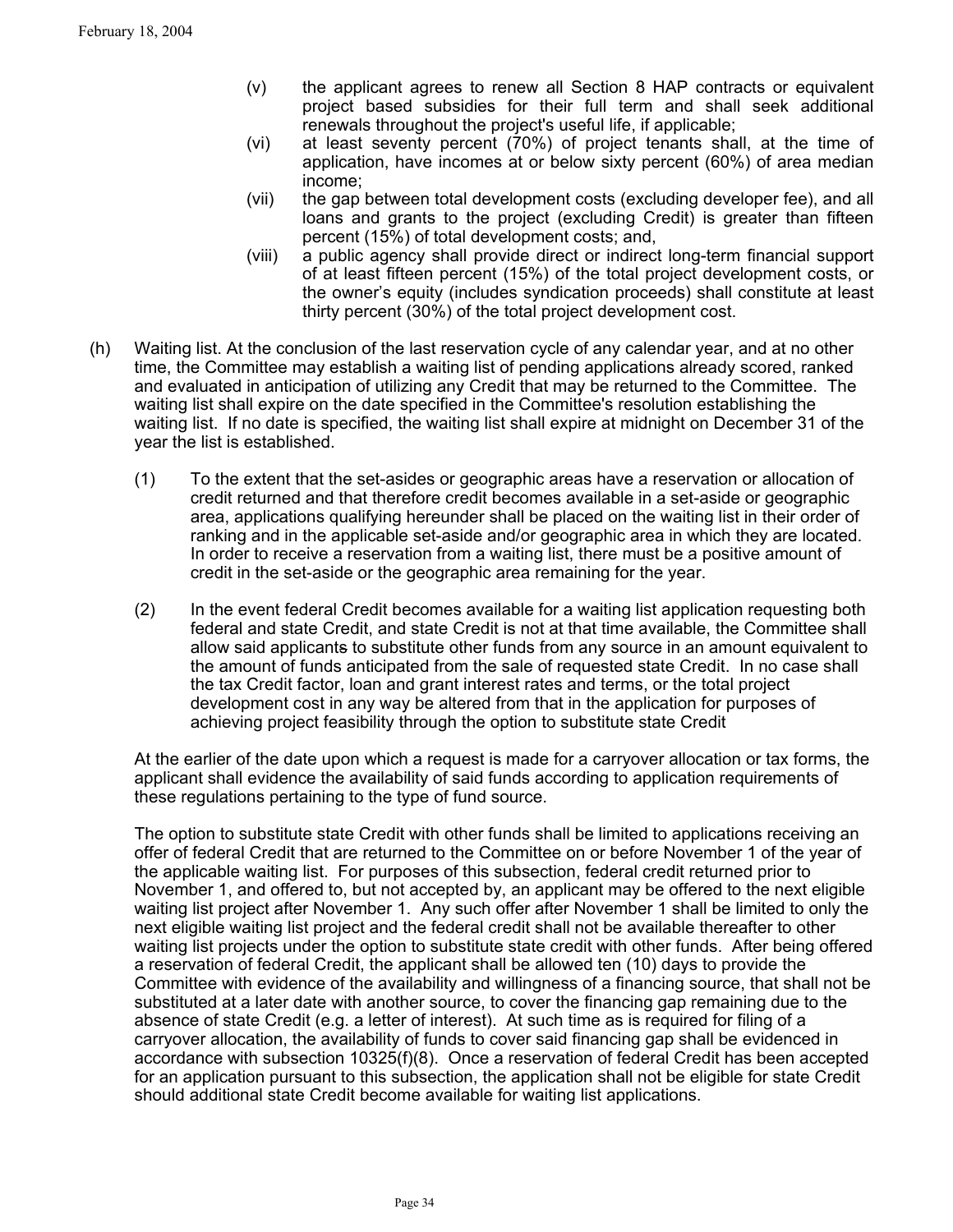- (3) Should there not be sufficient returned Credit to fully fund the next ranked application on the waiting list, a reservation of all remaining Credit may be made to that application, and any first recaptured or otherwise available Credit in the following year may be reserved for that application up to the maximum amount previously approved by the Committee.
- (i) Carry forward of Credit. Pursuant to federal and state statutes, the Committee may carry forward any unused Credit or Credit returned to the Committee for allocation in the next calendar year.

Authority: Section 50199.17, Health & Safety Code. Reference: Sections 12206, 17058, and 23610.5, Revenue & Taxation Code; Sections 50199.4- 50199.22, Health & Safety Code.

Section 10326. Application Selection Criteria - Tax-exempt bond applications

- (a) General. All applications (including reapplications) requesting federal Credit under the requirements of IRC Section 42(h)(4) for buildings and land, the aggregate basis (including land) of which is financed at least fifty percent (50%) by tax-exempt bonds, shall be eligible to apply under this Section for a reservation and allocation of federal Credit. However, those projects requesting state credit will be competitively scored. The competitive scoring system used shall be that delineated in Section 10325(c)(2) through (5) and (8) through (12), except that the only tie breaker shall be the lowest requested eligible basis per bedroom. The highest scoring applications under this scoring system will be recommended for receipt of state tax credit, without regard to any set-asides or geographic areas, provided that they meet the threshold requirements of Section 10326.
- (b) Applicable criteria. Selection criteria for applications reviewed under this Section shall include those required by IRC Section 42(m), this Section, and Sections 10300, 10302, 10305, 10320, 10322, 10327, 10328(e), 10330, 10335, and 10337 of these regulations. Other sections of these regulations shall not apply.
- (c) Application review period. The Committee may require up to forty-five (45) days to review an application, and an additional fifteen (15) days to consider the application for a reservation of Credit.
- (d) Issuer determination of Credit. The issuer of the bonds may determine the federal Credit amount, with said determination verified by the Committee and submitted with the application. The issuer may request the Committee determine the Credit amount by including such request in the application.
- (e) Additional application requirements. Applications submitted pursuant to this Section shall provide the following additional information:
	- (1) the name, phone number and contact person of the bond issuer; and,
	- (2) verification provided by the bond issuer of the availability of the bond financing, the actual or estimated bond issuance date, and the actual or estimated percentage of aggregate basis (including land) financed or to be financed by the bonds, and a certification provided by a tax professional as to the expected or actual aggregate basis (including land) financed by the proceeds of tax exempt bonds;
	- (3) the name, phone number and contact person of any entity providing credit enhancement and the type of enhancement provided.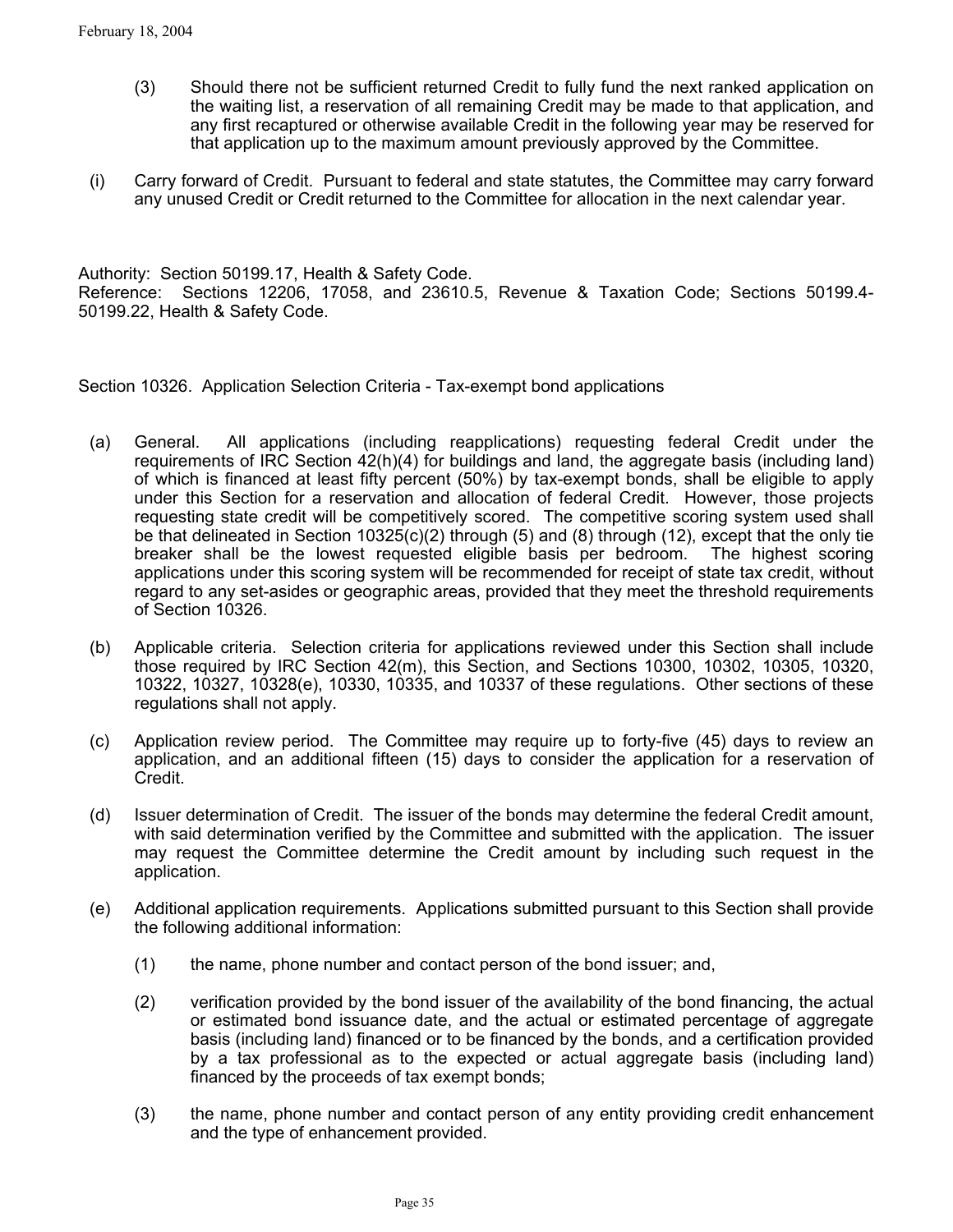- (f) Application evaluation. To receive a reservation of Credit, applications submitted under this Section shall be evaluated, pursuant to IRC Section 42, H & S Code Sections 50199.4 through 50199.22, R & T Code Sections 12206, 17058, and 23610.5, and these regulations to determine if: eligible, by meeting all program eligibility requirements; complete, which includes meeting all basic threshold requirements; and financially feasible.
- (g) Basic thresholds. An application shall be determined to be complete by demonstration of meeting the following basic threshold requirements. All basic thresholds shall be met at the time the application is filed through a presentation of conclusive, documented evidence to the Executive Director's satisfaction. Further, in order to be eligible to be considered for credit under these regulations, the general partner(s) and management companies must not have any significant outstanding noncompliance matters relating to the tenant files or physical conditions at any tax credit properties in California, and any application submitted by an applicant with significant outstanding compliance matters will not be considered until the Committee has received evidence satisfactory to it that those matters have been resolved.
	- (1) Housing need and demand. Applicants shall provide evidence that the type of housing proposed, including proposed rent levels, is needed and affordable to the targeted population within the community in which it is located. Evidence shall be conclusive, and include the most recent documentation available (prepared within 1 year). Evidence of housing need and demand shall include;
		- (A) evidence of public housing waiting lists by bedroom size and tenant type, if available, from the local housing authority; and,
		- $(B)$  a market study as described in Section 10322(h)(10) of these regulations.
	- (2) Demonstrated site control. Applicants shall provide evidence that the subject property is, and will remain within the control of the applicant from the time of application submission. (A) Site control may be evidenced by:
		- (i) a current title report (within 90 days of application) showing the applicant holds fee title;
		- (ii) an executed lease agreement or lease option for the length of time the project will be regulated under this program between the applicant and the owner of the subject property;
		- (iii) an executed disposition and development agreement between the applicant and a public agency; or,
		- (iv) a valid, current, enforceable contingent purchase and sale agreement or option agreement between the applicant and the owner of the subject property. Evidence that all extensions necessary to keep agreement current through the application filing deadline have been executed must be included in the application.
		- (B) A current title report (within 90 days of application) shall be submitted with all applications for purposes of this threshold requirement.
	- (3) Local approvals and Zoning. Applicants shall provide evidence, at the time the application is filed, that the project, as proposed, is zoned for the intended use, and has obtained all applicable local land use approvals which allow the discretion of local elected officials to be applied. Examples of such approvals include, but are not limited to, general plan amendments, rezonings, conditional use permits. Notwithstanding the first sentence of this subsection, local land use approvals not required to be obtained at the time of application include, design review, initial environmental study assessments, variances, and development agreements. The Committee may require, as evidence to meet this requirement, submission of a Committee-provided form letter to be signed by an appropriate local government planning official of the applicable local jurisdiction.
	- (4) Financial feasibility. Applicants shall provide the financing plan for the proposed project, and shall demonstrate the project's financial feasibility and viability as a qualified low income housing project throughout the extended use period. A 15-year pro forma of all revenue and expense projections is required, along with a comparable operating budget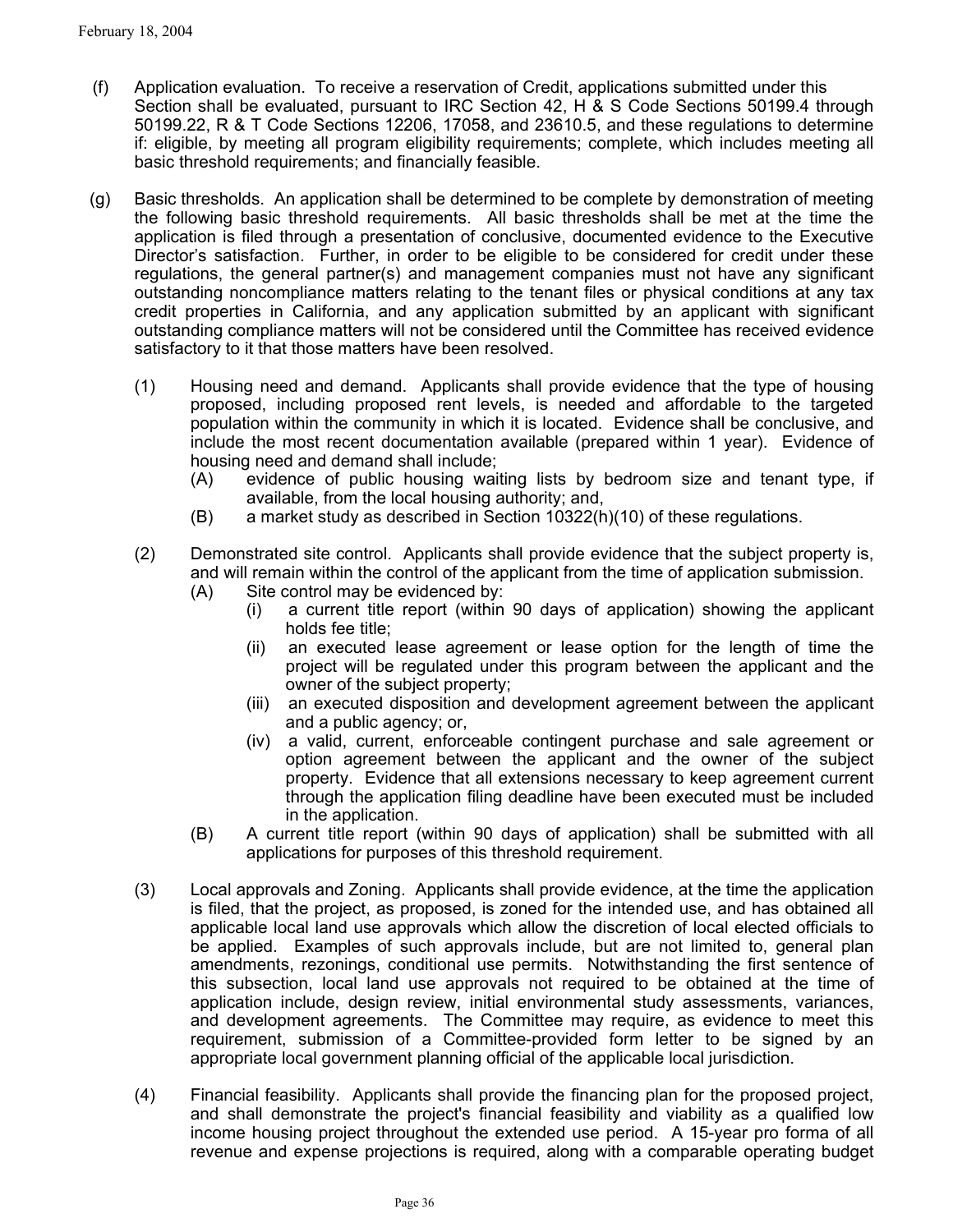from a similar existing occupied project, with detailed information as requested on Committee forms. The financial feasibility analysis shall use all underwriting criteria specified in Section 10327 below.

- (5) Sponsor characteristics. Applicants shall provide evidence that as a team, proposed project participants possess the knowledge, skills, experience and financial capacity to successfully develop, own and operate the proposed project. The Committee shall, in its sole discretion, determine if any of the evidence provided shall disqualify the applicant from participating in the Credit programs, or if additional team members need be added to appropriately perform all program requirements. The following documentation is required to be submitted at the time of application:
	- (A) current financial statement(s) for the general partner(s), principal owner(s), and developer(s);
	- (B) for all participants, a description of other Credit project involvement in California or other states, on forms provided by the Committee or by providing a firm resume;
	- (C) for each of the following participants, a copy of a contract to provide services related to the proposed project:
		- (i) Attorney(s) and or Tax Professional(s)
		- (ii) Architect
		- (iii) Property Management Agent
		- (iv) Consultant
		- (v) Market Analyst
	- (D) for the applicant and all general partners of the project, a description of any defaults or foreclosures on residential rental properties, or a signed statement affirming that no such defaults or foreclosures occurred.
- (6) Minimum construction standards. Applicants shall provide a statement of their intent to utilize landscaping and construction materials which are compatible with the neighborhood in which the proposed project is to be located, and that the architectural design and construction materials will provide for low maintenance and durability, as well as be suited to the environmental conditions to which the project will be subjected. Additionally, the statement of intent shall note that the following minimum specifications will be incorporated into the project design of new construction projects:
	- (A) Landscaping. A variety of plant and tree species that require low water use shall be provided in sufficient quantities based on landscaping practices in the general market area and low maintenance needs.
	- (B) Roofs. Shingle roofing shall carry a three-year subcontractor guarantee and a 20 year manufacturer's warranty.
	- (C) Exterior doors. Solid core, flush, paint or stain grade exterior doors shall be made of metal clad or hardwood faces, with a standard one year guarantee and all six sides factory primed.
	- (D) Appliances. Energy efficient appliances, including frost-free refrigerators shall be provided unless waived by the Executive Director.
	- (E) Window coverings. Window coverings shall be provided and may include fire retardant drapes or blinds.
	- (F) Water heater. For units with individual water heaters, minimum capacities are to be 30 gallons for 1 and 2 bedroom units and 40 gallons for 3 bedroom units or larger. All individual water heaters shall be gas fired and equipped with pressure and temperature relief valve unless waived by the Executive Director.
	- (G) Floor coverings. For light and medium traffic areas vinyl or linoleum shall be at least 3/32" thick; for heavy traffic areas it shall be a minimum 1/8" thick. A hard, waterproof, cleanable surface is required for all kitchen and bath areas. Carpet complying with U.S. Department of Housing and Urban Development/Federal Housing Administration UM 44C, or alternatively, cork, bamboo, linoleum, or hardwood floors shall be provided in all other floor spaces unless this requirement is specifically waived by the Executive Director.
	- (H) Use of Low VOC paints and stains for all interior surfaces where paints and stains are applied.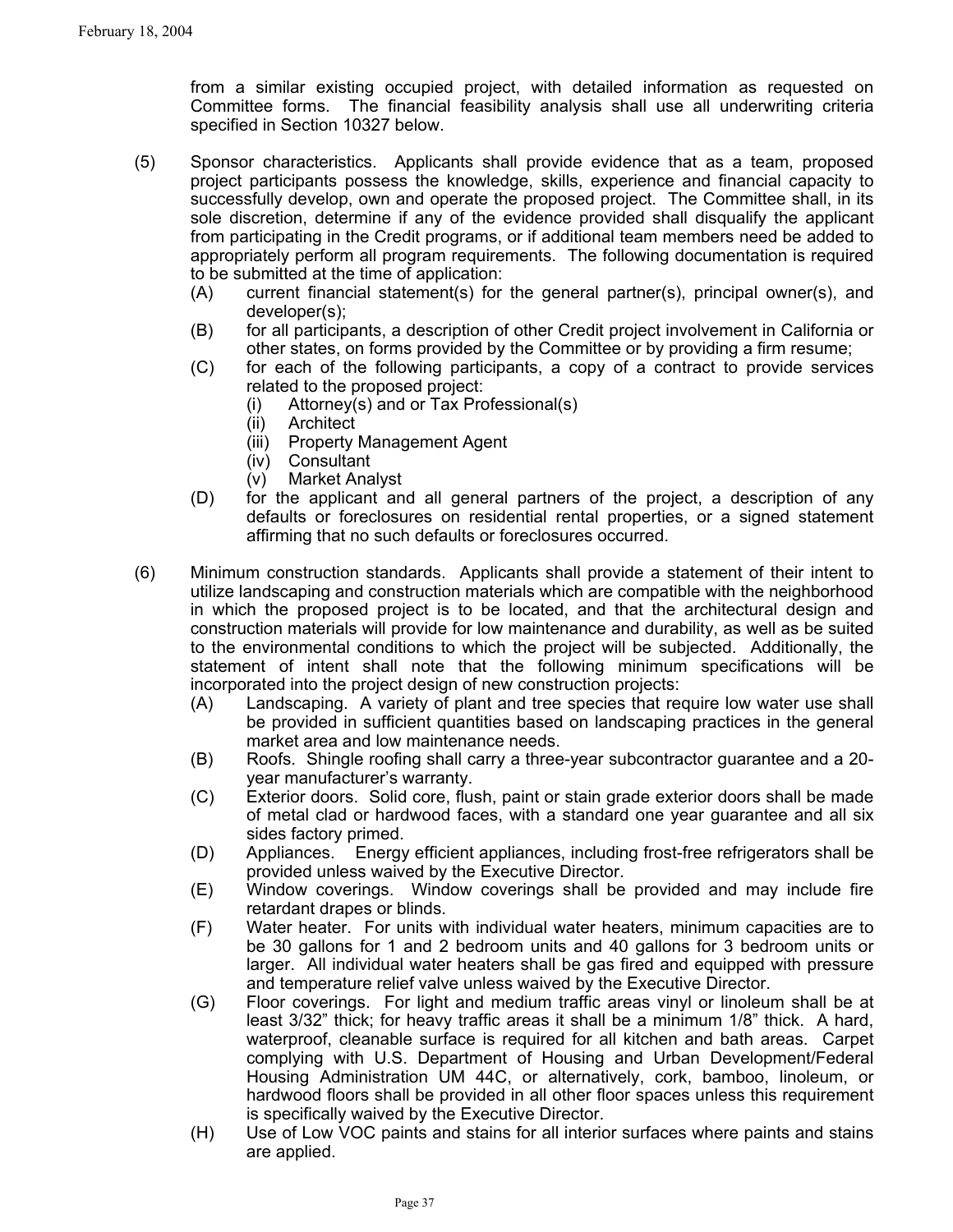(I) Projects involving rehabilitation of existing buildings shall be required to complete a minimum of \$7,500 hard construction costs per unit.

A project proposing rehabilitation of existing structures shall be exempt from the provisions of subsections (D) and (F) above, and to the extent it does not propose to meet the other requirements of this subsection, except for subsection (H), which cannot be waived, its capital needs assessment must show that the standards not proposed to be met are either unnecessary or excessively expensive.

- (h) Additional condition on applications. The following additional condition shall apply to applications for Credit pursuant to this Section: If not currently possessing a bond allocation for the proposed project, at the time the application is considered by the Committee, the applicant shall have either applied for a bond allocation at the California Debt Limit Allocation Committee's (CDLAC) next scheduled meeting, or shall have received an initial loan commitment from the California Housing Finance Agency (CalHFA).
- (i) Tax-exempt bond reservations. Reservations of Credit shall be subject to conditions as described in this Section and applicable statutes. Reservations of Credit shall be conditioned upon the Committee's receipt of the reservation fee described in Section 10335 and an executed reservation letter bearing the applicant's signature accepting the reservation within twenty (20) calendar days of the Committee's notice to the applicant of the reservation.
- (j) Additional conditions on reservations. The following additional conditions shall apply to reservations of Credit pursuant to this Section:
	- (1) CDLAC allocation. The applicant shall have received a bond allocation from CDLAC for the proposed project;
	- (2) Bonds issued. Bonds shall be issued within the time limit specified by CDLAC, if applicable; and,
	- (3) Projects receiving an allocation of private activity bonds after 1999 shall maintain at least 10% of the total units at rents affordable to tenants earning 50% or less of the Area Median Income, and shall maintain a minimum 30 year affordability period.
	- (4) Other conditions, including cancellation, disqualification and other sanctions imposed by the Committee in furtherance of the purposes of the Credit programs.
- (k) Placed-in-service. Upon completion of construction of the proposed project, the applicant shall submit documentation required by the conditions of the tax-exempt bond reservation including an executed regulatory agreement, provided by the Committee, and the compliance monitoring fee required by Section 10335, as well as certification as to the percentage of the project's aggregate basis (including land) financed by tax exempt bonds, provided by a tax professional. The owner may certify that the project has not undergone any material changes from the time of the original application, except for experiencing additional costs as explained in the placed-in-service application.The Executive Director shall determine if all conditions of the reservation have been satisfied. Changes to the approved application, in particular, changes to the financing plan or costs, need to be explained by the applicant in detail, and may cause the project to be reconsidered by the Committee. If all conditions have been satisfied, tax forms shall be issued reflecting an amount of Credit not to exceed the maximum amount of Credit permitted by these regulations.

Authority: Section 50199.17, Health & Safety Code. Reference: Sections 12206, 17058, and 23610.5, Revenue & Taxation Code; Sections 50199.4- 50199.22, Health & Safety Code.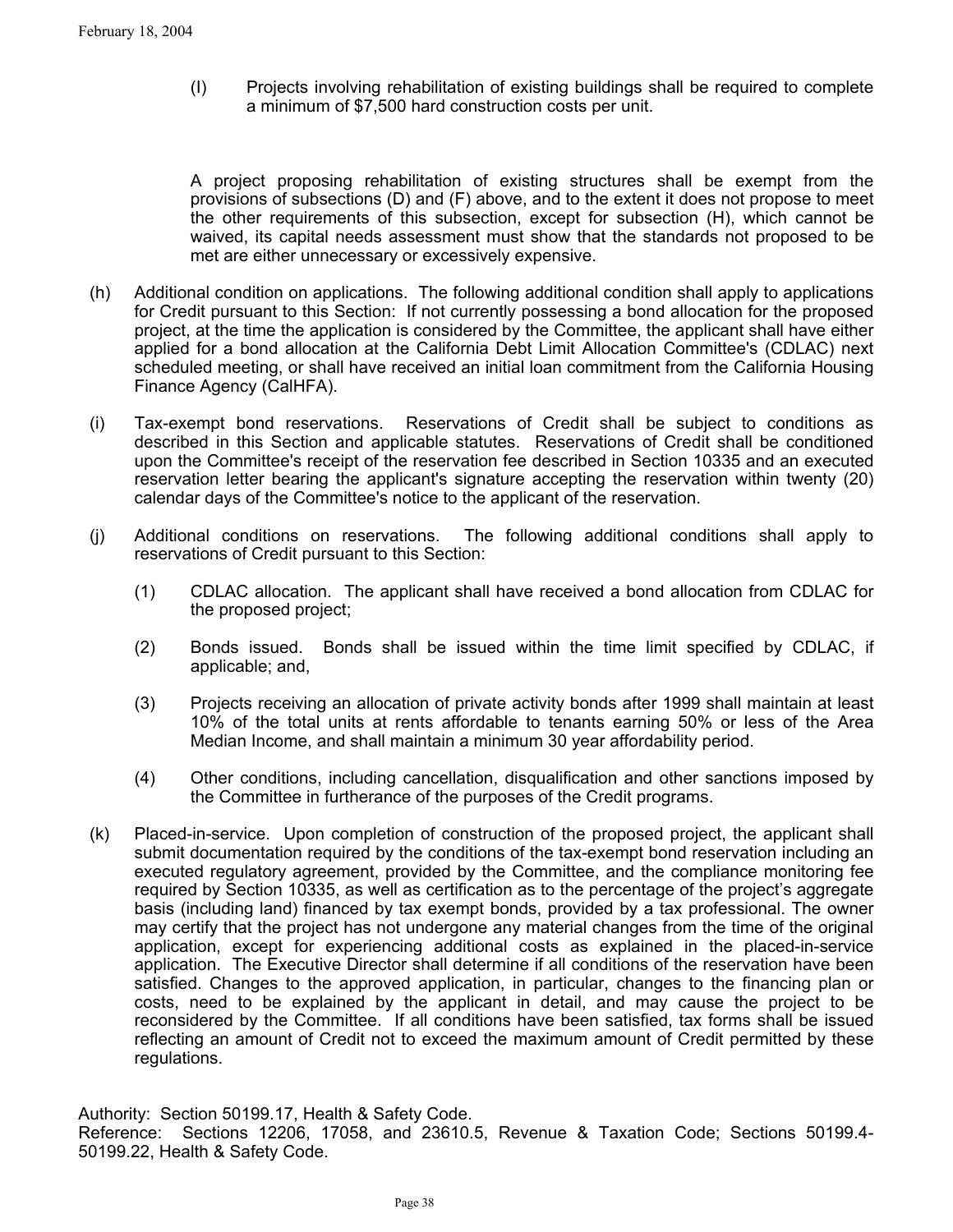Section 10327. Financial Feasibility and Determination of Credit Amounts

- (a) General. Applicants shall demonstrate that the proposed project is financially feasible as a qualified low income housing project. Development and operational costs shall be reasonable and within limits established by the Committee, and may be adjusted by the Committee, at any time prior to issuance of tax forms. Approved sources of funds shall be sufficient to cover approved uses of funds. If it is determined that sources of funds are insufficient, an application shall be deemed not to have met basic threshold requirements and shall be considered incomplete. Following its initial and subsequent feasibility determinations, the Committee may determine a lesser amount of Credit for which the proposed project is eligible, pursuant to the requirements herein, and may rescind a reservation or allocation of Credit in the event that the maximum amount of Credit achievable is insufficient for financial feasibility.
- (b) Limitation on determination. A Committee determination of financial feasibility in no way warrants to any applicant, investor, lender or others that the proposed project is, in fact, feasible.
- (c) Reasonable cost determination. IRC Section 42(m) requires that the housing Credit dollar amount allocated to a project not exceed the amount the housing Credit agency determines is necessary for the financial feasibility of the project. The following standards shall apply:
	- (1) Builder overhead, profit and general requirements. An overall cost limitation of fourteen percent (14%) of the cost of construction (site work and structures) shall apply to builder overhead, profit and general requirements, excluding builder's general liability insurance.
	- (2) Developer fee. The maximum developer fee that may be included in project costs for a 9% competitive credit application is the lesser of 15% of the project's eligible basis or two million (\$2,000,000) dollars. A cost limitation on developer fees that may be included in eligible basis, shall be as follows:
		- (A) For 9% competitive applications applying under section 10325 of these regulations, and for applications applying under 10326 of these regulations that also apply for state tax credit, the following limitations shall apply:
			- (i) the maximum developer fee that may be included in total project costs is the lesser of 15% of the project's eligible basis, or two million (\$2,000,000) dollars:
			- (ii) the maximum developer fee that may be included in eligible basis is the lesser of fifteen (15%) percent of unadjusted eligible construction related basis and five (5%) percent of eligible acquisition basis (notwithstanding the project accountant's final determinations according to generally accepted accounting principles), or one million four hundred thousand (\$1,400,000) dollars, except for projects receiving a waiver of project size limitations under section 10325(f)(9)(C) of these regulations, in which case the following amounts shall be substituted for the \$1,400,000 amount listed above: \$1,680,000 for projects having between 201 and 250 units, \$1,750,000 for projects having between 251 and 300 units, and \$1,820,000 for projects having more than 300 units.
		- (B) For projects applying under Section 10326 of these regulations that have received a bond allocation and/or a tax credit reservation prior to March 1, 2004, the limitations enumerated in subsection (A) above shall apply. For projects applying under Section 10326 of these regulations that are not applying for state tax credit and that are awarded tax exempt bond allocation by the California Debt Limit Allocation Committee and/or a reservation of tax credit by the California Tax Credit Allocation Committee for the first time after February 2004, the limitation on developer fee that may be included in eligible basis shall be the lesser of fifteen (15%) percent or two million five hundred thousand (\$2,500,000) dollars, except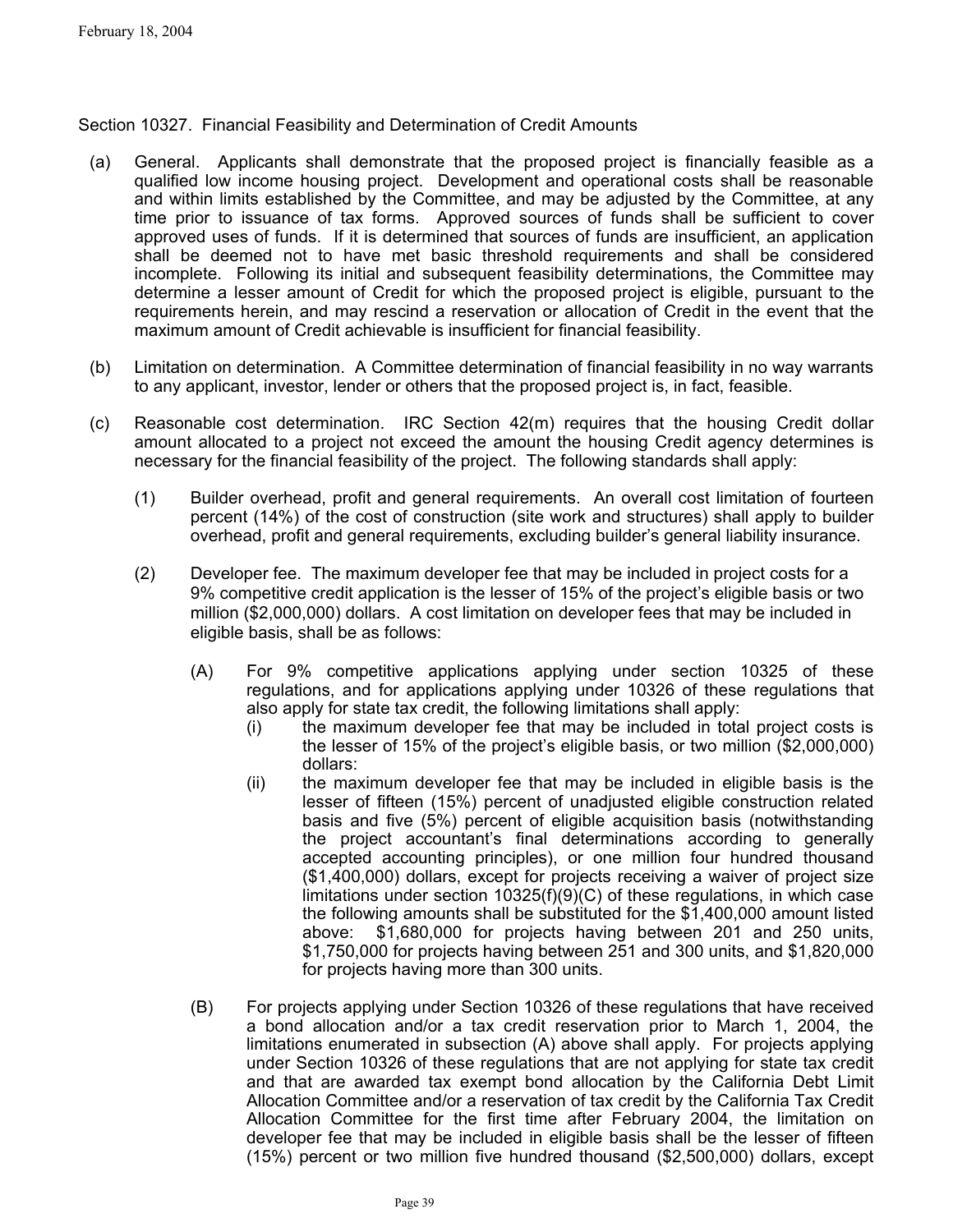for acquisition/rehabilitation projects, in which case the limitation shall be the lesser of fifteen (15%) percent of eligible rehabilitation related basis and five (5%) percent of eligible acquisition basis or two million five hundred thousand (\$2,500,000) dollars. A 15% developer fee on the acquisition portion will be permitted for At-risk developments and for other developments whose hard costs per unit in rehabilitation expenditures is at least \$15,000 or where the development will restrict at least 30% of its units for those with incomes no greater than 50% of area median and restrict rents concomitantly. For projects applying under Section 10326 of these regulations, any developer fee greater than the amount limited in qualified basis cannot be paid from permanent sources nor paid prior to permanent closing.

- (C) For purposes of this subsection, the unadjusted eligible basis is determined without consideration of the developer fee. Once established at application, the developer fee cannot be increased, but may be decreased, in the event of a modification in basis.
- (3) Syndication expenses. A cost limitation on syndication expenses, excluding bridge loan costs, shall be twenty percent (20%) of the gross syndication proceeds, if the sale of Credit is through a public offering or private Securities and Commission Regulation D offering, and ten percent (10%) of the gross syndication proceeds, if the sale is through a private offering. The Executive Director may allow exceptions to the above limitation, in amounts not to exceed twenty-four percent (24%) for public offerings and private Securities and Exchange Commission Regulation D offerings, and fifteen percent (15%) for private offerings, should the following circumstances be present: smaller than average project size; complex financing structure due to multiple sources; complex land lease or ownership structure; higher than average investor yield requirements, due to higher than average investor risk; and, little or no anticipated project cash allowing lower-than-market investor returns.
- (4) Net syndication proceeds. The Executive Director shall evaluate the net syndication proceeds to ensure that project sources do not exceed uses and that the sale of Credit generates proceeds equivalent to amounts paid in comparable syndication raises. The Executive Director shall determine the minimum tax credit factor to be used in all applications prior to the beginning of a funding cycle for projects applying under Section 10325. The minimum tax credit factor for applications made under Section 10326 shall be .65.
- (5) Threshold Basis Limits. The Committee shall limit the unadjusted eligible basis amount, used for calculating the maximum amount of Credit to amounts published in its Application Supplement in effect at the time of application, and in accordance with the definition in Section 10302 of these regulations. This limitation shall not apply for purposes of calculating the final Credit amount upon issuance of tax forms, including projects that have already received Reservation or allocations of Credit.

Exceptions to limits.

(A). Increases in the Threshold basis limits shall be permitted as follows for both projects applying under Sections 10325 and 10326 of these regulations.

A twenty percent (20%) increase to the unadjusted eligible basis for a development that is required to pay state or federal prevailing wages;

A seven percent (7%) increase to the unadjusted eligible basis for a new construction development where parking is required to be provided beneath the residential units (but not "tuck under" parking);

A two percent (2%) increase to the unadjusted eligible basis where a day care center is part of the development;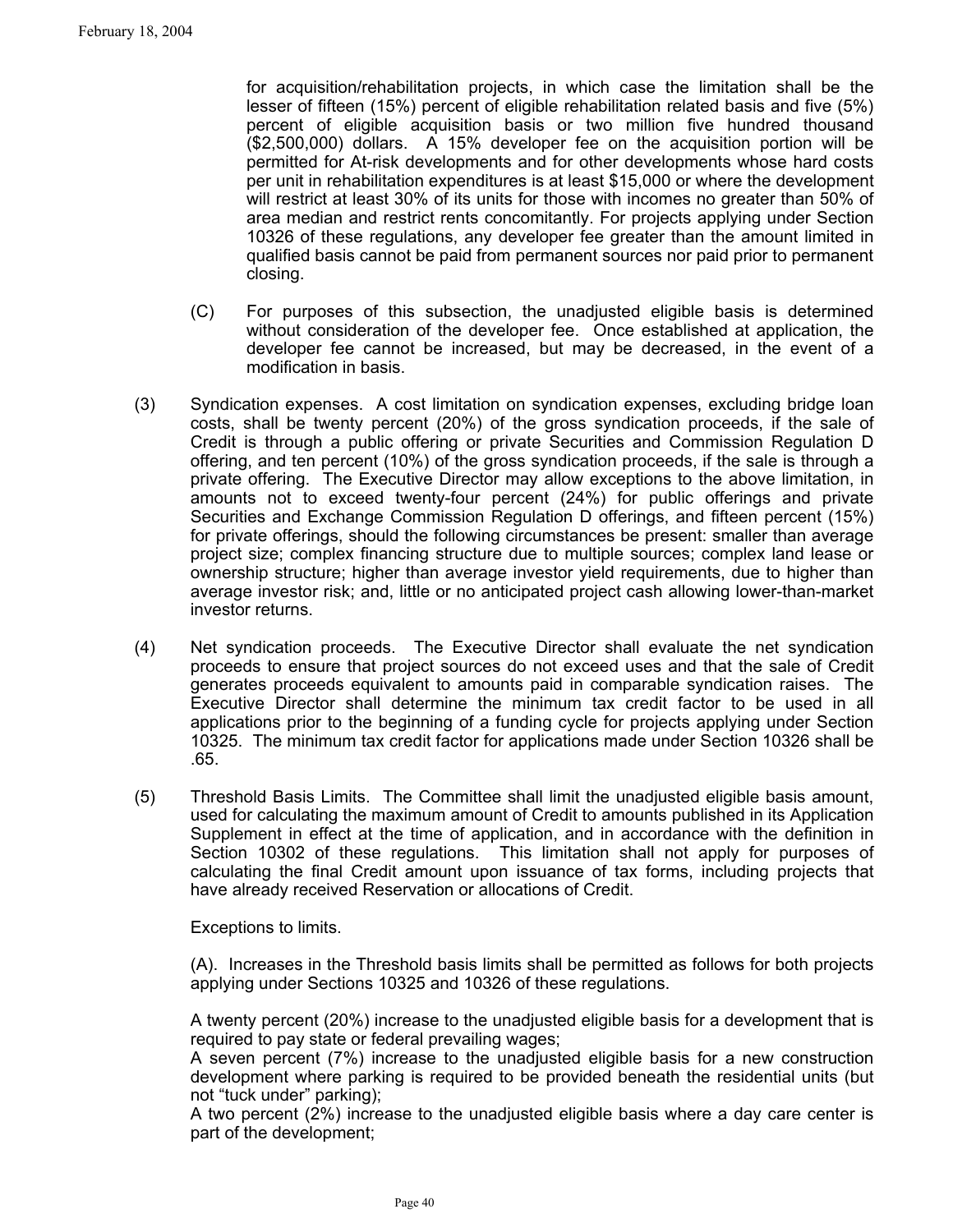A two percent (2%) increase to the unadjusted eligible basis where 100% of the units are for special needs populations

The maximum increase to the unadjusted eligible basis of a development permitted under this subsection shall not exceed twenty-nine (29%) percent.

(B) A further four percent (4%) increase in the Threshold Basis Limits will be permitted for both projects applying under Section 10325 and Section 10326 of these regulations that include three of the following energy efficiency/resource conservation/indoor air quality items:

- (1) exceed Title 24 standards by at least 20%
- (2) use Energy Star rated refrigerators, dishwashers, clothes washers, furnaces, and air conditioners
- (3) use tankless water heaters
- (4) use linoleum or ceramic tile for all kitchens and bathrooms (where no VOC adhesives or backing is also used)
- (5) use natural fiber woven carpet, recycled-content carpet, recycled carpet tiles, cork, bamboo, linoleum, or hardwood floors in living rooms and bathrooms (where no VOC adhesives or backing is also used.)
- (6) use Energy Star rated roof(s)
- (7) provide hard wiring for computers in each unit (as described in Section 10325(c)(5)(B)(1).
- (8) vent kitchen range hoods to the exterior of the building in at least 80% of units.

(C) Additionally, for projects applying under Section 10326 of these regulations, an increase in the threshold basis limits of up to 40% for projects located in federally designated difficult to develop areas or qualified census tracts and up to 60% for projects not located in federally designated difficult to develop areas or qualified census tracts, in addition to all other adjustments permitted under these regulations, will be permitted, and where more than 50% of the units will be income and rent restricted to tax credit levels, the basis limits can be exceeded by 60% for projects located in federally designated difficult to develop areas or qualified census tracts, and up to 80% for projects not located in federally designated census tracts, in addition to all other adjustments permitted under these regulations. In order to qualify for either of the aforementioned adjustments to the threshold basis limits, the applicant must agree to maintain the affordability period of the project for 55 years.

(D) Projects requiring seismic upgrading of existing structures, and/or projects requiring toxic or other environmental mitigation will be permitted an increase in basis equal to the lesser of the amount of costs associated with the seismic upgrading or environmental mitigation or 15% of the project's unadjusted eligible basis to the extent that the project architect certifies in the application to the costs associated with such work.

(E) Further, the Executive Director, in his/her sole discretion, may permit a further increase in basis limits to a maximum of 5%, where distributive energy technologies such as microturbines and/or renewable energy sources such as solar will be implemented. To obtain this increase, an applicant must submit evidence of the savings to be created through the use of the technology.

- (6) Minimum Debt Service Coverage. An initial debt service coverage ratio equal to at least 1:10 to 1 is required, except for RHS projects or projects financed by the California Housing Finance Agency. Additionally, this minimum debt service coverage ratio may not apply to SRO and Special Needs projects without conventional debt.
- (7) Acquisition costs. Applications including acquisition and rehabilitation costs for existing improvements shall be underwritten using the lesser amount of the purchase price or the "as is" appraised value of the subject property and its existing improvements without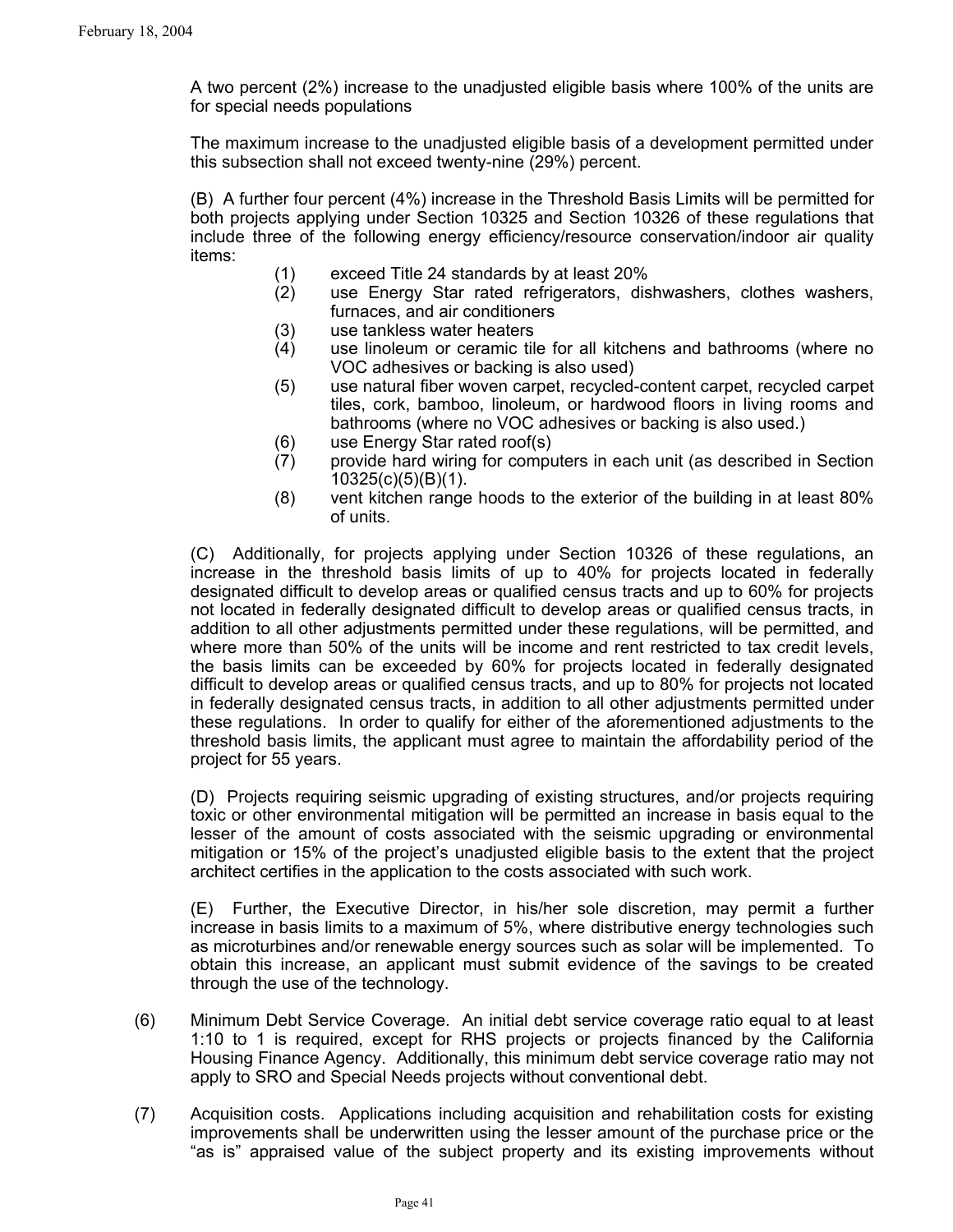consideration of the future use of the property as rent restricted housing except to the extent that the property already has existing long term rent restrictions that affect the as-is value of the property. The land value shall be determined by the appraisal methodology described in Section 10322(i)(4) of these regulations. If the purchase price is less than the appraised value, the savings shall be proportionally distributed between the land and improvements based on their ratio in the appraisal. The Executive Director may waive this requirement where a local governmental entity is purchasing, or providing funds for the purchase of land for more than its appraised value in a designated revitalization area when the local governmental entity has determined that the higher cost is justified.

- (8) Reserve accounts. All unexpended funds in project reserve accounts shall remain with the project to be used for the benefit of the property and/or its residents, except for amounts designated to be used to pay deferred developer fees, which may be released when available. The Committee shall allow operating reserve amounts in excess of industry norms to be considered "reasonable costs," for purposes of this subsection, only for applications receiving a reservation of Credit from the Nonprofit set-aside homeless assistance apportionment, as described in Section 10315(a)(1), SRO, Special Needs, HOPE VI, or project based Section 8 projects.
- (9) Applicant resources. If the applicant intends to finance part or all of the project from its own resources (other than deferred fees), the applicant shall be required to prove, to the Executive Director's satisfaction, that such resources are available and committed solely for this purpose, including an audited certification from a certified public accountant that applicant has sufficient unencumbered funds to successfully accomplish the financing.
- (d) Determination of eligible and qualified basis. Eligible and qualified basis shall be as defined by the IRC and these regulations. The Committee shall provide forms to assist applicants in determining basis. The Committee shall rely on certification from an independent, qualified Certified Public Accountant for determination of basis; however, the Committee retains the right to disallow any basis it determines ineligible or inappropriate.
	- (1) High Cost Area adjustment to eligible basis. Proposed projects located in a qualified census tract or difficult development area, as defined in IRC Section 42(d)(5), may qualify for a thirty percent (30%) increase to eligible basis, subject to Section 42, applicable California statutes and these regulations.
	- (2) Deferred fees and costs. Deferral of project development costs shall not exceed an amount equal to seven-and-one-half percent (7.5%) of the unadjusted eligible basis of the proposed project prior to addition of the developer fee. Tax-exempt bond projects shall not be subject to this limitation.
- (e) Determination of Credit amounts. The applicant shall determine, and the Committee shall verify, the maximum allowable Credit and the minimum Credit necessary for financial feasibility, subject to all conditions of this Section. For purposes of determining the reservation amount of Credit, the projects qualified basis shall be multiplied by an applicable Credit percentage established by the Executive Director, prior to each funding cycle. The percentage shall be determined taking into account recently published monthly Credit percentages.
- (f) Determination of feasibility. To be considered feasible, a proposed project shall exhibit positive cash flow after debt service for a 15-year minimum term. "Cash flow after debt service" is gross income minus vacancy and collection loss, operating expenses, property taxes, replacement reserves and debt service. For applications that qualify for a reservation of Credit from the Nonprofit set-aside homeless assistance apportionment, as described in subsection 10315(a)(1), operating reserves may be added to gross income for purposes of determining "cash flow after debt service."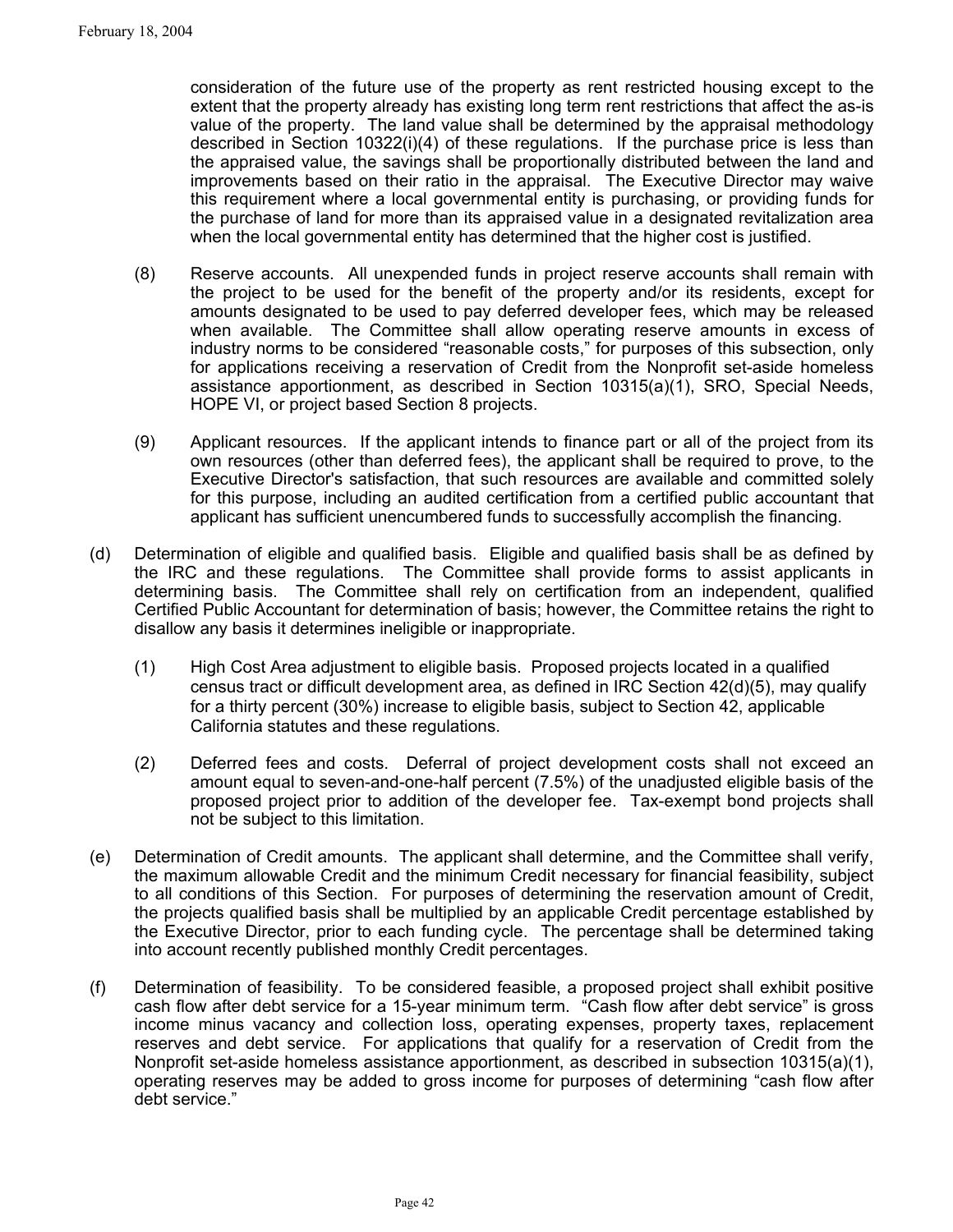- (g) Underwriting criteria. The following underwriting criteria shall be employed by the Committee in a proforma analysis of proposed project cash flow to determine the minimum Credit necessary for financial feasibility and the maximum allowable Credit:
	- (1) Minimum operating expenses shall include all manager units and market rate units and equal at least the following operating expense minimums pertaining to the proposed project, except that at the Committee's final underwriting, and to the extent that the permanent lender(s) and equity investor are in place and present evidence to the Committee that they have agreed to lesser operating expenses, the operating expenses required by this subsection may be reduced by up to 15%. This subsection shall be retroactively effective to credit awards made prior to 2000. The Executive Director may, in his/her sole discretion, utilize operating expenses up to 15% less than required in this subsection for underwriting applications submitted under Section 10326 of these regulations, when the credit enhancer and the permanent lender provide evidence that they have agreed to such lesser operating expenses. These minimum operating expenses may not include property taxes, replacement reserves, or the costs of any service amenities.

|                              | <b>SRO/SPN</b> | <b>FAMILY</b> | <b>SENIOR</b> | <b>AT RISK</b> |
|------------------------------|----------------|---------------|---------------|----------------|
| <b>High Density Projects</b> |                |               |               |                |
| 50 or Less Units             | \$3,500        | \$3,400       | \$3,000       | \$3,200        |
| 51 to 100 Units              | \$3,500        | \$3,200       | \$2,800       | \$3,000        |
| More Than 100 Units          | \$3,400        | \$3,000       | \$2,600       | \$2,800        |
| <b>Other Projects</b>        |                |               |               |                |
| 50 or Less Units             | \$3,400        | \$3,000       | \$2,600       | \$2,800        |
| 51 to 100 Units              | \$3,400        | \$2,800       | \$2,400       | \$2,600        |
| More Than 100 Units          | \$3,300        | \$2,600       | \$2,200       | \$2,400        |
| <b>Rural Projects</b>        |                |               |               |                |
| 50 or Less Units             | \$3,400        | \$2,500       | \$2,100       | \$2,300        |
| 51 to 100 Units              | \$3,400        | \$2,400       | \$2,000       | \$2,200        |
| More Than 100 Units          | \$3,300        | \$2,300       | \$1,900       | \$2,100        |
|                              |                |               |               |                |

- (A) High density projects. For purposes of this subsection, "high density projects" shall be those:
	- (i) located in census tracts wherein fifteen (15) or more persons per acre reside, as determined by the most recent U.S. Census; or,
	- (ii) projects designed primarily for families that propose twenty-five (25) or more units per acre, projects designed exclusively for seniors that propose thirtyfive (35) or more units per acre, and projects designed primarily for special needs or other populations that propose thirty (30) or more units per acre.
- (B) Rural projects. For purposes of this subsection, "rural projects" shall be projects located in rural areas as defined in H & S Code Section 50199.21.
- (C) At risk projects that do not meet the criteria of being either family or senior projects shall use the at risk column for operating expenses.
- (D) Special needs projects that are less than 100% special needs shall prorate the operating expense minimums, using the special needs operating expenses for the special needs units, and the other applicable operating expense minimums for the remainder of the units.
- Replacement reserve minimums for all projects, with the exception of new construction senior projects shall be three hundred dollars (\$300) per unit per year, and for new construction senior projects, two hundred fifty dollars (\$250) per unit per year unless a smaller amount is approved by the Executive Director for good cause shown. However, in no event shall the required amount be less than \$200 per unit per year. (2)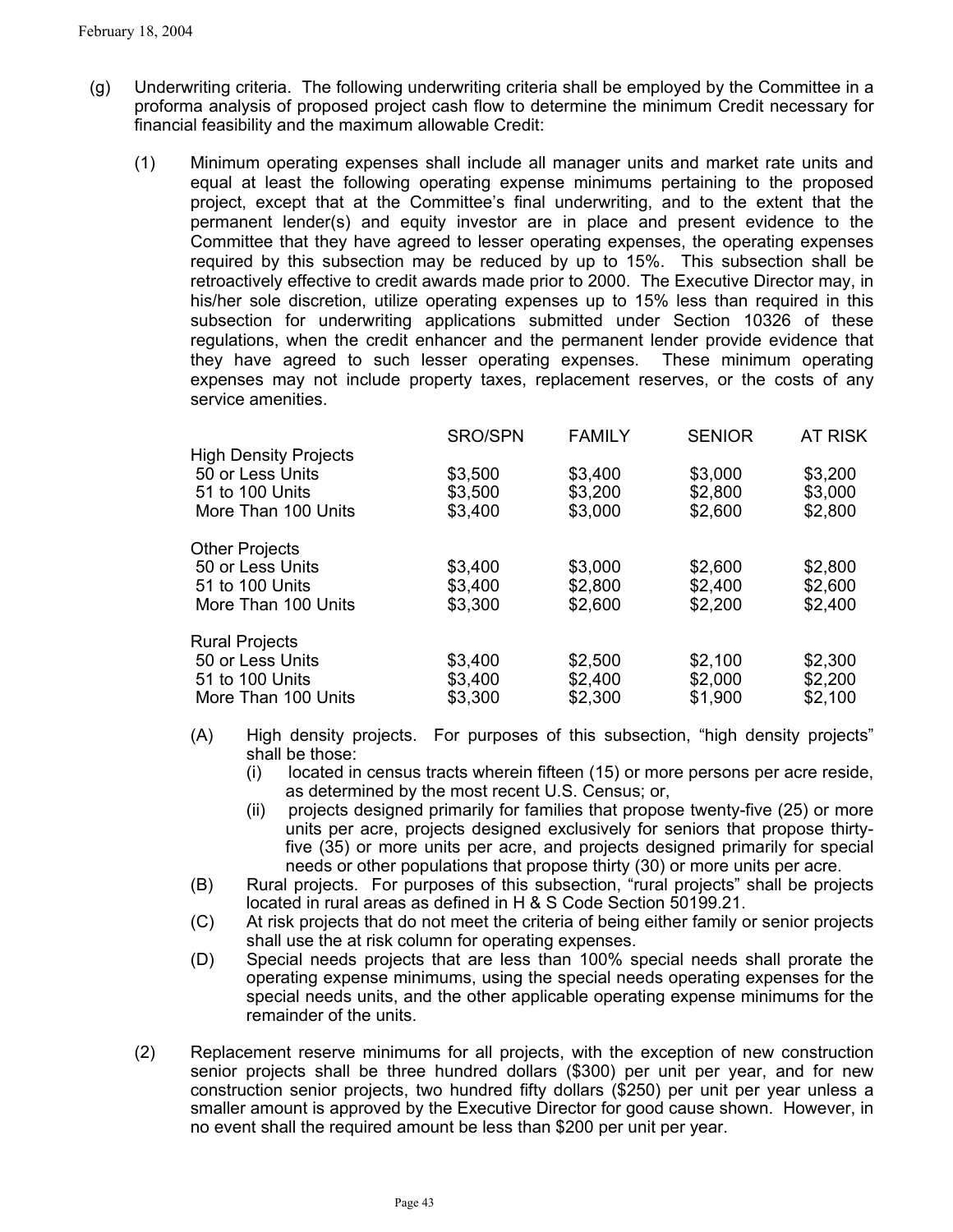- (3) Out-year calculations shall be a two-and-one-half percent (2.5%) increase in gross income, a three-and-one-half percent (3.5%) increase in operating expenses (not including taxes and replacement reserves), and a two percent (2%) increase in property taxes.
- (4) Property tax expense minimums shall be one percent (1%) of total replacement cost, unless:
	- (A) the verified tax rate is higher or lower; or,
	- $(B)$  the proposed sponsorship of the applicant includes an identified  $501(c)(3)$ corporate general partner which will pursue a property tax exemption.
- (5) Vacancy and collection loss minimums shall be five percent (5%) for family, seniors, and at-risk proposals, and ten percent (10%) for special needs and SRO proposals, unless waived by the Executive Director based on vacancy data in the market area for the population to be served.
- (6) Loan terms, including interest rate, length of term, and debt service coverage, shall be evidenced as achievable and supported in the application, or applicant shall be subject to the prevailing loan terms of a lender selected by the Committee.
- (7) Variable interest rate permanent loans shall be considered at the ceiling interest rate, or, alternatively, at the permanent lender's underwriting rate upon submission of a letter from the lender indicating the rate used by it to underwrite the loan.
- (8) "Cash flow after debt service," shall be limited to the higher of twenty-five percent (25%) of the anticipated annual debt service payment or eight percent (8%) of gross income, during any one of the first three years of project operation, subject to reduction in Credit amounts commensurate with said limit.
- (9) The income from the residential portion of a project shall not be used to support any negative cash flow of a commercial portion. Alternatively, the commercial income shall not support the residential portion, without evidence that adequate security will be provided to substitute for commercial income deficits that may arise.

Authority: Section 50199.17, Health & Safety Code.

Reference: Sections 12206, 17058, and 23610.5, Revenue & Taxation Code; Sections 50199.4- 50199.22, Health & Safety Code.

Section 10328. Conditions on Credit Reservations

- (a) General. All reservations of Credit shall be conditioned upon:
	- (1) timely project completion;
	- (2) receipt of amounts of Credit no greater than necessary for financial feasibility and viability as a qualified low-income housing project throughout the extended use period;
	- (3) income targets as proposed in the application; and,
- (b) Preliminary reservations. Preliminary reservations of Credit shall be subject to conditions as described in this subsection and applicable statutes. Reservations of Credit shall be conditioned upon the Committee's receipt of the performance deposit described in Section 10335 and an executed reservation letter bearing the applicant's signature accepting the reservation within twenty (20) calendar days of the Committee's notice to the applicant of the preliminary reservation. However, should the 20-day period for returning the executed reservation letter continue past December 15 of any year, an applicant may be required to execute and return the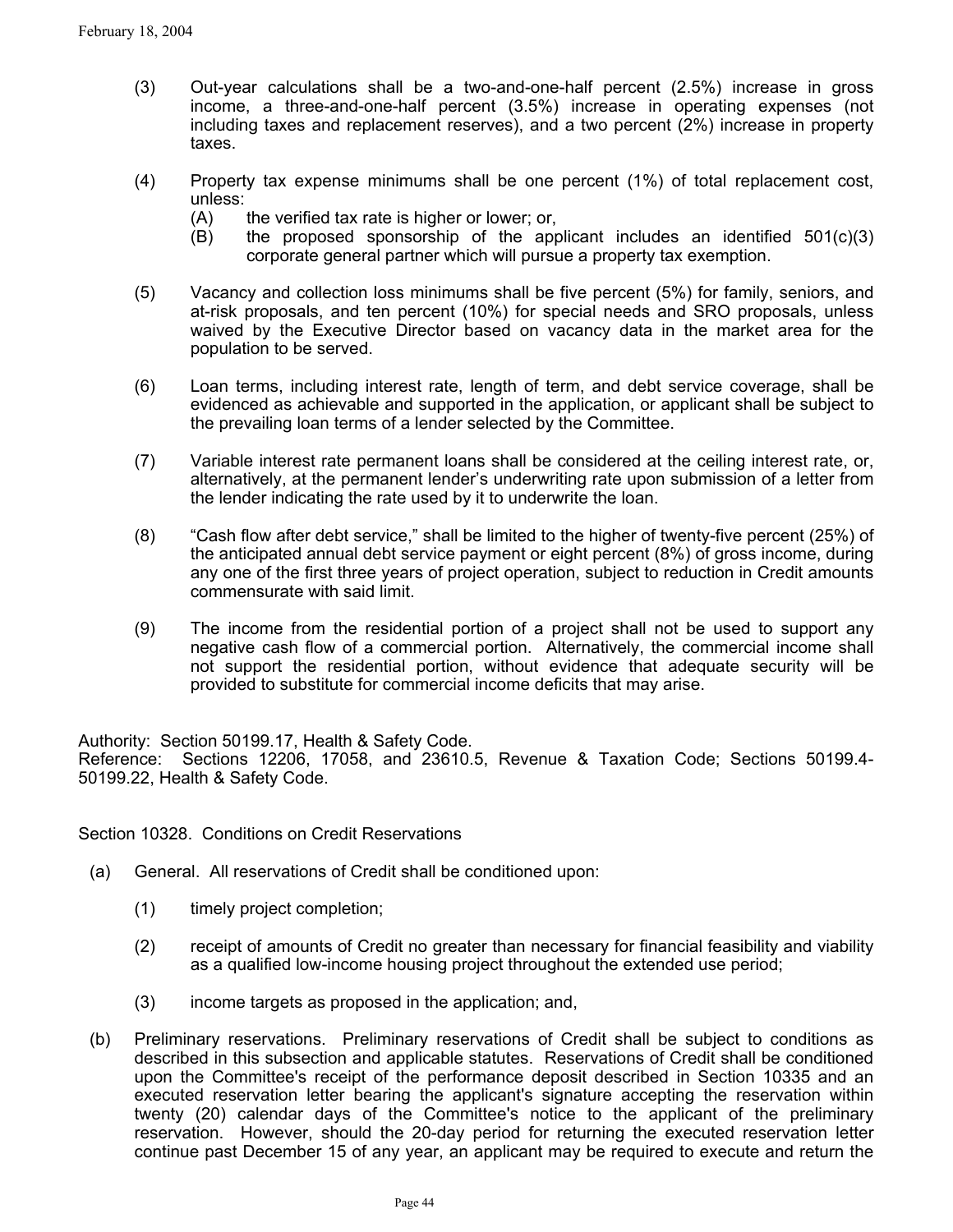reservation letter in less than twenty (20) days in order that the reservation be effective. Failure to comply with any shortened period would invalidate the reservation offer and permit the Committee to offer a reservation to the next eligible project.

(c) Final Reservations. No later than February 1 of the year that the building(s) must be placed-inservice pursuant to Section 42(h)(E)(i) of the Internal Revenue Code of 1986, as amended, the applicant shall provide the Committee a Final Reservation application providing the documentation for the project set forth in Section 10322(i)(1) of these regulations. Failure to provide the documentation at the time required may result in rescission of the Credit reservation and cancellation of a carryover allocation.

Upon receipt of the Final Reservation application and supporting documentation, the Committee shall conduct a financial feasibility and cost reasonableness analysis for the proposed project, and determine if all conditions of the preliminary reservation have been satisfied. Substantive changes to the approved application, in particular, changes to the financing plan or costs, need to be explained by the applicant in detail, and may cause the project to be reconsidered by the Committee. If all conditions have been satisfied, a final reservation of Credit shall be made in an amount not to exceed the maximum dollar amount of Credit stated in the Preliminary Reservation. The Committee shall detail in the final reservation letter additional submission requirements necessary to receive tax forms for claiming Credit.

- (d) Carryover Allocations. Except for those applying under section 10326 of these regulations, applicants receiving a Credit reservation shall satisfy either the Placed-in-service requirements pursuant to subsection 10322(i)(2) or carryover allocation requirements in the year the reservation is made, pursuant to IRC Section  $42(h)(1)(E)$  and these regulations, as detailed below. An application for a carryover allocation must be submitted by October 31 of the year of the reservation, together with the applicable allocation fee, and all required documentation, except that the time for meeting the "10%" test and submitting related documentation, and owning the land, will be no later than six (6) months after the date of the carryover allocation.
	- (1) Additional documentation and analysis. The Executive Director may request, and the holder of a Credit reservation shall provide, additional documentation required for processing a carryover allocation. Following submission of carryover allocation documents, the Executive Director shall conduct a financial feasibility and cost reasonableness analysis. Substantive changes to the approved application, in particular, changes to the financing plan or costs must be explained by the applicant in detail, and may cause the project to be reconsidered by the Committee. Once the analysis is satisfactorily concluded, a carryover allocation of Credit shall be made in an amount not to exceed the maximum dollar amount of Credit stated in the Preliminary Reservation.
	- (2) In addition to the requirements of the IRC, to receive a carryover allocation an applicant shall provide evidence that applicant has maintained site control from the time of application and, if the land is not already owned, will continue to maintain site control until the time for submitting evidence of the land's purchase.
	- (3) Certification. The Committee shall require a certification from an applicant that has received a reservation, that the facts in the application continue to be true before an allocation is made.
- (e) Placed-in-service. Upon completion of construction of the proposed project, the applicant shall submit documentation required by the conditions of the final reservation and carryover allocation, if applicable, including an executed regulatory agreement, provided by the Committee, and the compliance monitoring fee required by Section 10335. Additionally, the applicant shall provide a signed certification that all applicable minimum construction standards of Section 10325(f)(7) or 10326(g)(6) have been incorporated into the project or that a waiver has been granted. The Executive Director shall determine if all conditions of the final reservation and carryover allocation have been satisfied. Substantive changes to the approved application, in particular, changes to the financing plan or costs, need to be explained by the applicant in detail, and may cause the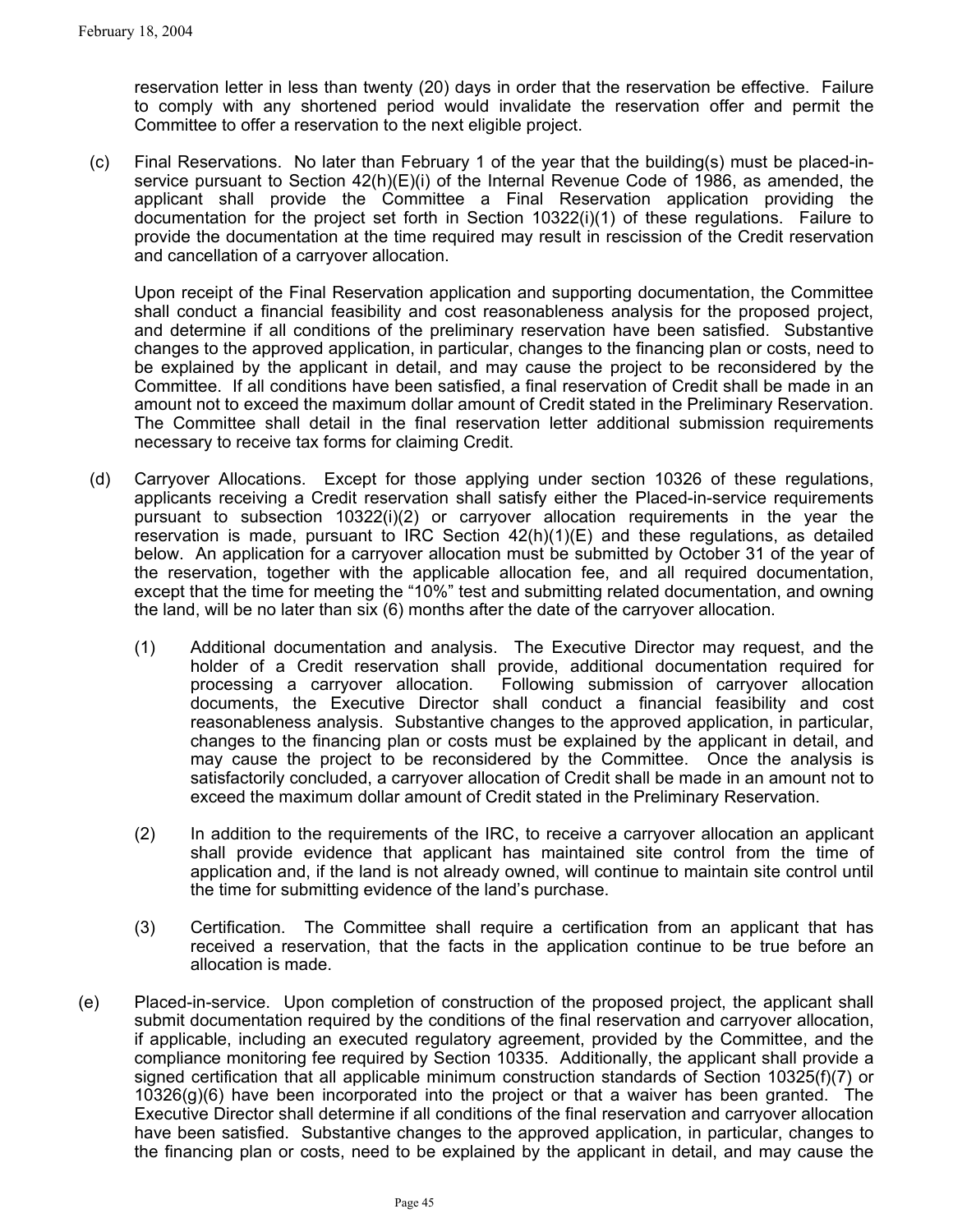project to be reconsidered by the Committee. If all conditions have been satisfied, tax forms shall be issued reflecting an amount of Credit not to exceed the maximum amount of Credit stated in the Preliminary Reservation.

(f) Additional Conditions to Reservations and Allocations of Credit. Additional conditions, including cancellation, disqualification and other sanctions may be imposed by the Committee in furtherance of the purposes of the Credit programs.

Authority: Section 50199.17, Health & Safety Code. Reference: Sections 12206, 17058, and 23610.5, Revenue & Taxation Code; Sections 50199.4- 50199.22, Health & Safety Code.

Section 10330. Appeals

- (a) Availability. An applicant may file an appeal of a Committee staff evaluation, limited to: determination of the application score; or disqualification from participation in the program pursuant to subsection 10325(c); qualification for "additional threshold requirements," pursuant to subsection 10325(g); and, determination of the Credit amount, pursuant to Section 10327. No applicant may appeal the Committee staff evaluation of another applicant's application.
- (b) Timing. The appeal shall be submitted in writing and be received by the Committee not later than seven (7) calendar days following the transmittal date of the Committee staff 's point report. The appeal shall identify specifically, based upon existing documentation, the applicant's grounds for the appeal.
- (c) Review. The Executive Director shall respond in writing to the appeal letter, and, if the applicant is not satisfied with that response, the applicant shall be permitted to appeal in writing to the Committee, provided that the appeal is received at least seven (7) calendar days before the Committee meeting at which funding decisions are expected to be made, or, if the determination of the appeal to the Executive Director is made less than seven (7) days prior to the Committee meeting, at least three (3) calendar days before the Committee meeting. The appeal review shall be based upon the existing documentation submitted by the applicant when the application was filed. The Committee staff shall prepare a brief statement of findings as a result of the appeal review. The statement will either uphold the original Committee staff report or will explain the modification recommended. The statement will be made available to the applicant at or before the Committee meeting.

Authority: Section 50199.17, Health & Safety Code. Reference: Sections 12206, 17058, and 23610.5, Revenue & Taxation Code; Sections 50199.4- 50199.22, Health & Safety Code.

Section 10335. Fees and Performance Deposit

(a) Application fee. Every applicant, including tax-exempt bond project applicants, shall be required to pay an application filing fee of \$2,000. This fee shall be paid in a cashier's check payable to the Committee and shall be submitted with the application. This fee is not refundable. Applicants reapplying in the same calendar year for an essentially similar project on the same project site, shall be required to pay an additional \$1,000 filing fee to be considered in a subsequent funding round, regardless of whether any amendments are made to the re-filed application. At the request of the applicant and upon payment of the applicable fee by the application filing deadline, applications remaining on file will be considered as is, or as amended, as of the date of a reservation cycle deadline. It is the sole responsibility of the applicant to amend its application prior to the reservation cycle deadline to meet all application requirements of these regulations, and to submit a "complete" application in accordance with Section 10322.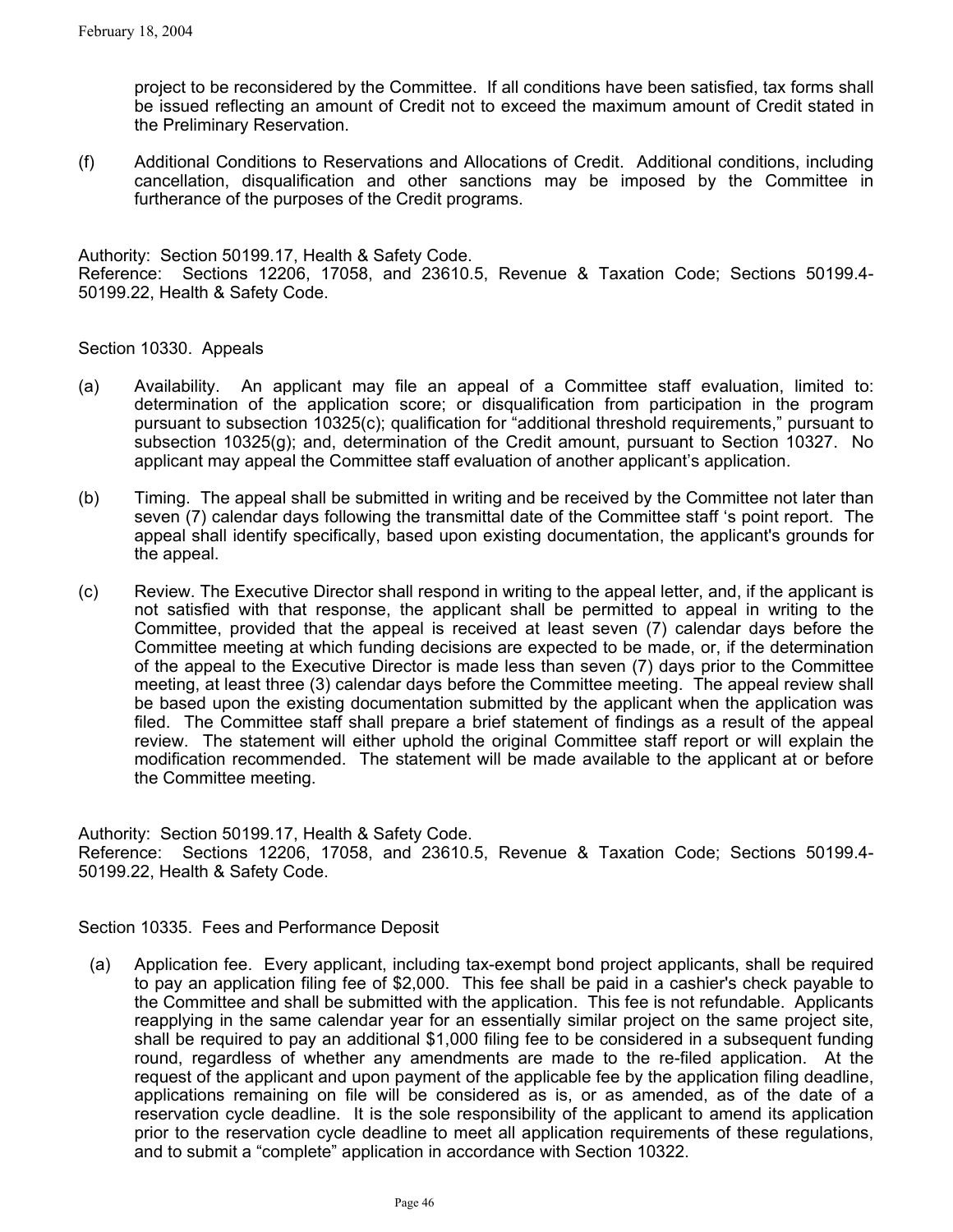- (1) Local Reviewing Agency. One-half of the initial application filing fee shall be provided to an official Local Reviewing Agency (LRA) which completes a project evaluation for the Committee. The Local Reviewing Agency may waive its portion of the application filing fee. Such waiver shall be evidenced by written confirmation from the LRA, included with the application. An application that includes such written confirmation from an LRA may remit an application filing fee of \$1,000
- (b) Allocation fee. Every applicant who receives a reservation of Credit, except tax-exempt bond project applicants, shall be required to pay an allocation fee equal to four percent (4%) of the dollar amount of the first year's federal Credit amount reserved. Reservations of Credit shall be conditioned upon the Committee's receipt of the required fee paid by cashier's check made payable to the Committee prior to execution of a carryover allocation or issuance of tax forms, whichever comes first. This fee is not refundable.
- (c) Reservation fee. Tax-exempt bond project applicants receiving Credit reservations shall be required to pay a reservation fee equal to one percent (1%) of the annual federal Credit amount reserved. Reservations of Credit shall be conditioned upon the Committee's receipt of the required fee within twenty (20) days of issuance of a tax-exempt bond reservation or prior to the issuance of tax forms, whichever is first.
- (d) Performance deposit. Each applicant receiving a preliminary reservation of federal, or federal and state, Credit shall submit a performance deposit equal to four percent (4%) of the first year's federal Credit amount reserved. Notwithstanding the other provisions of this subsection, an applicant requesting federal Credit not subject to the federal housing Credit ceiling and requesting state Credit, shall be required to submit a performance deposit in an amount equal to four percent (4%) of the first year's state Credit amount reserved for the project. Notwithstanding the other provisions of this Section, an applicant requesting only federal Credit not subject to the federal housing Credit ceiling, shall not be required to submit a performance deposit.
	- (1) Timing and form of payment. The performance deposit shall be submitted in a cashier's check payable to the Committee within twenty (20) calendar days of the Committee's notice to the applicant of a preliminary reservation.
	- (2) Returned Credit. If Credit is returned after a reservation has been accepted, the performance deposit is not refundable, with the following exceptions. Projects unable to proceed due to a natural disaster, a law suit, or similar extraordinary circumstance that prohibits project development may be eligible for a refund. Requests to refund a deposit shall be submitted in writing for Committee consideration. Amounts not refunded are forfeited to the Committee. All forfeited funds shall be deposited in the occupancy compliance monitoring account to be used to help cover the costs of performing the responsibilities described in Section 10337.
	- (3) Refund or forfeiture. To receive a full refund of the performance deposit, the applicant shall do all of the following: place the project in service under the time limits permitted by law; qualify the project as a low-income housing project as described in Section 42; meet all the conditions under which the reservation of Credit was made; certify to the Committee that the Credit allocated will be claimed; and, execute a regulatory agreement for the project.

If the Committee cancels a Credit because of misrepresentation by the applicant either before or after an allocation is made, the performance deposit is not refundable. If the project is completed, but does not become a qualified low-income housing project, the performance deposit is not refundable.

(4) Appeals. An applicant may appeal the forfeiture of a performance deposit, by submitting in writing, a statement as to why the deposit should be refunded. The appeal shall be received by the Committee not later than seven (7) calendar days after the date of mailing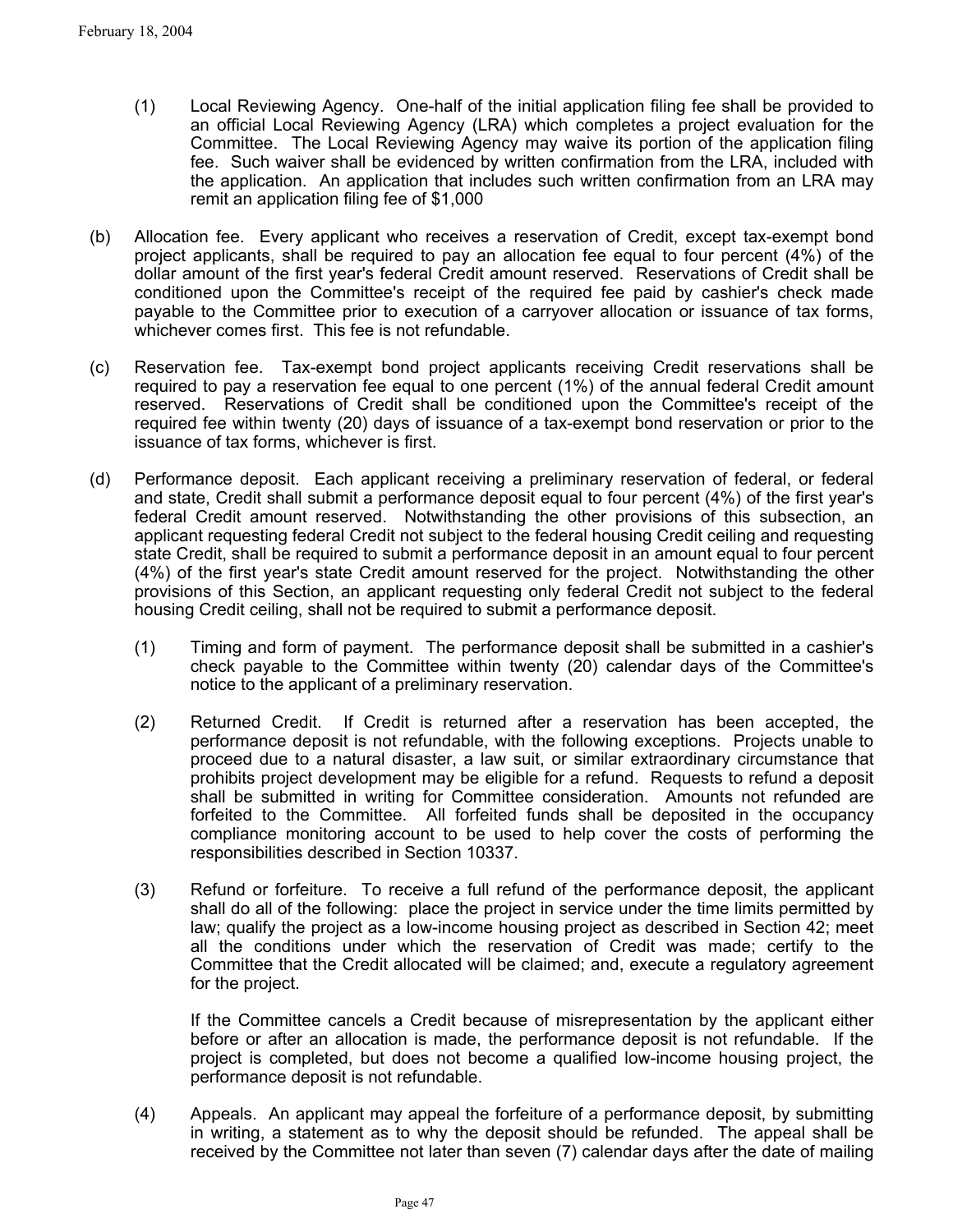by the Committee of the action from which the appeal is to be taken. The Executive Director shall review the appeal, make a recommendation to the Committee, and submit the appeal to the Committee for a decision.

(e) Compliance monitoring fee. The Committee shall charge a \$410 per low-income unit fee to cover the costs associated with compliance monitoring throughout the extended-use period. Generally, payment of the fee shall be made prior to the issuance of federal and/or state tax forms. Assessment of a lesser fee, and any alternative timing for payment of the fee, may be approved at the sole discretion of the Executive Director and shall only be considered where convincing proof of financial hardship to the owner is provided. Nothing in this subsection shall preclude the Committee from charging an additional fee to cover the costs of any compliance monitoring required, but an additional fee shall not be required prior to the end of the initial 15 year compliance period.

Authority: Section 50199.17, Health & Safety Code.

Reference: Sections 12206, 17058, and 23610.5, Revenue & Taxation Code; Sections 50199.4- 50199.22, Health & Safety Code.

Section 10337. Compliance

- (a) Regulatory Agreement. All recipients of Credit, whether federal only, or both federal and state, are required to execute a regulatory agreement, as a condition to the Committee's making an allocation, which will be recorded against the property for which the Credit is allocated, and, if applicable, will reflect all scoring criteria proposed by the applicant in the competition for federal and/or state housing Credit ceiling.
- (b) Responsibility of owner. All compliance requirements monitored by the Committee shall be the responsibility of the project owner. Any failure by the owner to respond to compliance reports and certification requirements will be considered an act of noncompliance and shall be reported to the IRS if reasonable attempts by the Committee to obtain the information are unsuccessful.
- (c) Compliance monitoring procedure. As required by Section 42(m), allocating agencies are to follow a compliance monitoring procedure to monitor all Credit projects for compliance with provisions of Section 42. Compliance with Section 42 is the sole responsibility of the owner of the building for which the Credit is allowable. The Committee's obligation to monitor projects for compliance with the requirements of Section 42 does not place liability on the Committee for any owner's noncompliance, nor does it relieve the owner of its responsibility to comply with Section 42.
	- (1) Record keeping. The owner of a Credit project is required to retain records for each qualified low income building in the project for each year in the compliance period showing: the total number of residential rental units in the building (including the number of bedrooms, and unit size in square feet); the percentage of residential rental units in the building that are low-income units; the rent charged for each unit (including utility allowance); the number of household members in each unit; notation of any vacant units; move-in dates for all units; tenant's (i.e., household) income; documentation to support each household's income certification; the eligible basis and qualified basis of the building at the end of the first year of the Credit period; and, the character and use of any nonresidential portion of the building included in the building's eligible basis.
	- (2) Record Retention. For each qualified low-income building in the project, and for each year of the compliance period, owners and the Committee are required to retain records of the information described above in "record keeping requirements."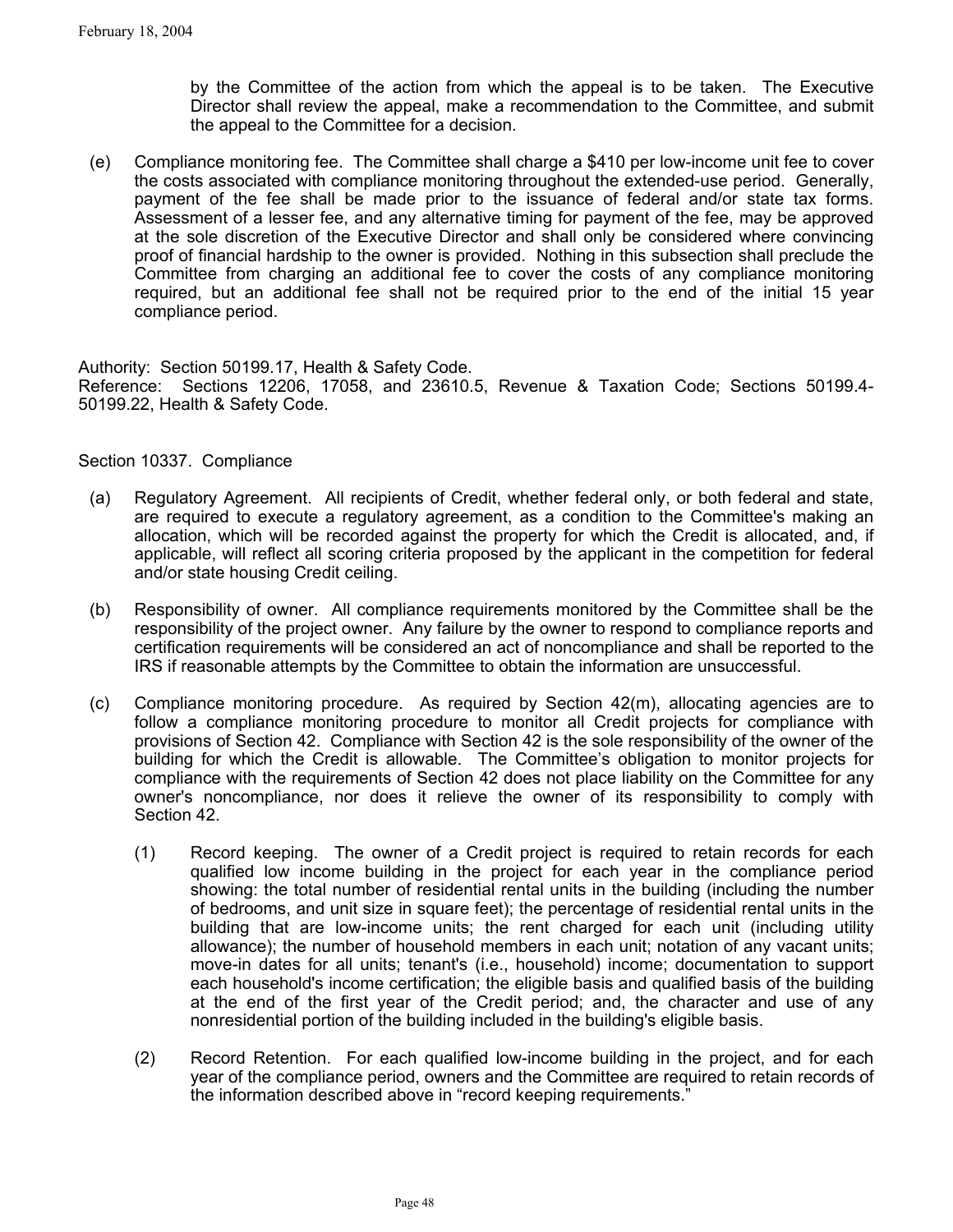- (A) Owners shall retain documents according to the following schedule:
	- (i) for at least six years following the due date (with extensions) for filing the federal income tax return for that year (for each year except the first year of the Credit period); and,
	- (ii) for the first year of the Credit period, at least six years following the due date (with extensions) for filing the federal income tax return for the last year of the compliance period of the building.
	- (iii) for local health, safety, or building code violation reports or notices issued by a state or local governmental entity, until the Committee has inspected the reports or notices and completes the tenant file and unit inspections and the violation has been corrected. This subsection shall take effect beginning January 1, 2001.
- (B) The Committee shall retain records of noncompliance, or failure to certify, for at least six years beyond the Committee's filing of the respective IRS noncompliance Form 8823. Should the Committee require submission of copies of tenant certifications and records, it shall retain them for three years from the end of the calendar year it receives them. Should it instead review tenant files at the management office of the subject project, it shall retain its review notes and any other pertinent information for the same three-year period. The Committee shall retain all other project documentation for the same three-year period.
- (3) Certification requirements. Under penalty of perjury, a Credit project owner is required to annually, during each year of the compliance period, meet the certification requirements of U.S. Treasury Regulations 26 CFR 1.42-5(c), (which beginning January 1, 2001, includes certifications that no finding of discrimination under the Fair Housing Act, 42 USC 3601 occurred for the project), that the buildings and low income units in the project were suitable for occupancy taking into account local health, safety, and building codes , that no violation reports were issued for any building or low income unit in the property by the responsible state or local government unit, that the owner did not refuse to lease a unit to an applicant because the applicant had a section 8 voucher or certificate, and that except for transitional or single room occupancy housing, all low income units in the project were used on a nontransient basis. The following must also be certified to by the owner:
	- (A) the project met all terms and conditions recorded in its Regulatory Agreement, if applicable;
	- $(B)$  the applicable fraction (as defined in IRC Section 42(c)(1)(B)) met all requirements of the Credit allocation as specified on IRS Form(s) 8609 (Low-Income Housing Credit Allocation Certification.);
	- (C) no change in ownership of the project has occurred during the reporting period;
	- (D) the project has not been notified by the IRS that it is no longer a "qualified lowincome housing project" within the meaning of Section 42 of the IRC;
	- (E) no additional tax-exempt bond funds or other Federal grants or loans with interest rates below the applicable federal rate have been used in the Project since it was placed-in-service; and,
	- (F) report the number of units that were occupied by Credit eligible households during the reporting period.
- (4) Status report, file and on site physical inspection. Beginning in 2001, the Committee or its agent will conduct file and on site physical inspections for all projects no later than the end of the second calendar year following the year the last building in the project is placed-inservice, and once every three years thereafter. These physical inspections will be conducted for all buildings and common areas in each project, and for at least 20% of the low-income units in each project. The tenant file reviews will also be for at least 20% of the low-income units in each project, but may be conducted on site or off site. Each year the Committee shall select projects for which site inspections will be conducted. The projects shall be selected using guidelines established by the Executive Director for such purpose, while the units and tenant records to be inspected shall be randomly selected. Advance notice shall not be given of the Committee's selection process, or of which